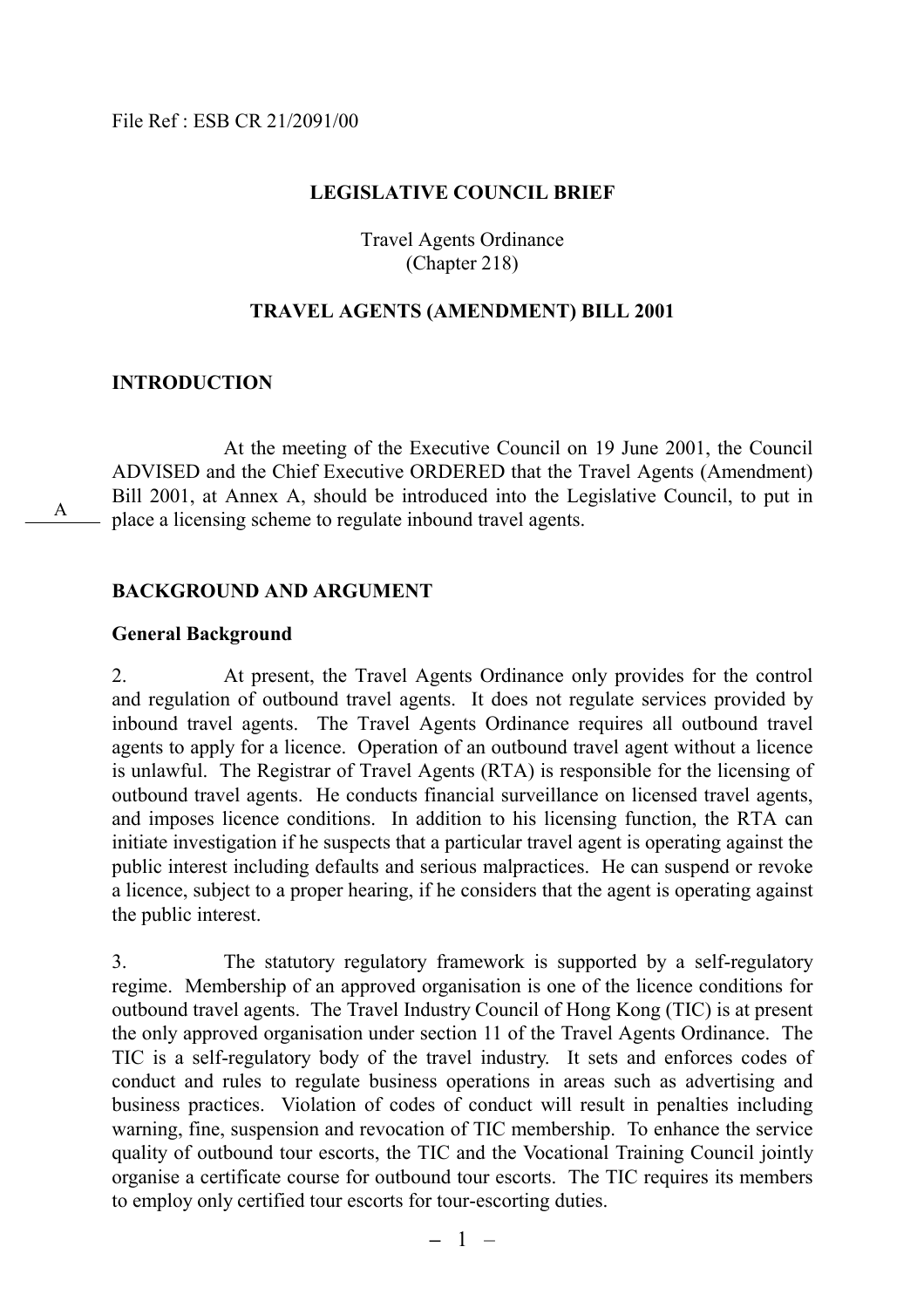4. The TIC has set up a Consumer Relations Committee to hear and resolve disputes between travellers and travel agents. Where a complaint against travel agent malpractice is substantiated, the TIC may impose penalties on the travel agent. In cases of complaints about service quality, the TIC may arbitrate or, if not successful, decide on settlement. The decision of the TIC is binding on the travel agent but not on the complainant, who may seek other forms of redress if dissatisfied with the decision.

5. The RTA and the TIC have maintained close liaison and cooperation in respect of the surveillance of outbound travel agents and case investigations. The RTA also hears appeals against the refusal of TIC membership. Any persons aggrieved by the Registrar's decision of refusing to grant, suspending or revoking a licence may appeal to the Administrative Appeal Board.

## **Present Position**

6. Although there is general consumer protection legislation in place to protect consumers including tourists, there is a lack of an appropriate and direct channel for dealing with malpractices in the treatment of inbound tourists such as leaving them unattended or taking them to shops which charge exorbitant prices not commensurate with the quality of the goods sold.

7. The TIC estimates that there are about 500 travel agents involved in the provision of inbound travel service. Of these, about 300 are licensed travel agents and members of the TIC. The remainder, around 200, only deal with inbound tourists and are not members of the TIC. They are not subject to the regulation of the Travel Agents Ordinance and the TIC's codes of conduct drawn up for compliance by its members.

## **The Proposals**

8. We are well aware of public concern and have been working closely with the trade to uphold the standard of inbound travel agents and protect Hong Kong's reputation as a tourist-friendly city. After careful consideration of the views and recommendations made by the trade and related bodies, we propose to amend the Travel Agents Ordinance to put in place a licensing scheme to regulate inbound travel agents. This will be complemented by self-regulation in the industry through the TIC. In addition, the TIC is liaising with the relevant parties on the introduction of a certification scheme for tour co-ordinators modelling after that for outbound tour escorts.

9. We propose to require all inbound travel agents to apply for a licence as in the case of outbound agents. Any person carrying on a business as an inbound travel agent without a licence would commit a criminal offence. The RTA will serve as the licensing authority of both inbound and outbound travel agents. We also propose to adopt the licensing requirements currently applicable to outbound travel agents for inbound agents, which include membership of TIC. It follows that inbound agents will be required to observe TIC's codes of conduct and be regulated by the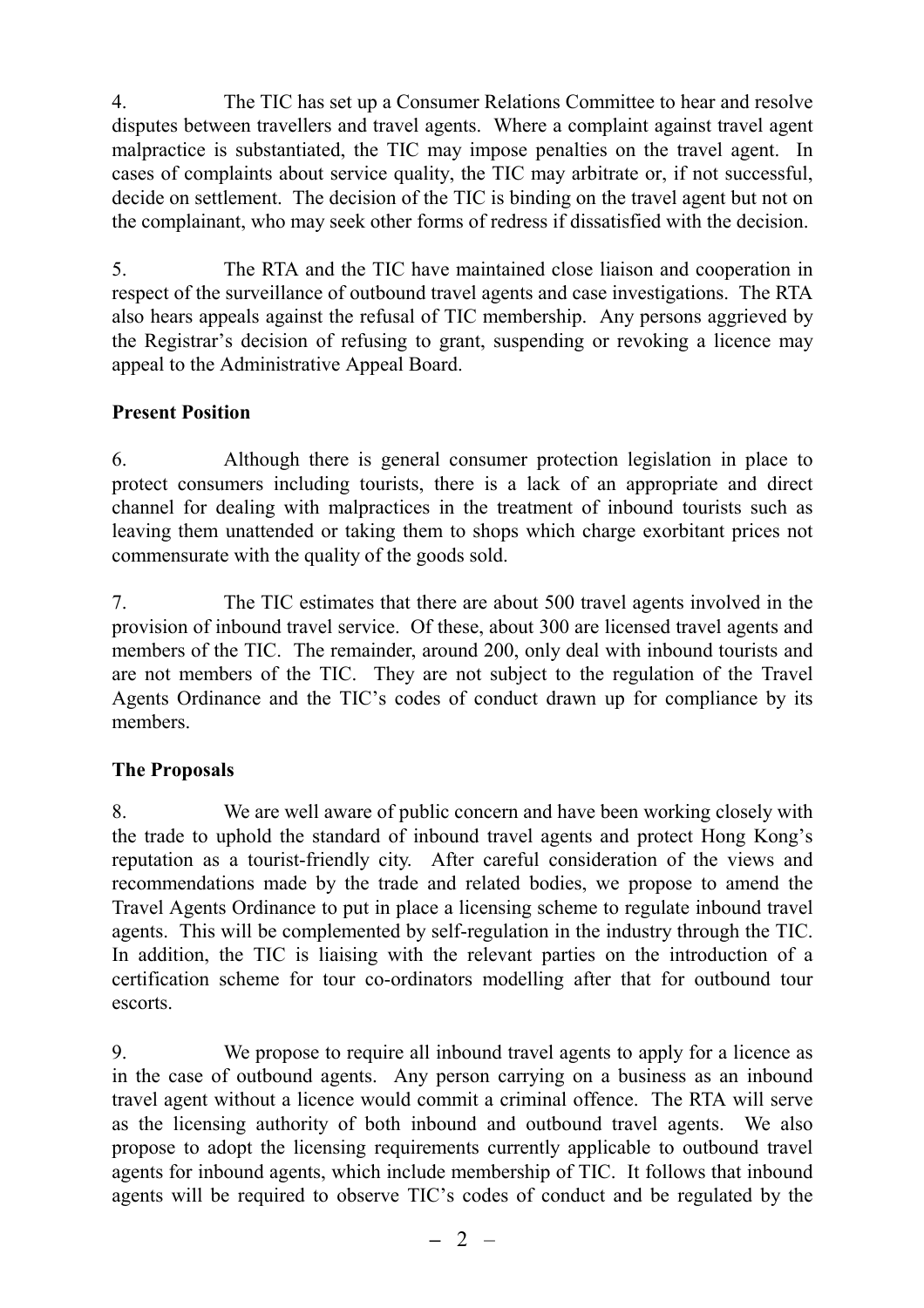industry itself.

10. In order to avoid creating unnecessary disruption or incurring additional costs to existing licence holders, we intend to grant one single licence to eligible travel agents providing outbound and/or inbound travel service. This means that only those travel agents (around 200) currently providing inbound travel service alone will need to apply for a new licence.

11. Under the Travel Agents Ordinance, outbound agents are required to contribute to the Travel Industry Compensation Fund (TICF) through a levy charged on outbound package tours. The levy provides the TICF with a steady source of income to protect travellers from Hong Kong in the event of defaults by outbound agents or travel accidents outside Hong Kong through ex gratia payment. We consider that it will not be appropriate for ex gratia payments to be made from the TICF to inbound travellers. Inbound travel agents therefore will not be required to contribute to the Fund levy. Nonetheless, the TIC has agreed to handle complaints against inbound agents as well as disputes between travellers and travel agents and undertakes to take care of visitors found unattended.

## **THE BILL**

12. The main provisions of the Bill 2001 are –

(a) **Clause 1(2)**

Provides for bringing into effect the legislation on a date to be appointed by the Secretary for Economic Services by notice in the Gazette. This is intended to allow time for eligible inbound travel agents to apply and for the RTA to process and issue the licences.

#### (b) **Clause 3**

Adds new definitions of "inbound travel agent" and "inbound travel service", "outbound travel agent" and "outbound travel service".

(c) **Clause 5**

Adds a new section describing what constitutes carrying on business as an inbound travel agent.

#### (d) **Clauses 9 and 10**

Makes consequential amendments to the Travel Agents Regulations.

The existing provisions in the Travel Agents Ordinance and its subsidiary legislation to which consequential amendments are to be made are at Annex B.<sup>B</sup>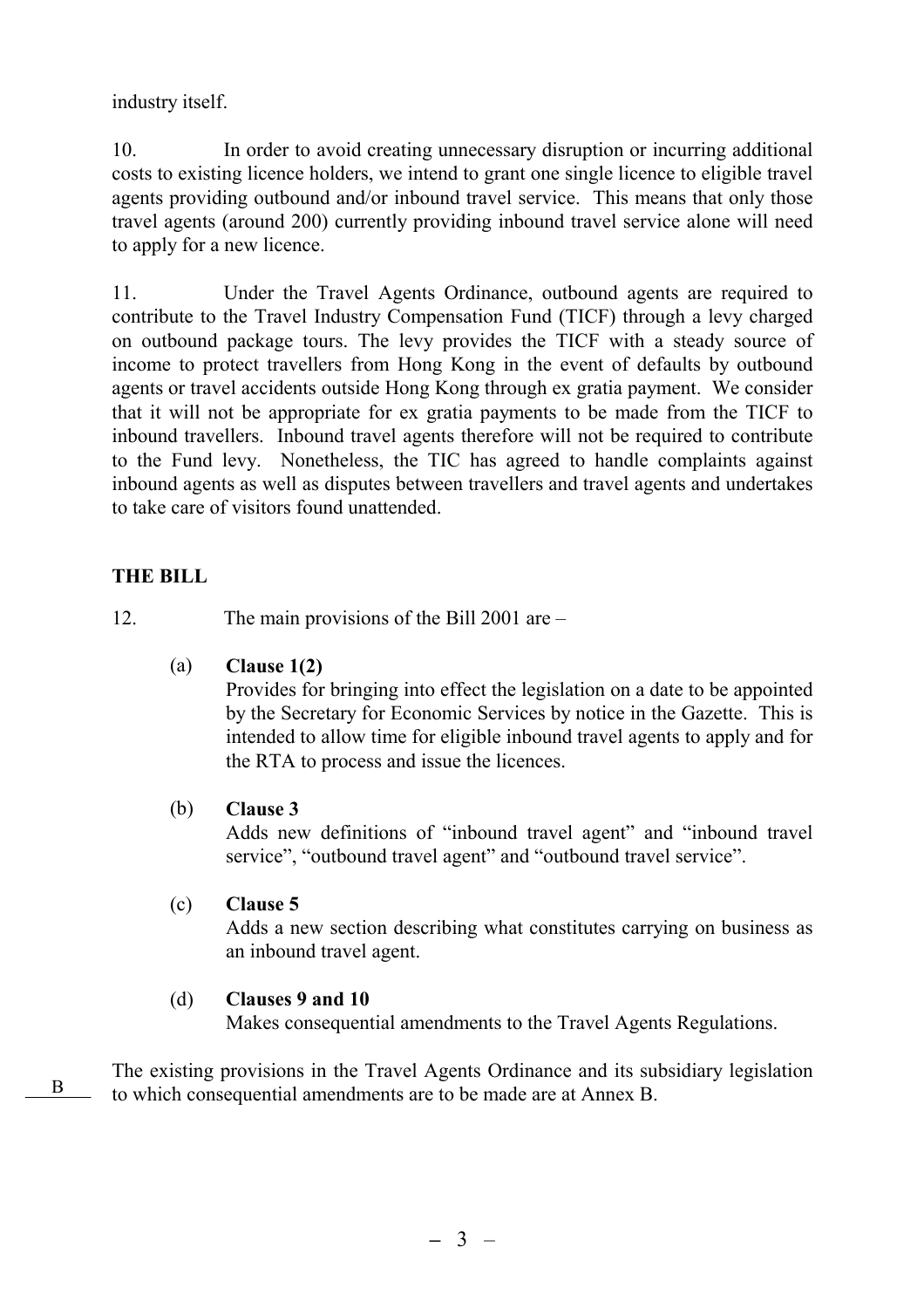## **PUBLIC CONSULTATION**

13. We have consulted the Legislative Council Panel on Economic Services and the Advisory Committee on Travel Agents on the proposed amendments. Both of them supported the proposals.

14. We have also consulted key industry bodies including the TIC, the Hong Kong Tourism Board, the Consumer Council, the Hong Kong Hotels Association, the Federation of Hong Kong Hotels Owners Ltd., the Hong Kong Association of Registered Tour Co-ordinators and the Hong Kong Inbound Tour Operator Association Ltd. on the proposed amendments. They generally welcomed the proposals.

## **BASIC LAW IMPLICATIONS**

15. The Department of Justice advises that the Bill does not conflict with those provisions of the Basic Law carrying no human rights implications.

## **HUMAN RIGHTS IMPLICATIONS**

16. The Department of Justice advises that the Bill is consistent with the human rights provisions of the Basic Law.

## **BINDING EFFECT OF THE BILL**

17. The Bill will not affect the current binding effect of the Travel Agents Ordinance.

## **FINANCIAL AND STAFFING IMPLICATIONS**

18. The RTA will take up responsibility of licensing inbound travel agents using his existing resources. The TIC may require additional resources to handle complaints against inbound agents and disputes between travellers and travel agents, and to take care of visitors found unattended. However, the TIC is a self-financing body and will bear fully its operating costs from its own source of income including membership fees. The proposal therefore will not give rise to additional financial and staffing implications for the Government.

## **ECONOMIC IMPLICATIONS**

19. The proposed amendments should have some cost impact on travel agents currently providing inbound travel service only. The overall impact on the economy is positive as the proposed amendments should help to uphold the standard of inbound travel agents and protect Hong Kong's reputation as a tourist-friendly city.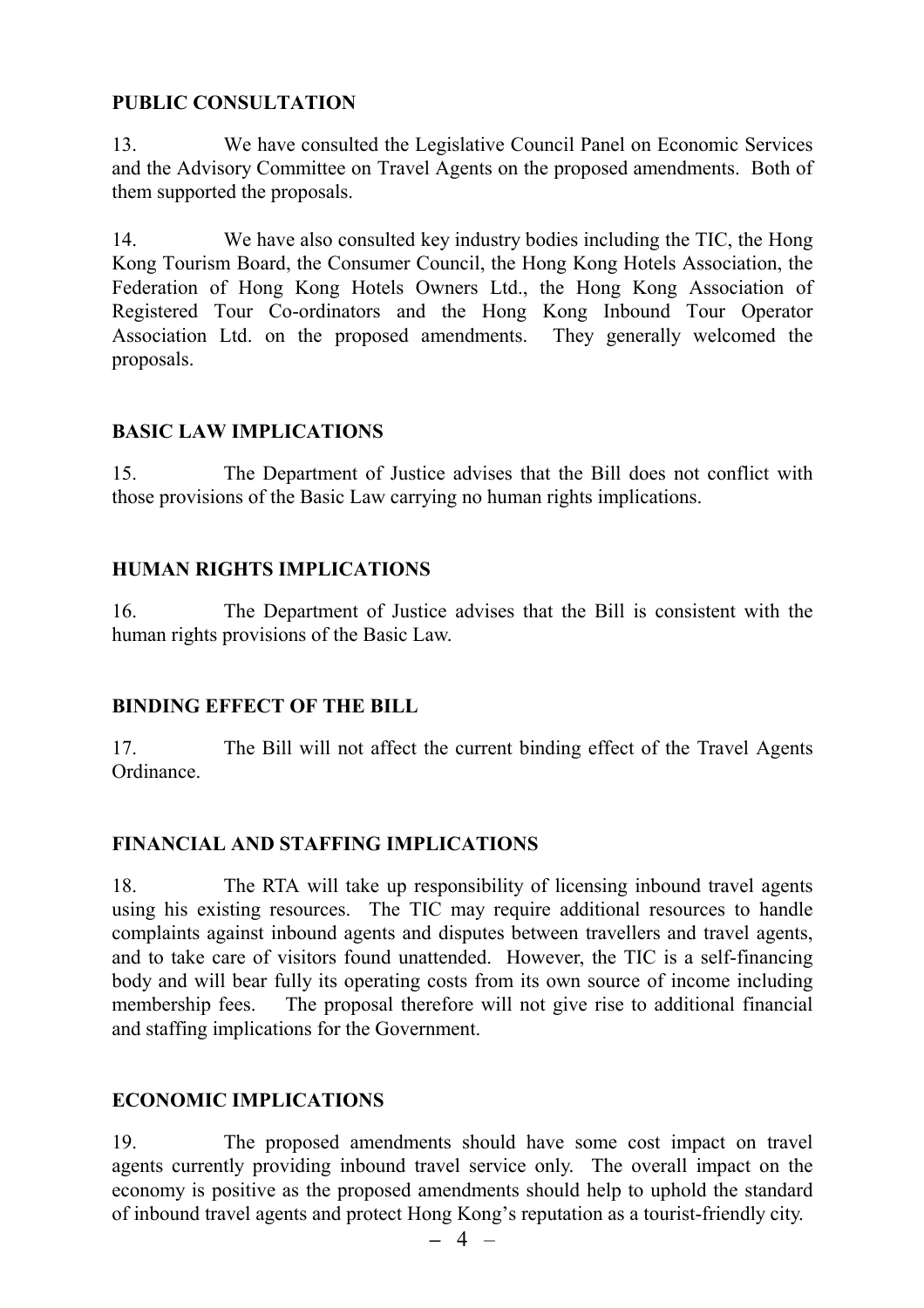### **ENVIRONMENTAL IMPLICATIONS**

20. The proposed amendments do not have any impact on the environment.

#### **LEGISLATIVE TIMETABLE**

| 21. | The legislative timetable will be as follows –                            |                |
|-----|---------------------------------------------------------------------------|----------------|
|     | Publication in the Gazette                                                | 29 June 2001   |
|     | First Reading and commencement<br>of Second Reading debate                | 11 July 2001   |
|     | Resumption of Second Reading debate,<br>committee stage and Third Reading | to be notified |

## **PUBLICITY**

22. We will issue a press release on the day when the Bill is published in the Gazette on 29 June 2001. A spokesman will be available to handle enquiries.

## **ENQUIRY**

23. Enquiries may be directed to Mr Wu Kam Yin, Assistant Commissioner for Tourism, Economic Services Bureau at tel. no. 2810 3525.

**Economic Services Bureau 22 June 2001**

**ESB CR 21/2091/2000**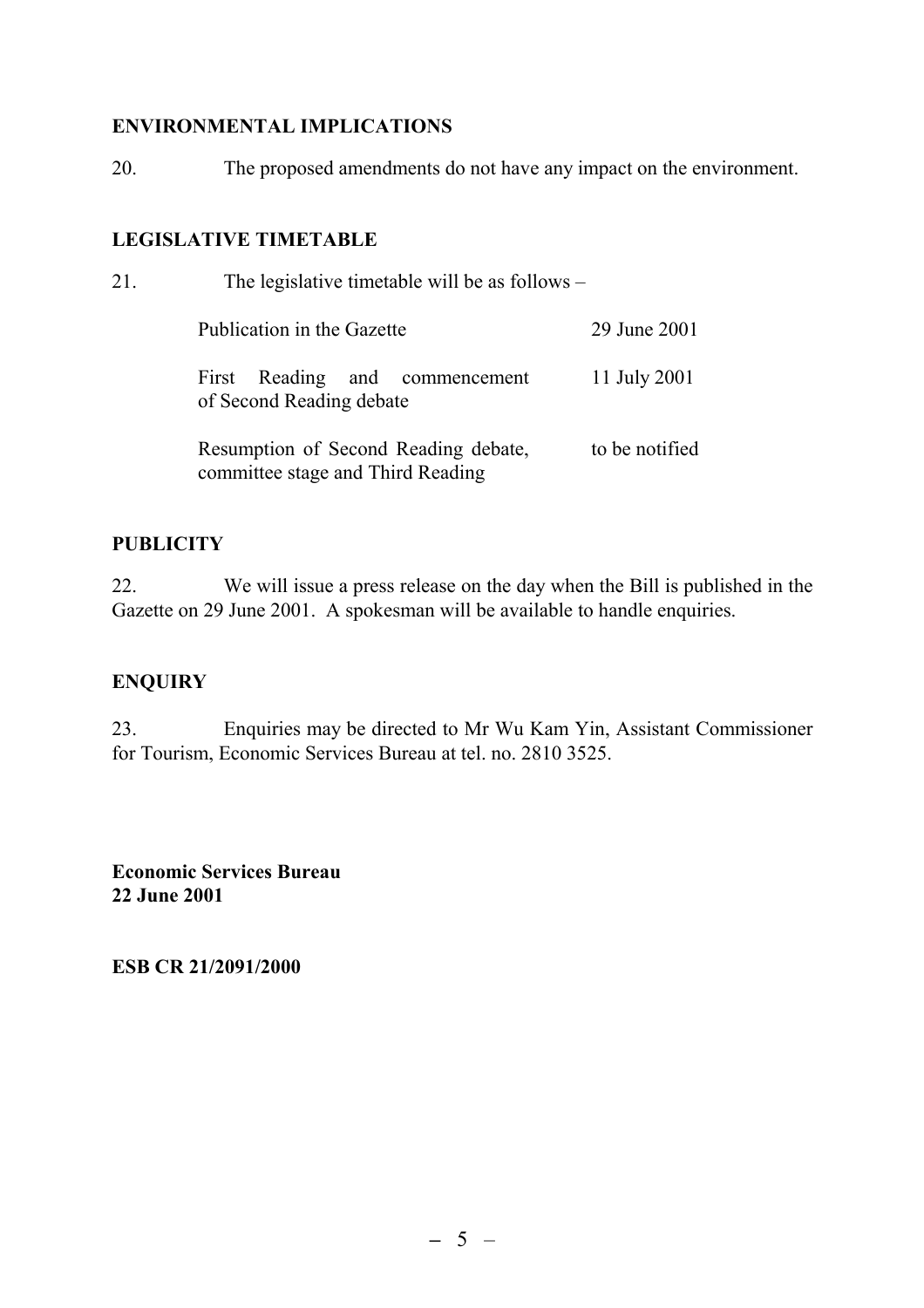

# TOURISM<br>COMMISSION<br>旅遊事務署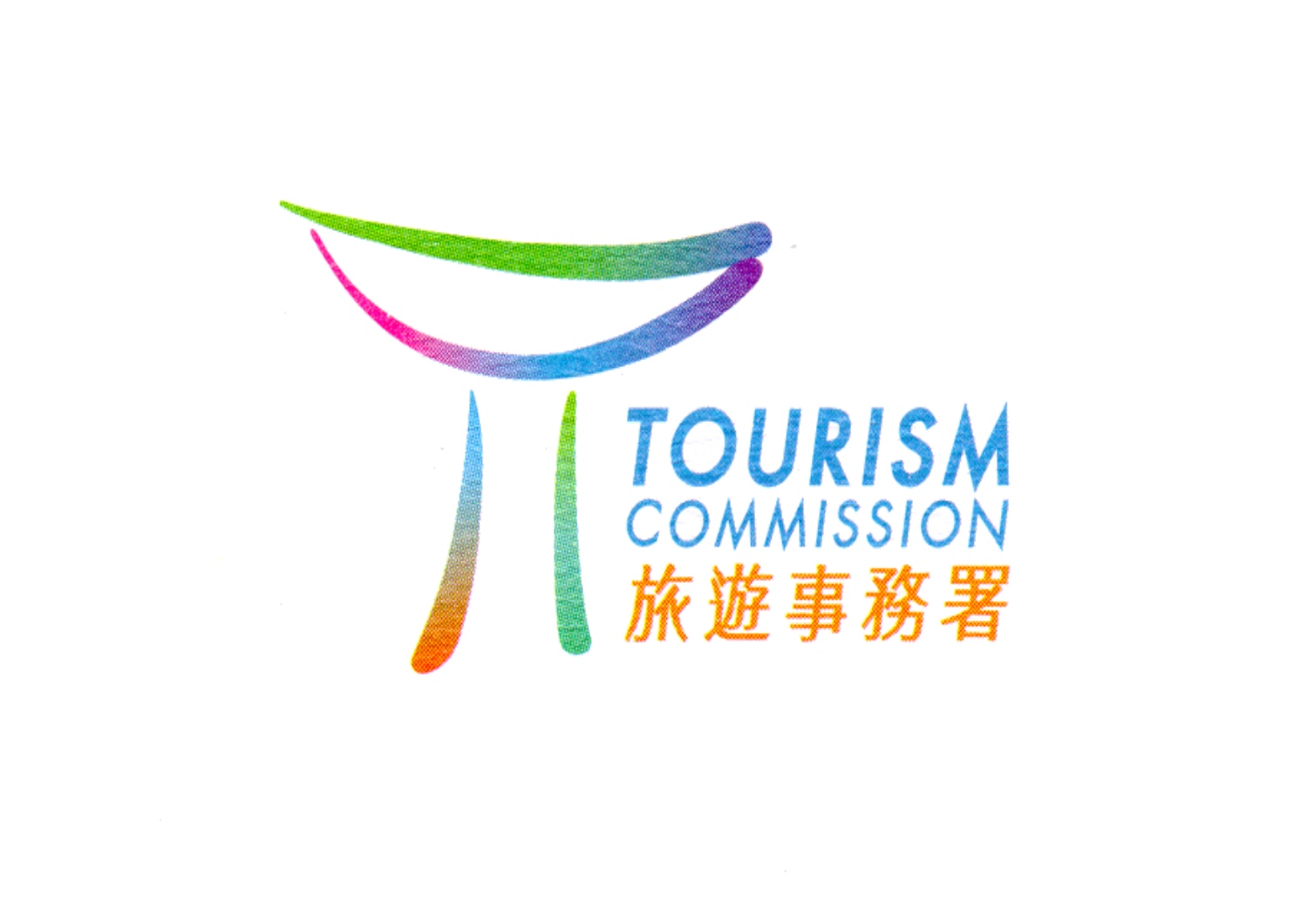# **Key Policy Objectives**

- Develop and improve tourism infrastructure, facilities and products
- Improve the quality of service of the industry
- Promote HK as an attractive tourist destination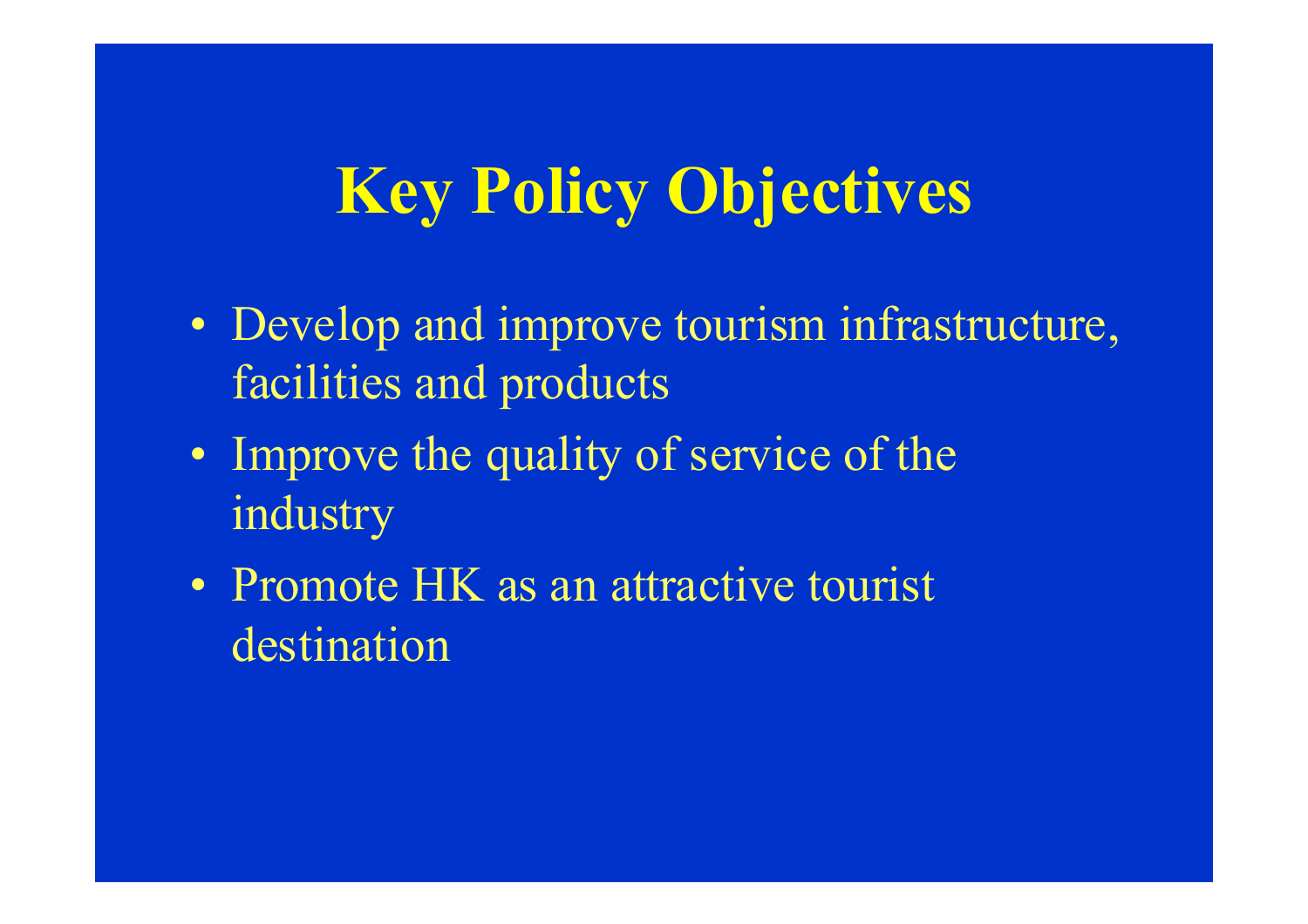# **Distribution of responsibilities between Tourism Commission andHong Kong Tourism Board (previous HKTA)**

# **Tourism Commission is responsible for:**

- Setting the policy and strategy for tourism development in order to enhance the attractiveness of HK as a tourist destination
- • participating in territory-wide and regional planning to maximize opportunities for tourism development; steer focussed study on selected tourism nodes
- • consider and examine feasibility of new attractions and infrastructure facilities and seeto the implementation of suitable projects
- •regulate travel agents
- •facilitate staging of large scale events in HK
- support work of HK Tourism Board and monitor its use of resources

# **Hong Kong Tourism Board is responsible for:**

- • promoting Hong Kong globally as tourist destination
- • recommending to government and industry ways to improve tourist attractions and facilities
- •supporting work of service providers
- •promoting quality service
- • supporting government in promoting to the community the importance of tourism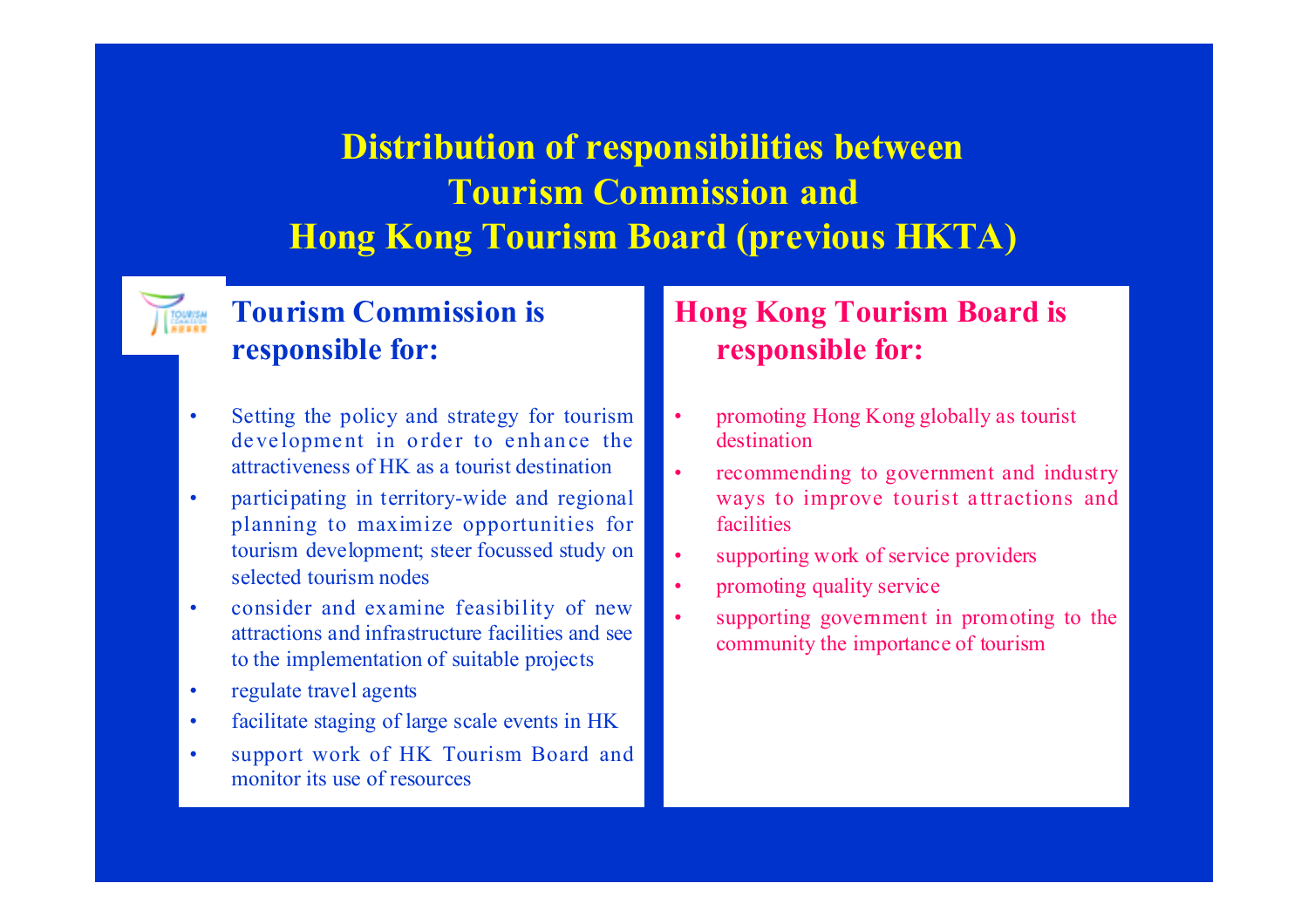# **Tourism Commission**

- $\bullet$ Established in May 1999
- • Three directorate posts created in addition to an existing AOSGC post:
	- 1 Commissioner for Tourism (D5)
	- $-1AOSGC(D2)$
	- 1 Principal Executive Officer(D1)
- $\bullet$  Another supernumerary post of AOSGC (D2), expiring in March 2003 was created to support the Hong Kong Disneyland project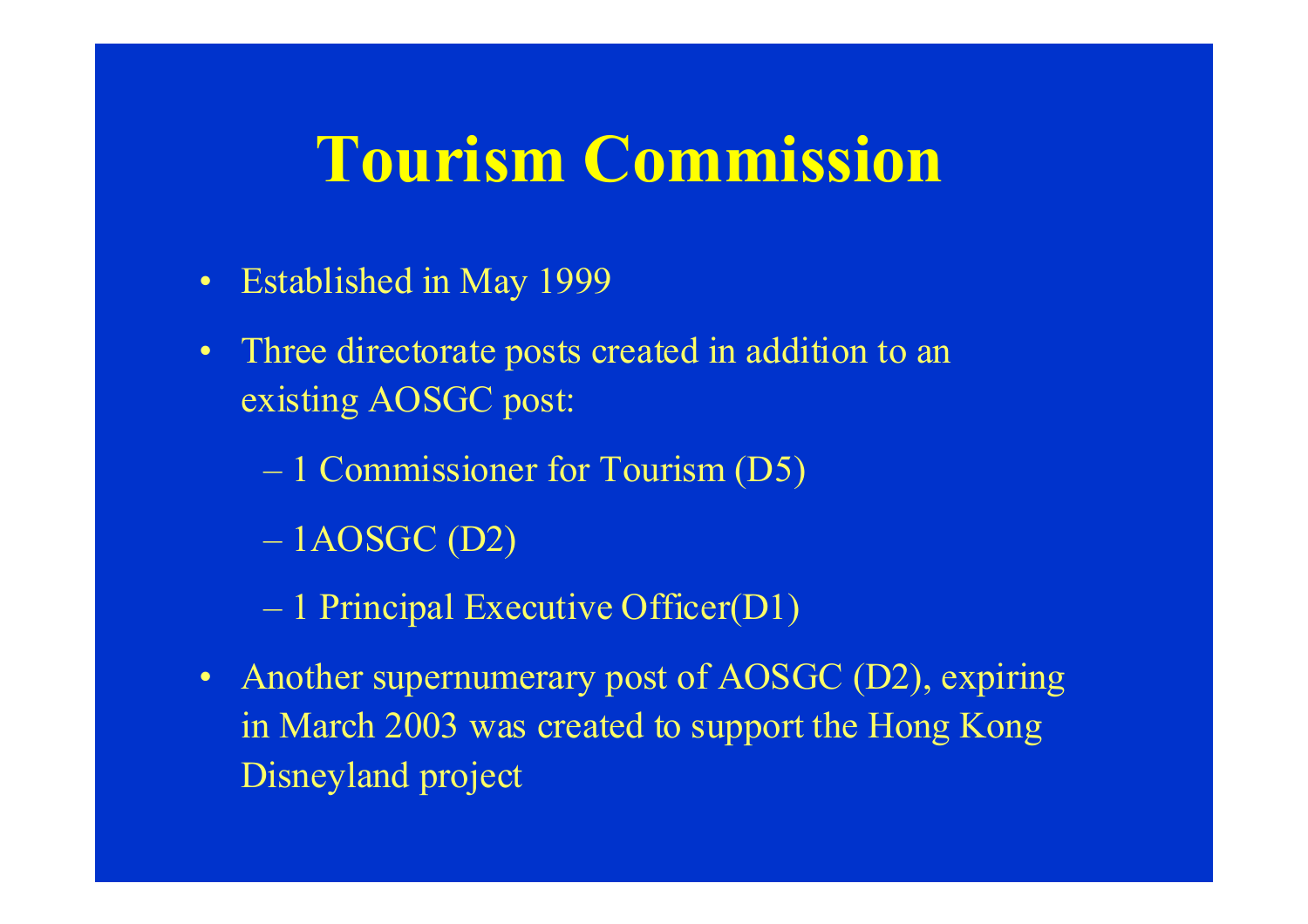# **Experience and Challenges since establishment**

- Confirm the need for a dedicated office in government to be responsible to set tourism development strategy and co-ordinate relevant planning and projects, and to implement such plans together with industry and investors
- Mindful of the equal importance of setting clear vision and strategy and being able to pick up new ideas, grasp opportunities and promptly follow up/ implement
- See a clear need to reinforce the resources of the Commission and to enhance the organisational setup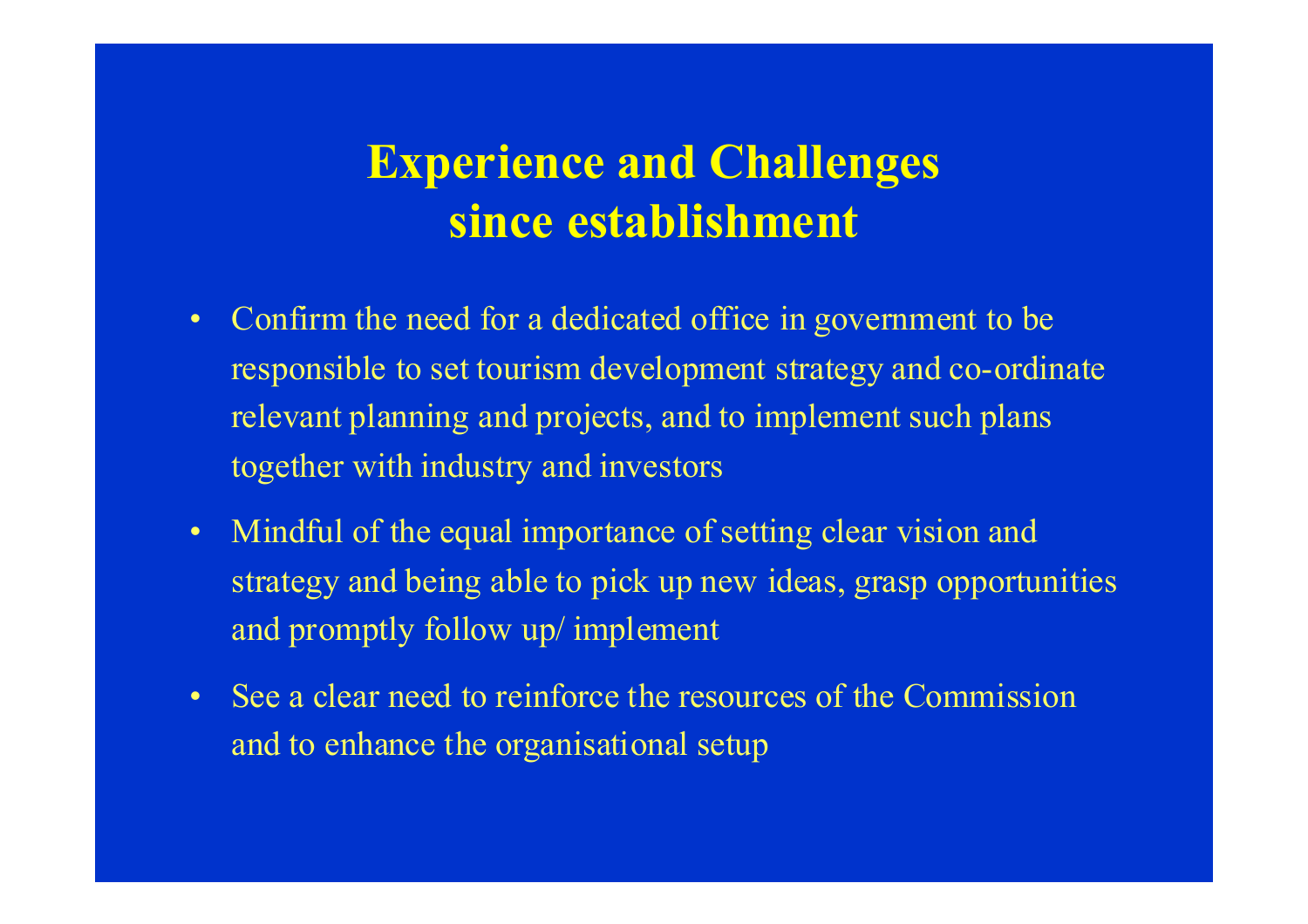# **Tourism Commission (1) Existing Directorate Structure**



# **(2) Proposed Directorate Structure**

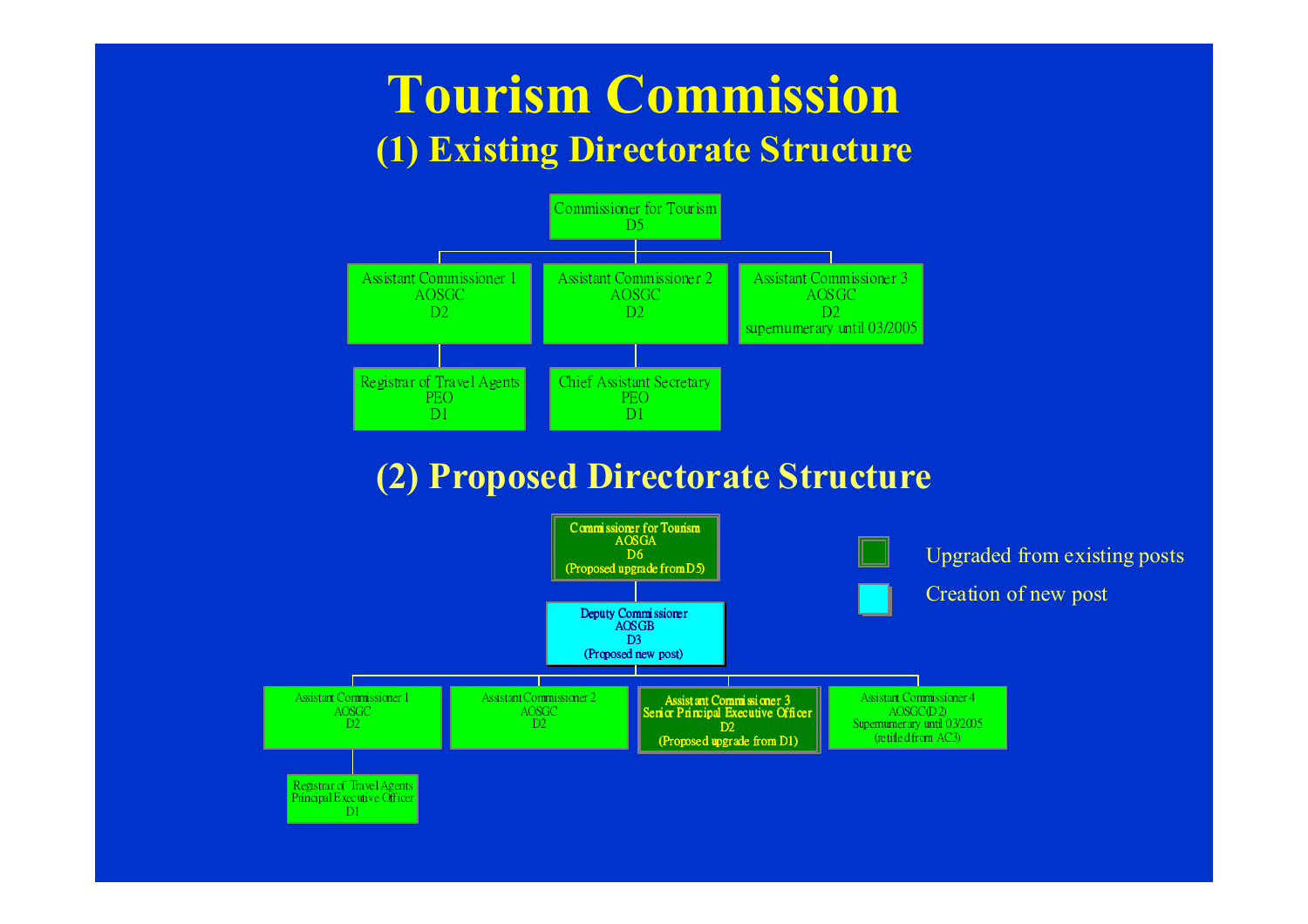# Commissioner for Tourism

- Pitched at D5 level (Ref: typical deputy secretary posts are at AOSGB/D3 or AOSGB1/D4 levels)
- Originally intended for open recruitment, but no suitable candidates were identified in two recruitment exercises
- Experience shows that the post should be filled by a senior and experienced Administrative Officer in order to perform the functions of inter-departmental co-ordination, policy setting and resource management
- Now proposed to re-grade and re-rank the post as an AOSGA (D6) post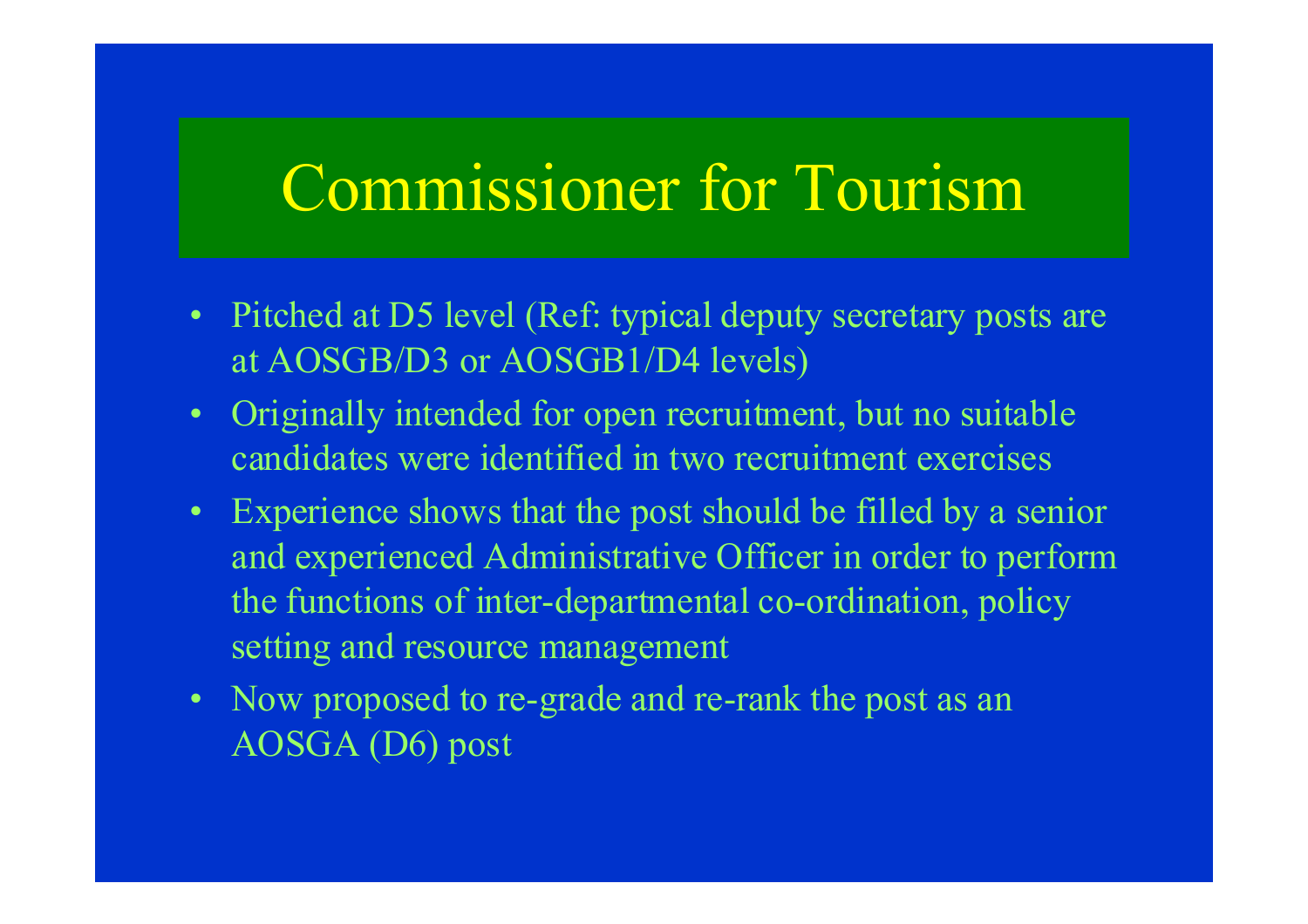# **Proposed creation of Deputy Commissioner post**

- To deputise the Commissioner
- To assist in formulation of tourism development strategy, in particular that related to the development of new tourism facilities and attractions
- To be responsible for the co-ordination and steering of tourism planning and projects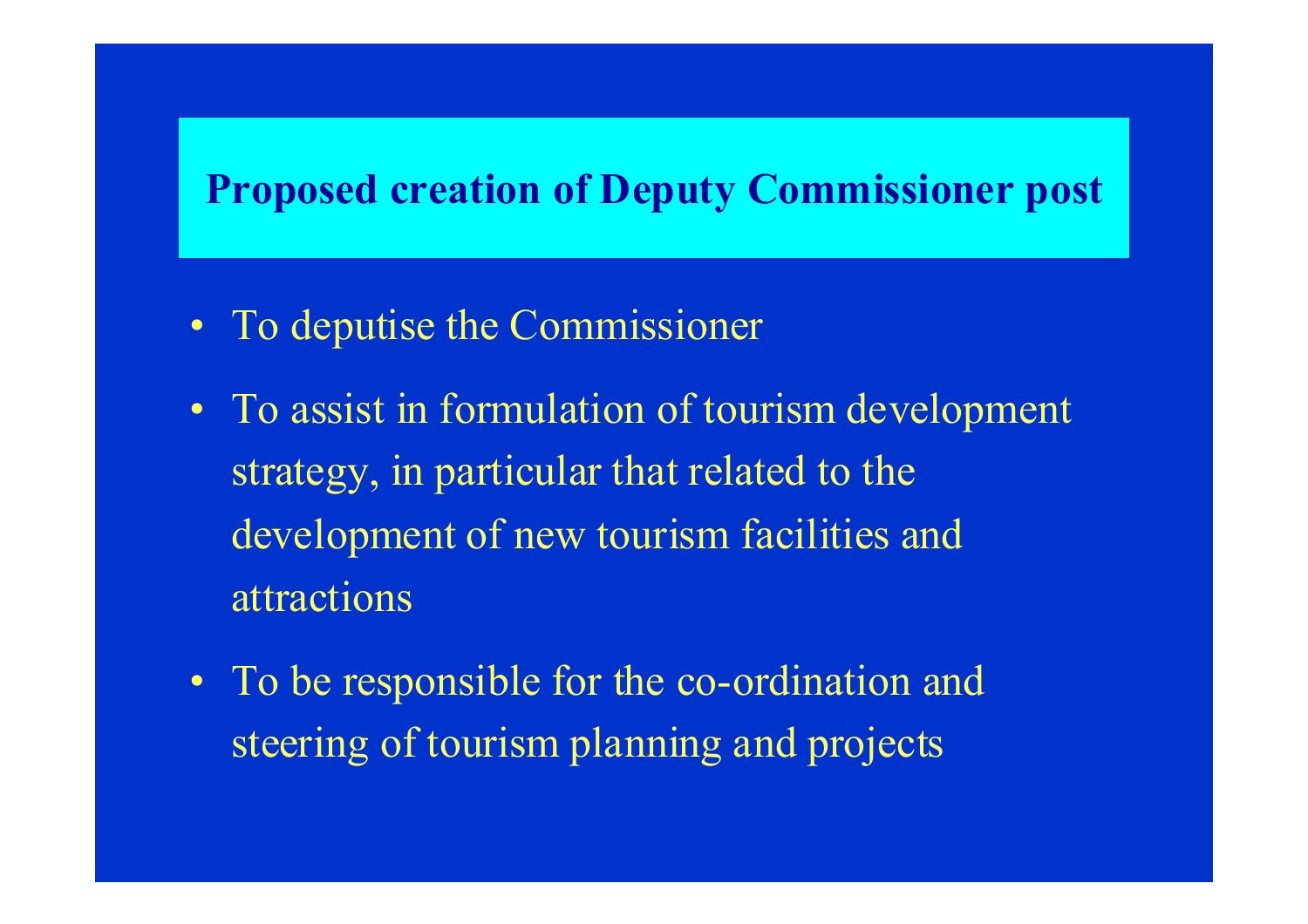Division 1: Regulation and Liaison (no change proposed)

- Housekeeping of HK Tourism Board
- Regulation of travel agents (responsibility transferred from CIB in July 2000), expanding to include inbound travel
- Liaison with industry, manpower planning
- liaison with Mainland and international bodies e.g. APEC Tourism Working Group,World Tourism **Organisation**
- Bureau Administration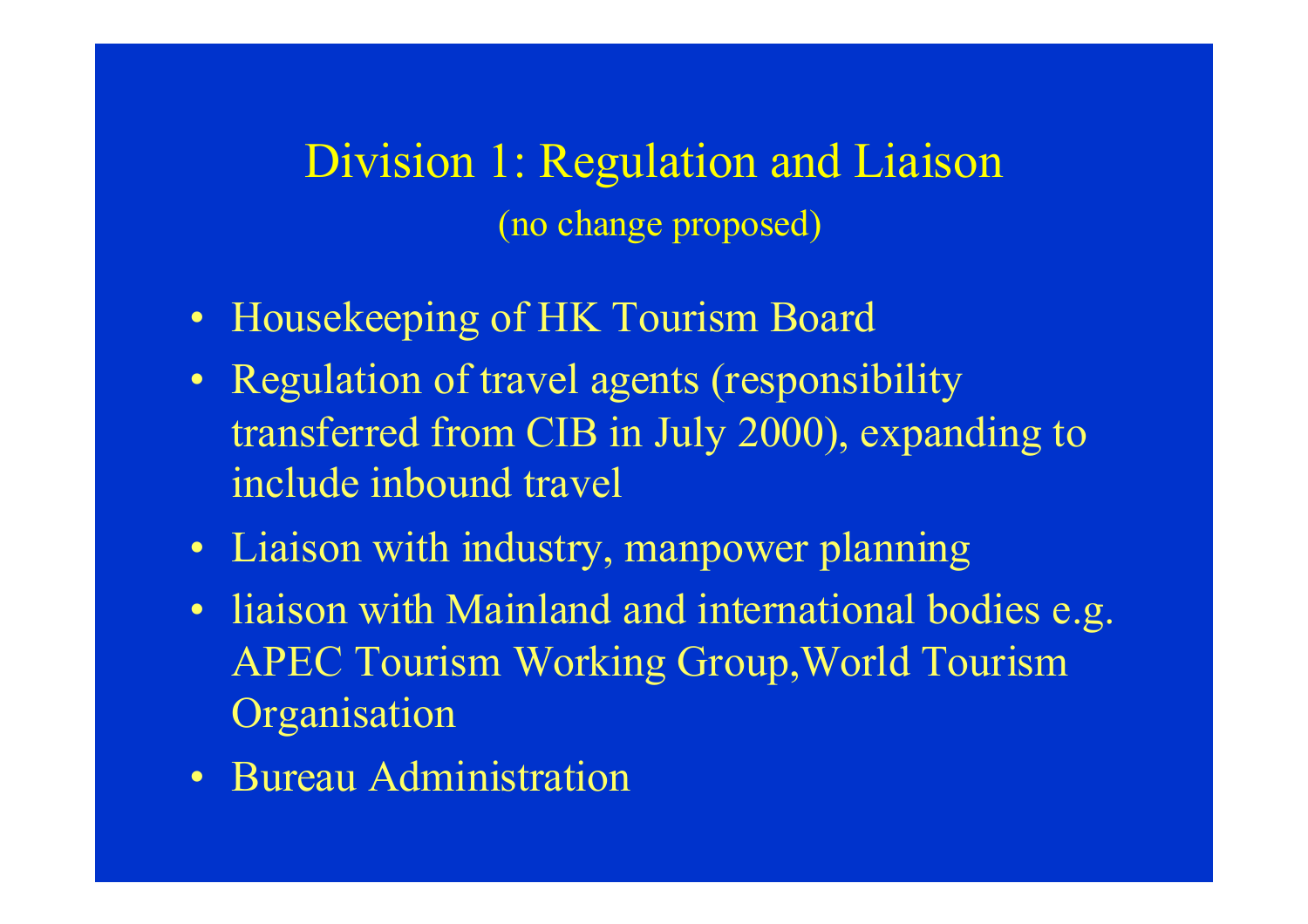# Existing Division 2: Planning and Projects

- Tourism policy input into territory-wide and regional planning; steering of focussed study of tourism nodes
- Consider, steer and implement territory wide tourism infrastructure projects
- $\bullet$ Implement tourism enhancement projects in districts
- $\triangleright$  Involve interface with wide range of stakeholders, require intensive consultation and co-ordination with parties with different demands, views and vested interest
- ¾ Workload far exceeds existing manpower resources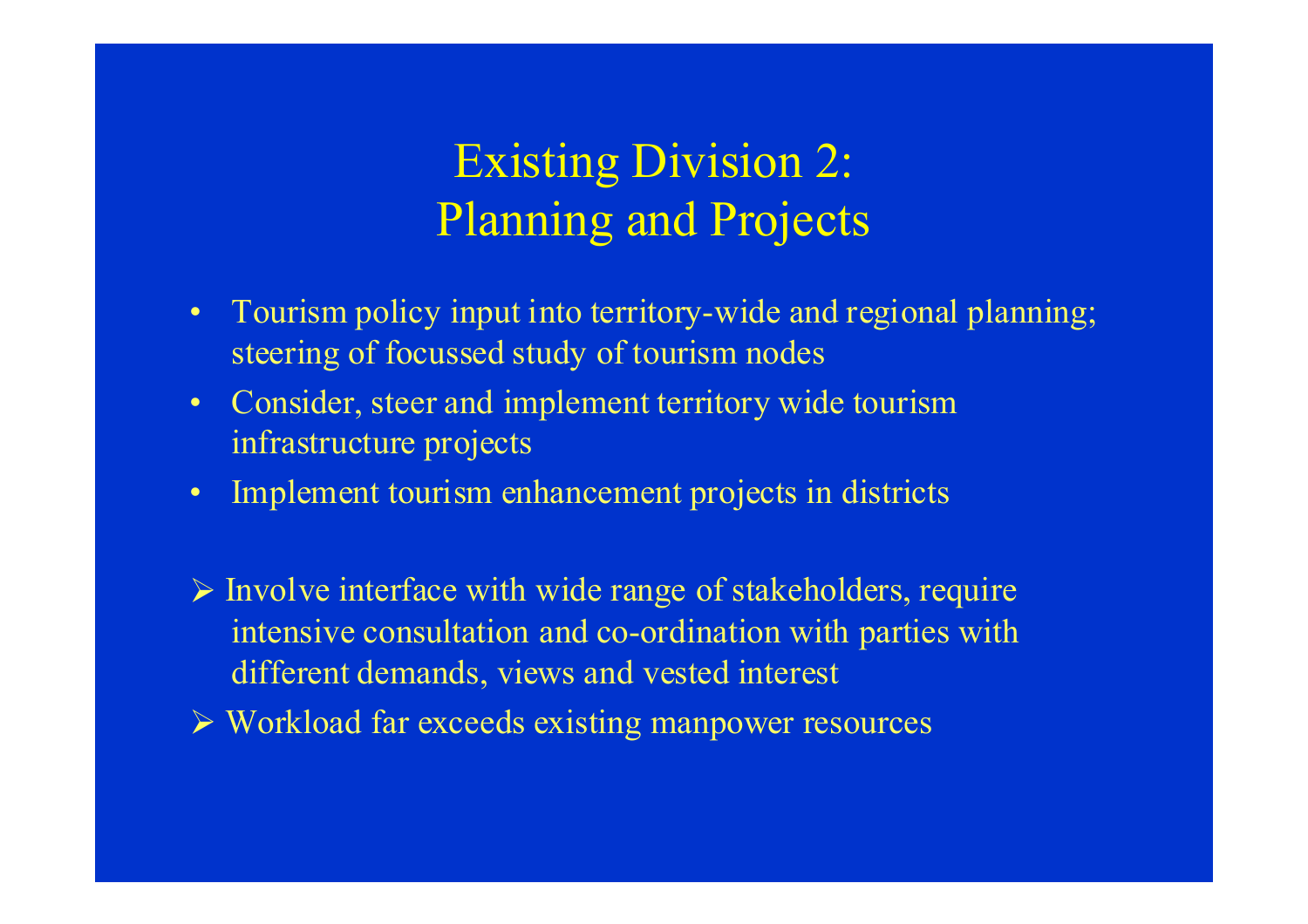# **Proposed Division 2 : Planning & Development** (To be headed by existing AC1)

 $\bullet$  **Tourism policy input into planning and steering of focussed studies**

# *For example:*

- *HK 2030 Planning Vision and Strategy*
- *SE Kowloon Study ~ Cruise Terminal Study*
- *NE NT Study*
- *Harbour Study*

• **Consider, steer and implement territory-wide tourism infrastructureprojects**

# *For example:*

- *Large scale projects Cable Car, Int'l Wetland Park*
- *Other projects former Marine HQs, heritage trail, eco-tour attractions*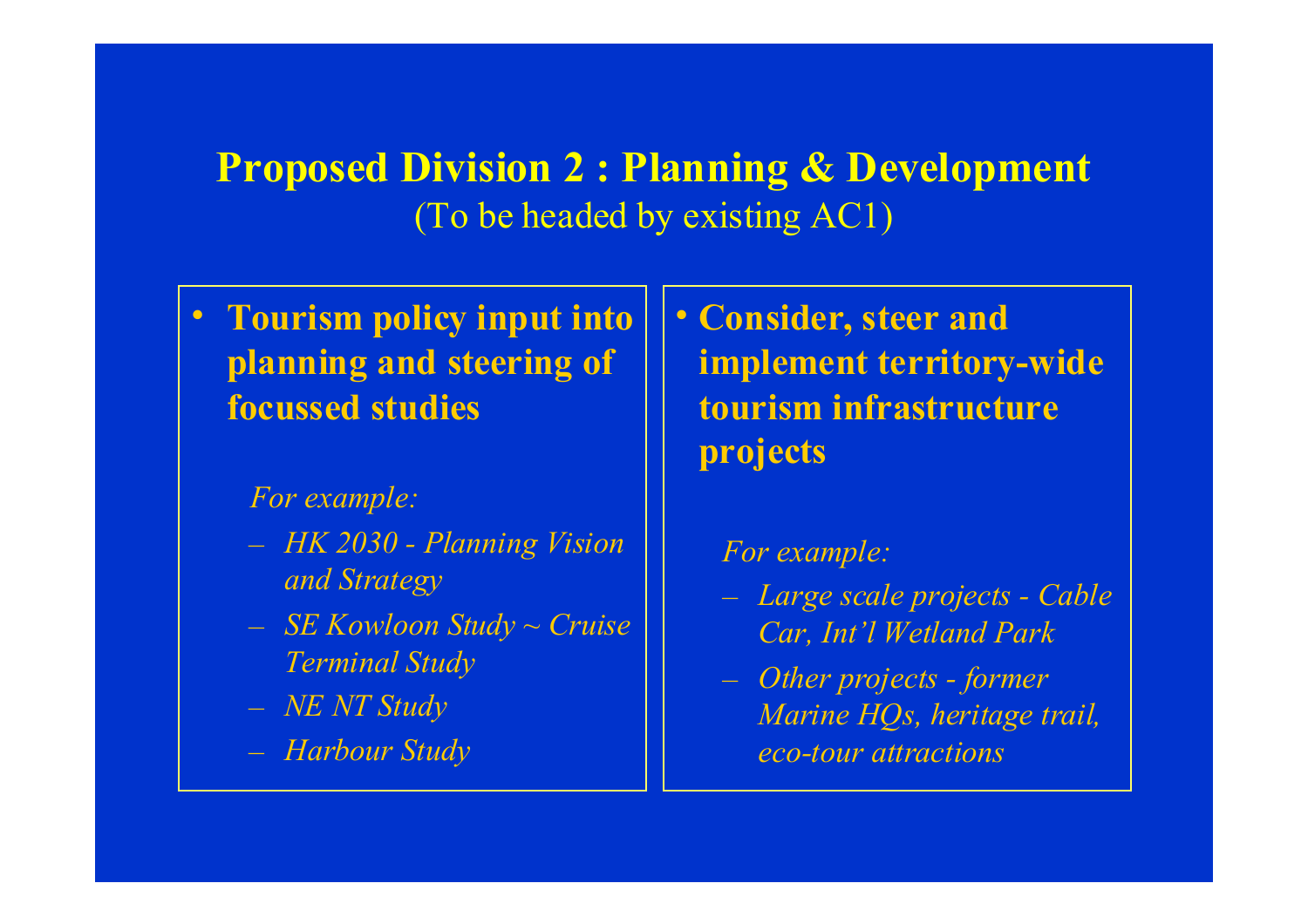# **Proposed Division 3: Events & District projects** (To be headed by ACT3 - Upgraded SPEO)

 $\bullet$ 

• Implement tourism enhancement projects in districts

*For example*

- *Stanley (beautification of waterfront and promenade)*
- *Central & Western (repaving, signage improvement)*
- *Peak (highlighting several trails, signage improvement)*
- *TST promenade (beautification, outdoor café)*
- Facilitation of major events and campaigns
	- *Mega Events, e.g. "Hong Kong Is It" and other private sector initiatives*
	- Campaign – *Hospitality culture*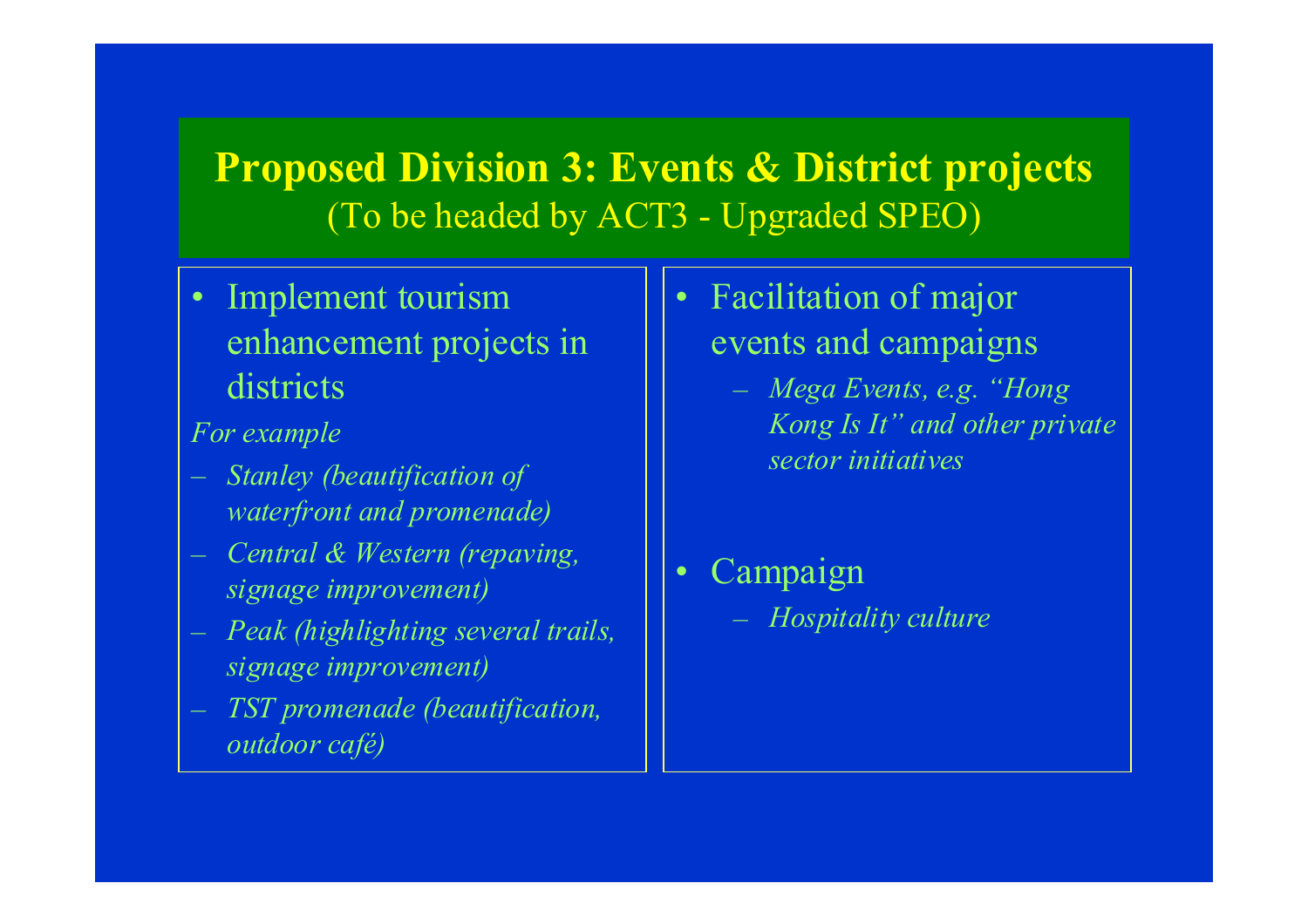**Division 4: Hong Kong Disneyland** (No change proposed except for retitling from division 3)

- AOSGC Supernumerary post until March 2005
- Co-ordinate, monitor and oversee governmen<sup>t</sup>'s works and obligations in implementing the project
- Co-ordinate and monitor HKITP works in bringing about timely completion of HKD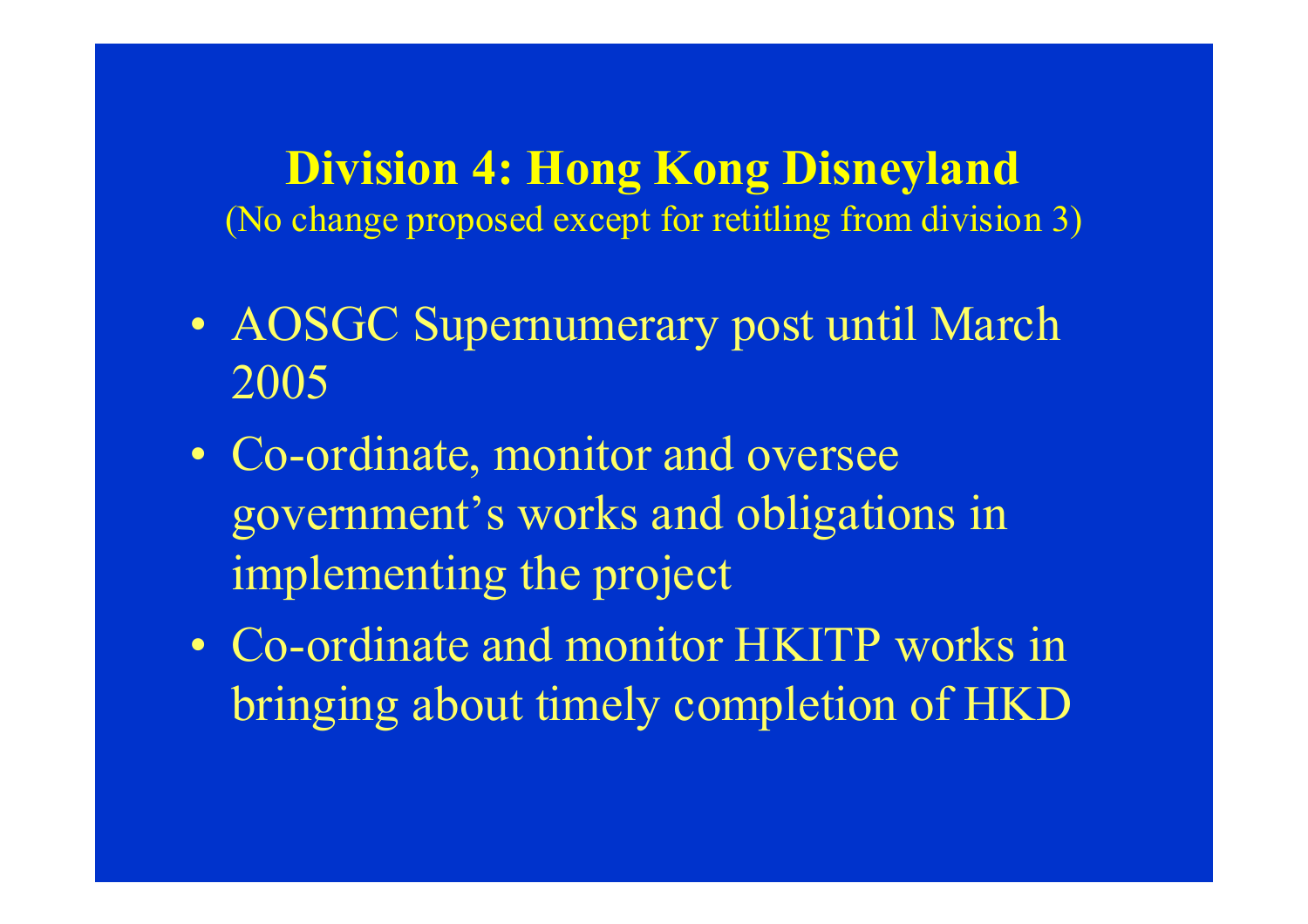

• Directorate posts

 **Creation**• 1 AOSGB(D3)

 **Upgrading** • 1 D5  $\sim$  AOSGA(D6) • 1 PEO(D1)  $\sim\text{SPEO}(\text{D2})$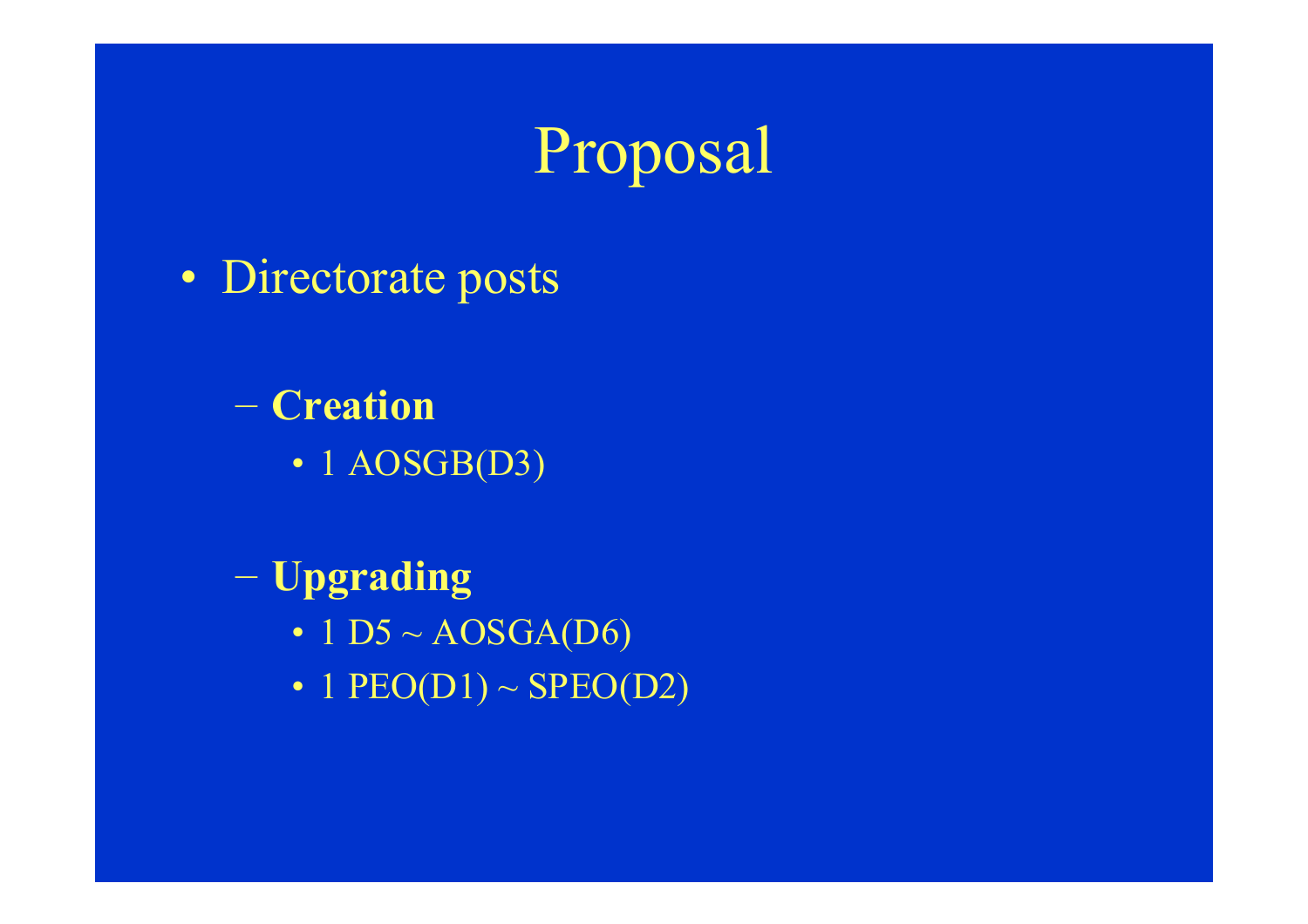#### **Travel Agents Ordinance (Chapter 218)**

## **Travel Agents (Amendment) Bill 2001**

#### **Annexes**

| Annex A |  |  | Travel Agents (Amendment) Bill 2001 |
|---------|--|--|-------------------------------------|
|---------|--|--|-------------------------------------|

Annex B - Relevant sections in the Travel Agents Ordinance and its subsidiary legislation proposed to be amended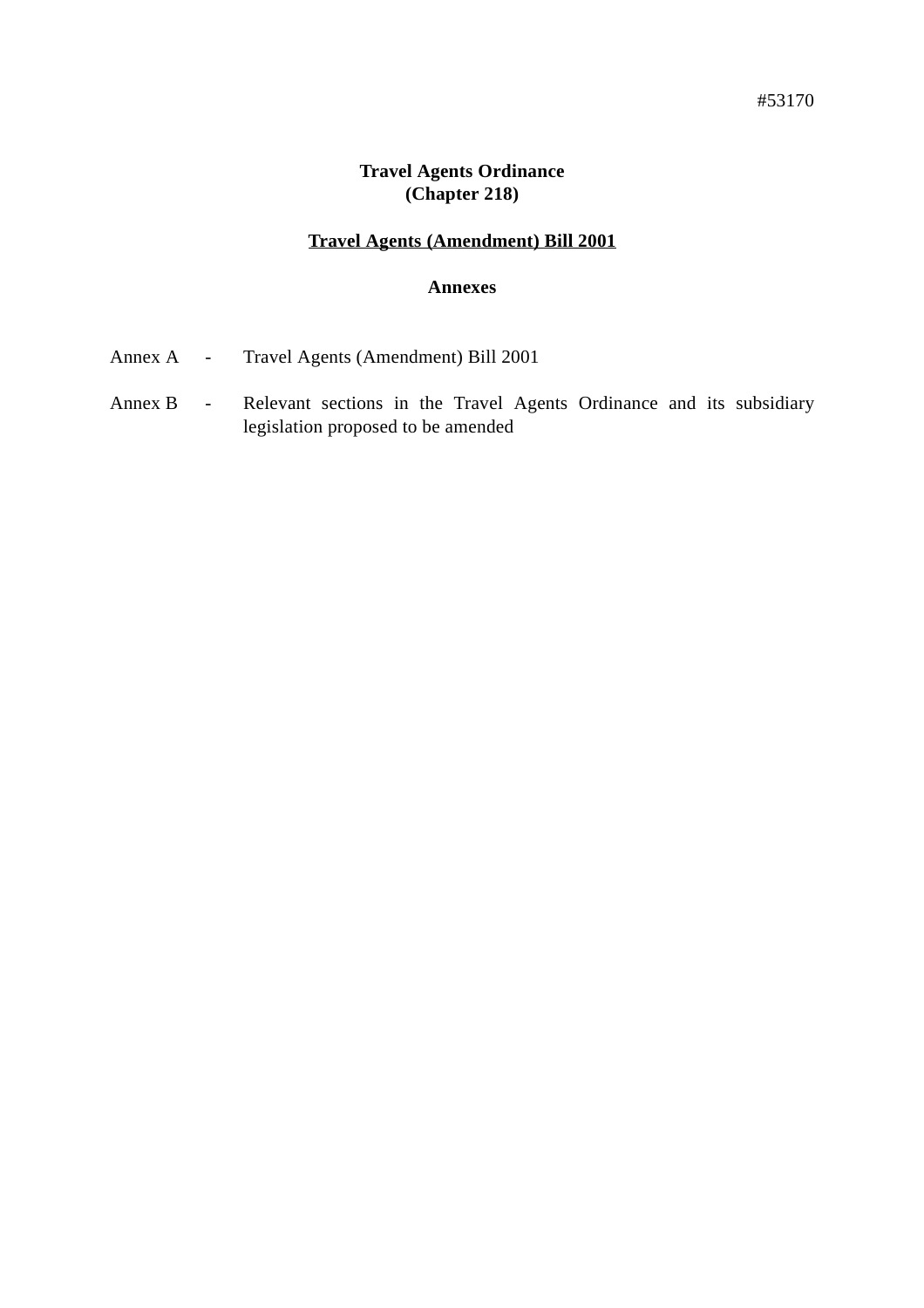### **Annex A**

## **TRAVEL AGENTS (AMENDMENT) BILL 2001**

## **CONTENTS**

| Clause |                                  | Page           |
|--------|----------------------------------|----------------|
| 1.     | Short title and commencement     | $\mathbf{1}$   |
| 2.     | Long title amended               | $\mathbf{1}$   |
| 3.     | Interpretation and application   | $\mathbf{1}$   |
| 4.     | Outbound travel agents           | 3              |
| 5.     | Section added                    |                |
|        | 4A.<br>Inbound travel agents     | 3              |
| 6.     | Notice of intention to revoke    | $\overline{4}$ |
| 7.     | Interpretation                   | 5              |
| 8.     | Regulations                      | 5              |
|        | <b>Consequential Amendments</b>  |                |
|        | <b>Travel Agents Regulations</b> |                |
| 9.     | Regulation added                 |                |
|        | 18.<br>Prescribed services       | 5              |
| 10.    | Second Schedule amended          | 6              |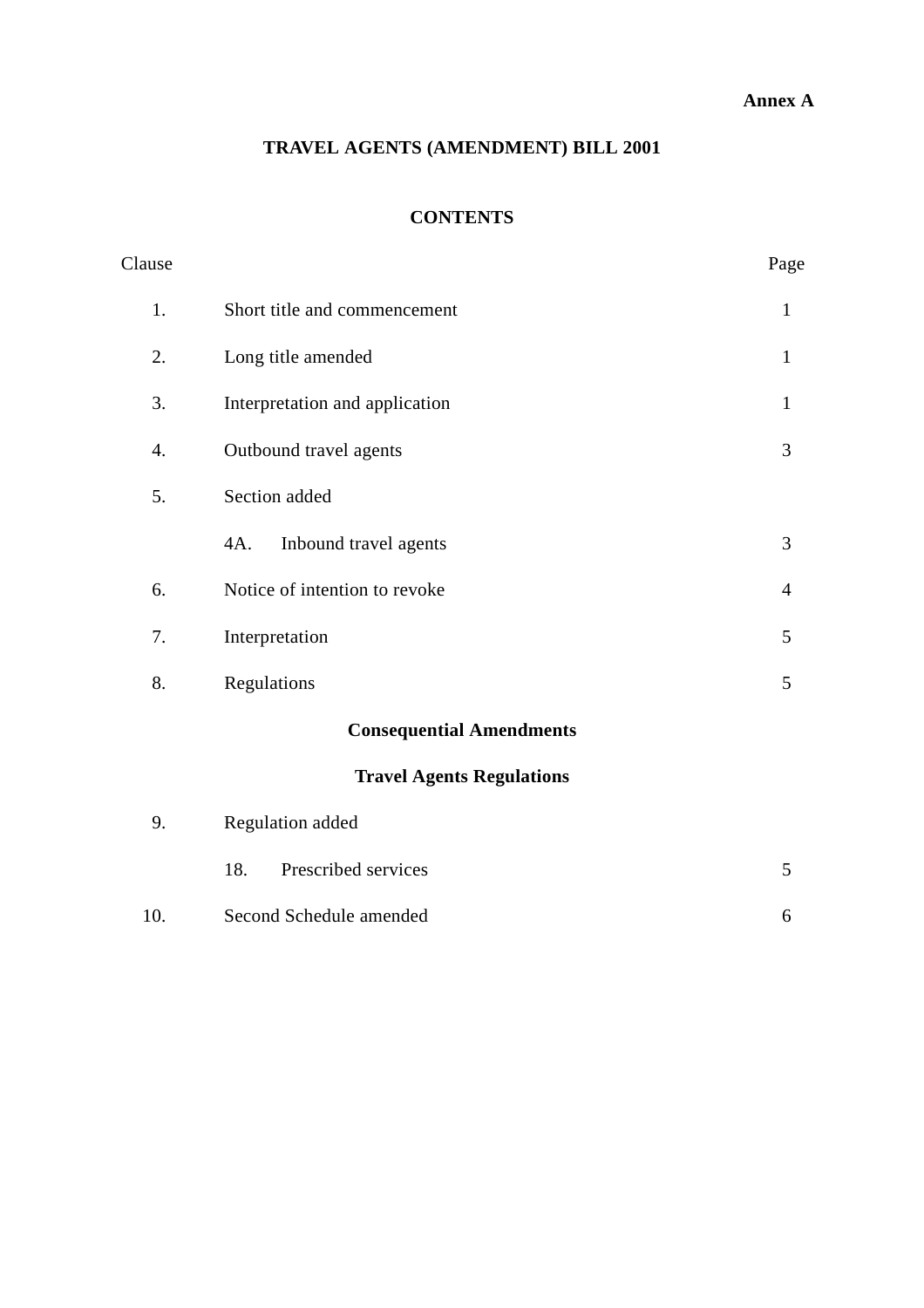#### A BILL

To

Amend the Travel Agents Ordinance.

Enacted by the Legislative Council.

#### **1. Short title and commencement**

(1) This Ordinance may be cited as the Travel Agents (Amendment) Ordinance 2001.

(2) This Ordinance shall come into operation on a day to be appointed by the Secretary for Economic Services by notice published in the Gazette.

#### **2. Long title amended**

The long title to the Travel Agents Ordinance (Cap. 218) is amended by repealing "providing travel services in respect of travel outside or outward from Hong Kong".

#### **3. Interpretation and application**

Section 2 is amended -

- (a) by repealing the definitions of "travel agent" and "travel service" and substituting -
	- ""travel agent" (旅行代理商), except in Part IIIA, includes an inbound travel agent and an outbound travel agent;

"travel service" (旅行服務) includes an inbound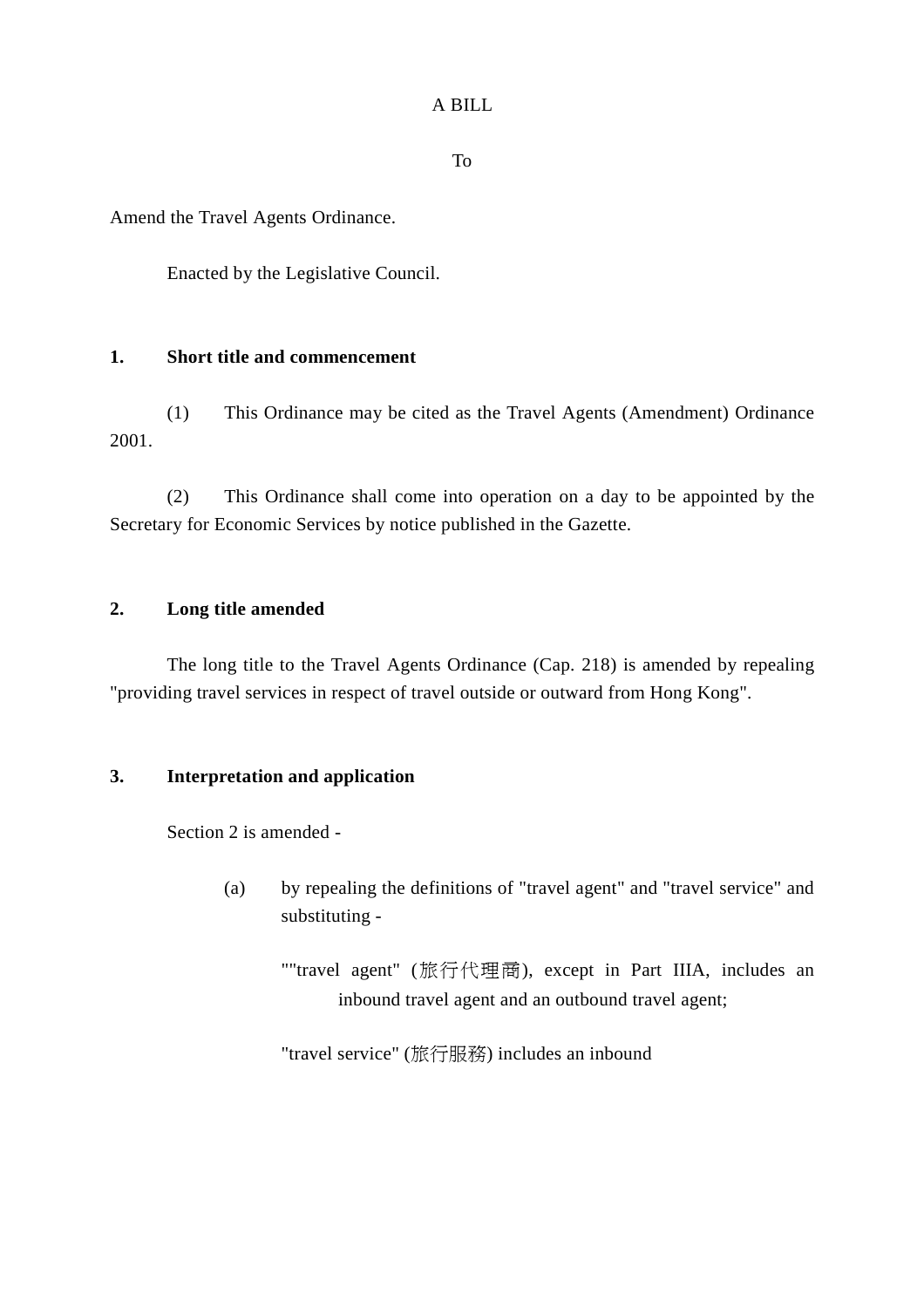travel service and an outbound travel service.";

- (b) by adding
	- ""inbound travel agent" (到港旅行代理商) means a person who carries on business as an inbound travel agent within the meaning of section 4A;
	- "inbound travel service" (到港旅行服務) means a service provided through the carrying on of an activity described in section  $4A(1)$  (a), (b) or (c) in respect of the provision of which a person is required to be licensed under this Ordinance;
	- "outbound travel agent" (外遊旅行代理商) means a person who carries on business as an outbound travel agent within the meaning of section 4;
	- "outbound travel service" (外遊旅行服務), except in Part IIIA, means a service provided through the carrying on of an activity described in section  $4(1)$  (a) or (b) in respect of the provision of which a person is required to be licensed under this Ordinance;".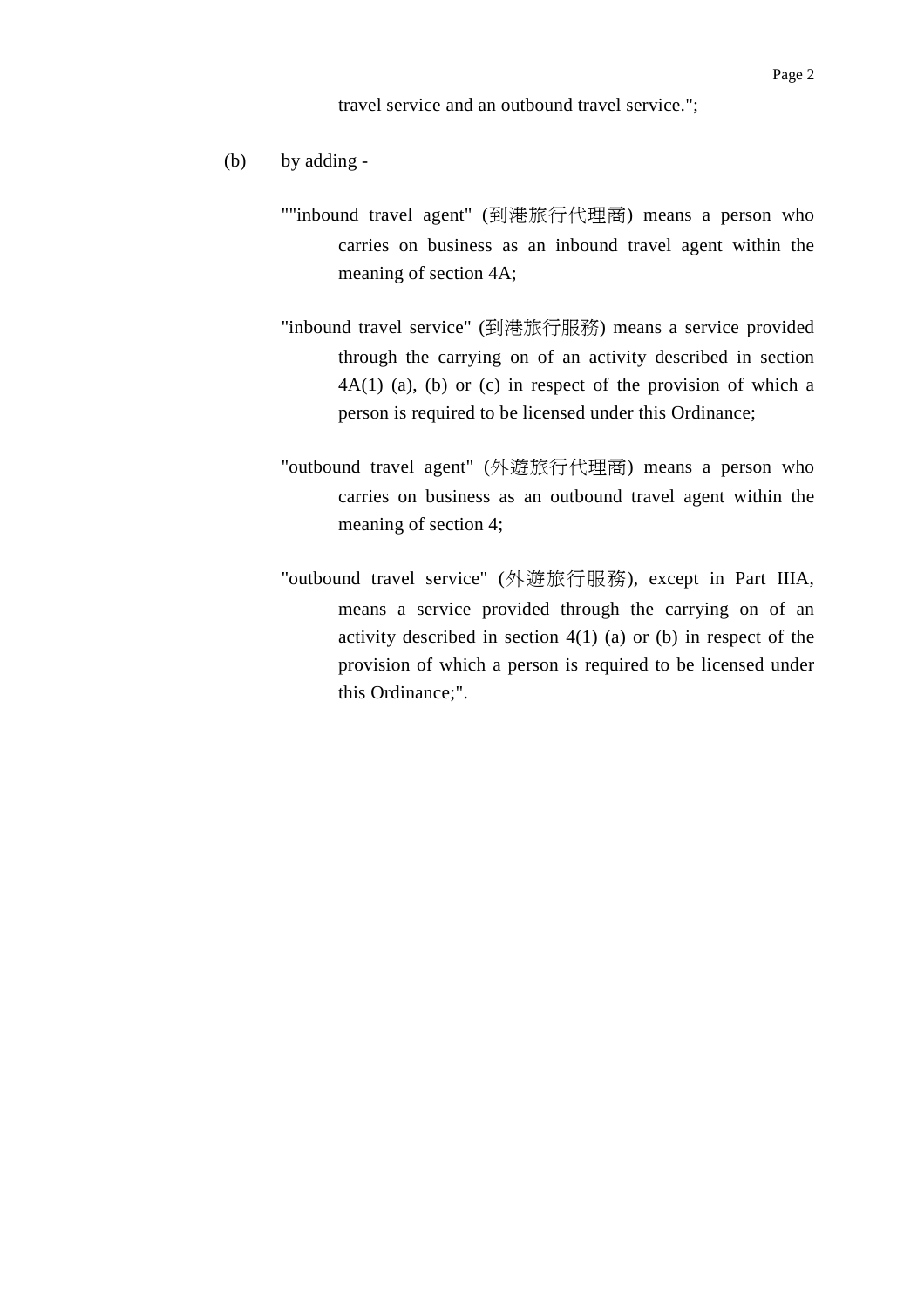#### **4. Outbound travel agents**

Section 4 is amended -

- (a) in subsection (1), by repealing "a travel agent if" and substituting "an outbound travel agent if, in Hong Kong,";
- (b) in subsection  $(2)$  -
	- (i) by repealing "a travel agent" and substituting "an outbound travel agent";
	- (ii) in paragraph (b), by repealing "在該處佔用" and substituting "佔用該處".

#### **5. Section added**

The following is added -

#### **"4A. Inbound travel agents**

(1) Subject to subsection (2), a person carries on business as an inbound travel agent if, in Hong Kong, he holds himself out as carrying on the business of, and carries on the business of, obtaining for another person -

- (a) carriage, by any means of conveyance, on a journey the outbound portion of which is to commence outside Hong Kong and which either -
	- (i) terminates in Hong Kong; or
	- (ii) involves that other person passing through immigration controls before departing from Hong Kong;
- (b) accommodation in Hong Kong for which payment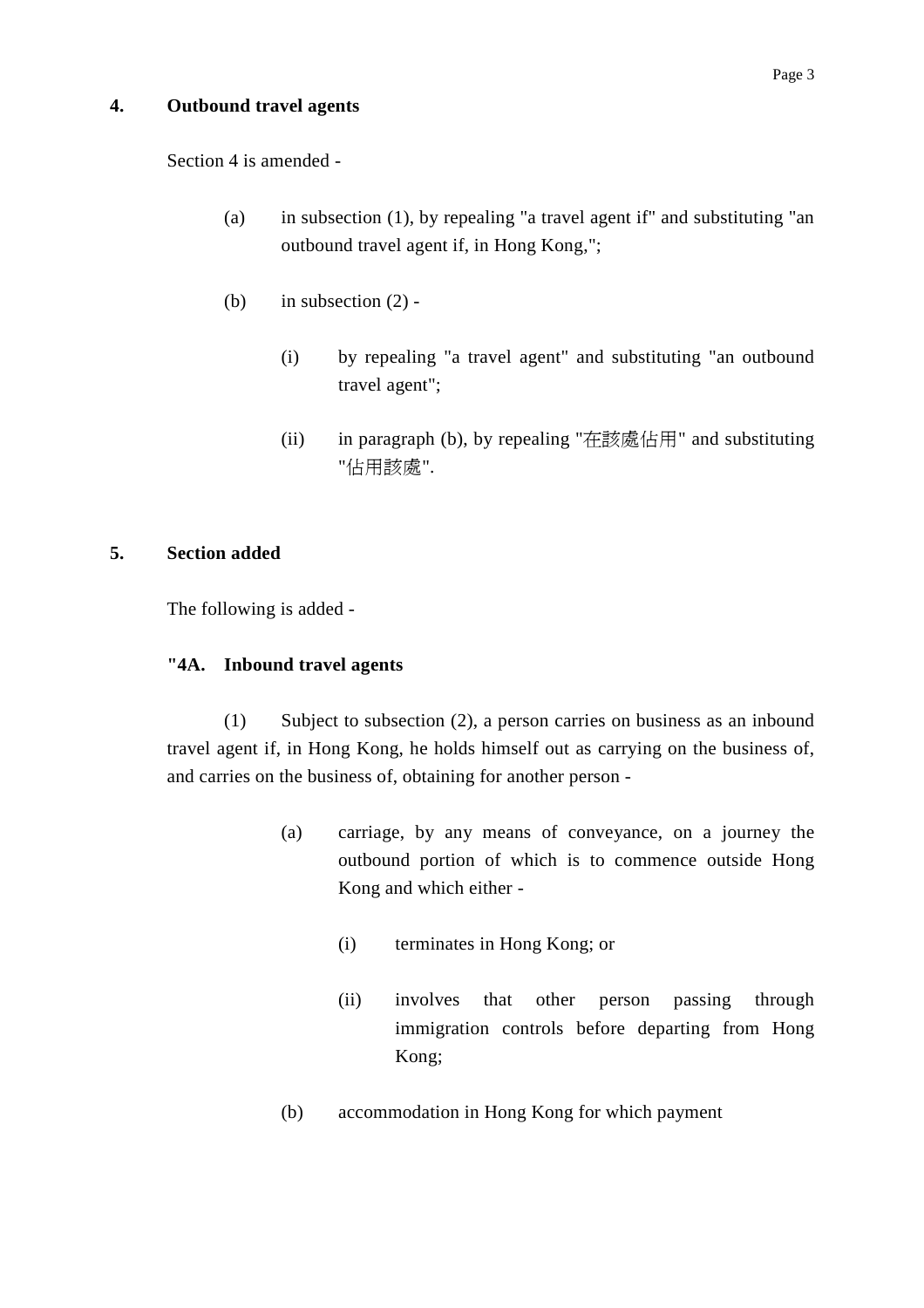is, or is to be, made to that person by or on behalf of that other person of an amount on account of the cost of that accommodation; or

- (c) who is a visitor to Hong Kong, prescribed services.
- (2) A person does not carry on business as an inbound travel agent
	- (a) under subsection (1) (a) in respect of carriage by means of conveyance if the means of conveyance is one of which he is an operator;
	- (b) under subsection (1) (b) in respect of accommodation if the accommodation is intended to be occupied by the same person for a period exceeding 14 days;
	- (c) under subsection (1) (c) if he is the owner or operator of the service being provided to the visitor.

(3) In this section "operator" (營運人), in relation to a means of conveyance, means the person who alone or with others has for the time being the management of that means of conveyance.".

#### **6. Notice of intention to revoke**

Section 20(1) is amended by repealing "19(b)" and substituting "19(1) (b)".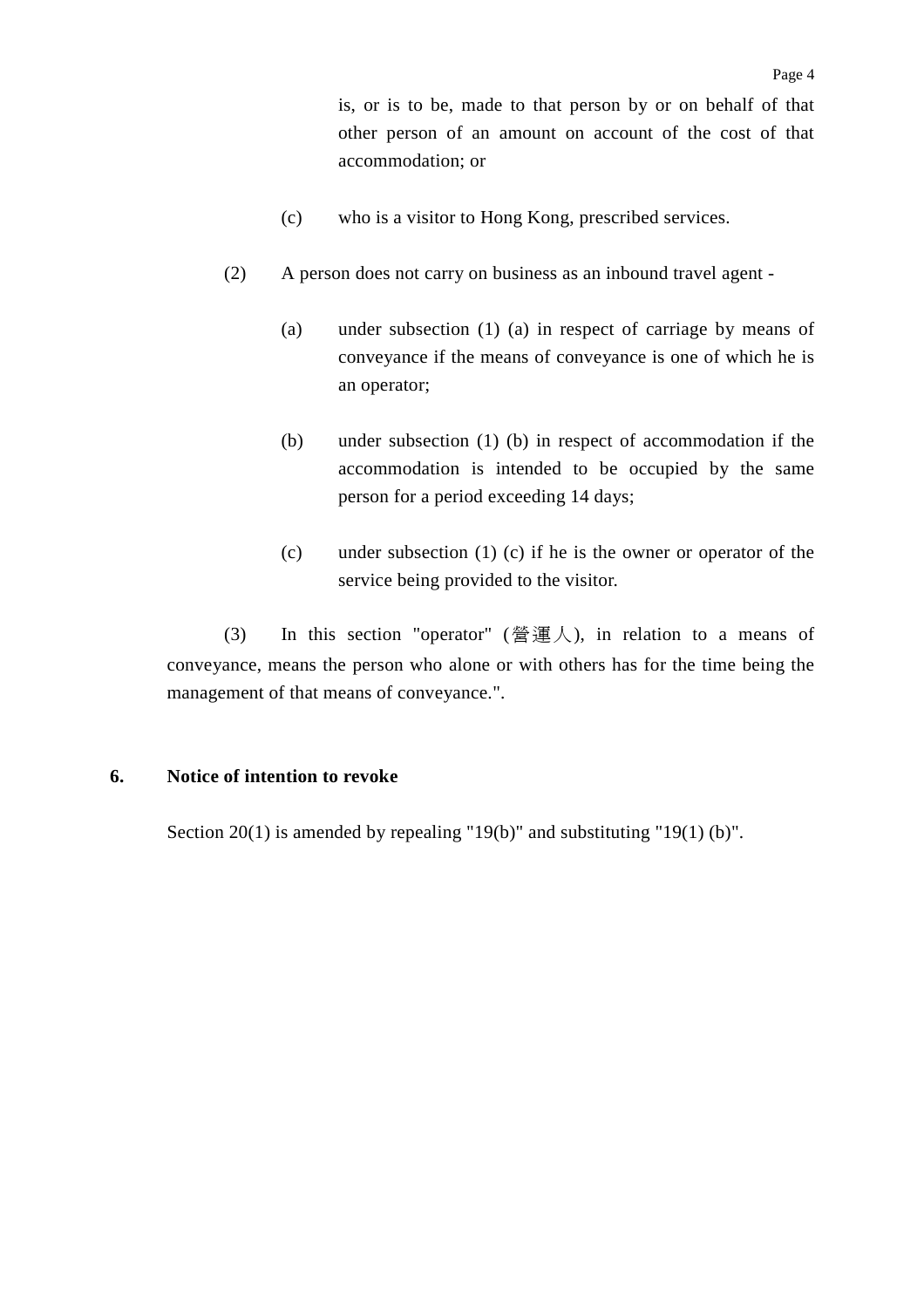#### **7. Interpretation**

Section 32A(1) is amended by repealing the definition of "travel agent" and substituting -

""travel agent" (旅行代理商) means an outbound travel agent who is the holder of a licence granted under section 11;".

#### **8. Regulations**

Section  $50(1)$  is amended by adding -

"(fa) prescribe services obtained for persons who are visitors for the purpose of section 4A(1) (c), including the circumstances in which such services are obtained;".

#### **Consequential Amendments**

#### **Travel Agents Regulations**

#### **9. Regulation added**

The Travel Agents Regulations (Cap. 218 sub. leg.) is amended by adding -

#### **"18. Prescribed services**

For the purposes of section  $4A(1)$  (c) of the Ordinance, the following services are prescribed -

- (a) sightseeing or visits to local places of interest;
- (b) restaurant meals or other catered meals;
- (c) shopping trips;
- (d) local transport in connection with an activity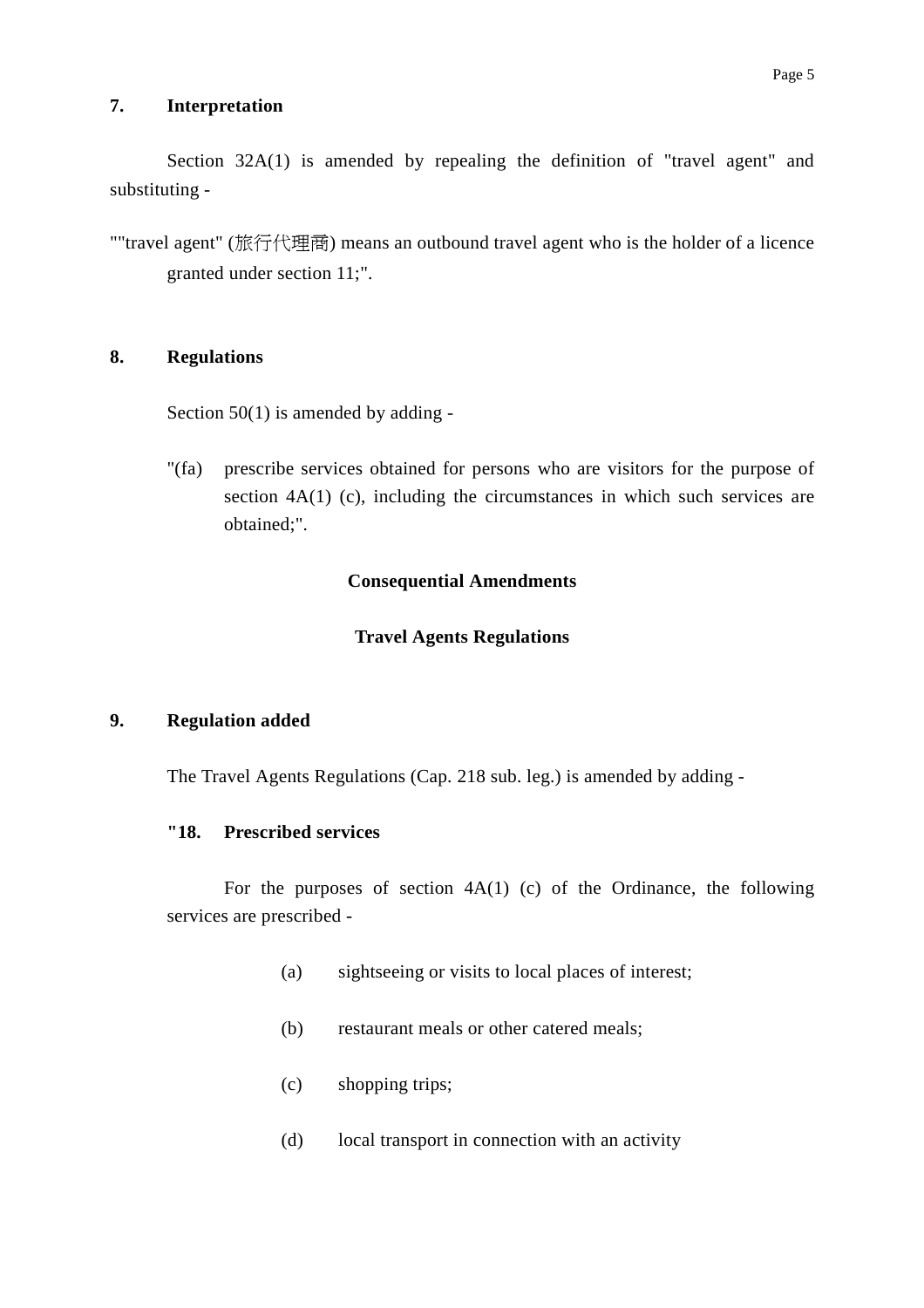referred to in paragraph (a), (b) or (c).".

#### **10. Second Schedule amended**

The Second Schedule is amended -

- (a) in Form 4, by adding
	- "2A. Is it proposed that your business includes obtaining for another person -
		- (a) carriage, by any means of conveyance, on a journey the outbound portion of which is to commence outside Hong Kong and which either -
			- (i) terminates in Hong Kong; or
			- (ii) involves that other person passing through immigration controls before departing from Hong Kong?

 $Yes \Box$  No  $\Box$ 

(b) accommodation in Hong Kong for which payment is, or is to be, made to that person by or on behalf of that other person of an amount on account of the cost of that accommodation?

 $Yes | |$  No  $\Box$ 

(c) who is a visitor services that are prescribed by regulations made under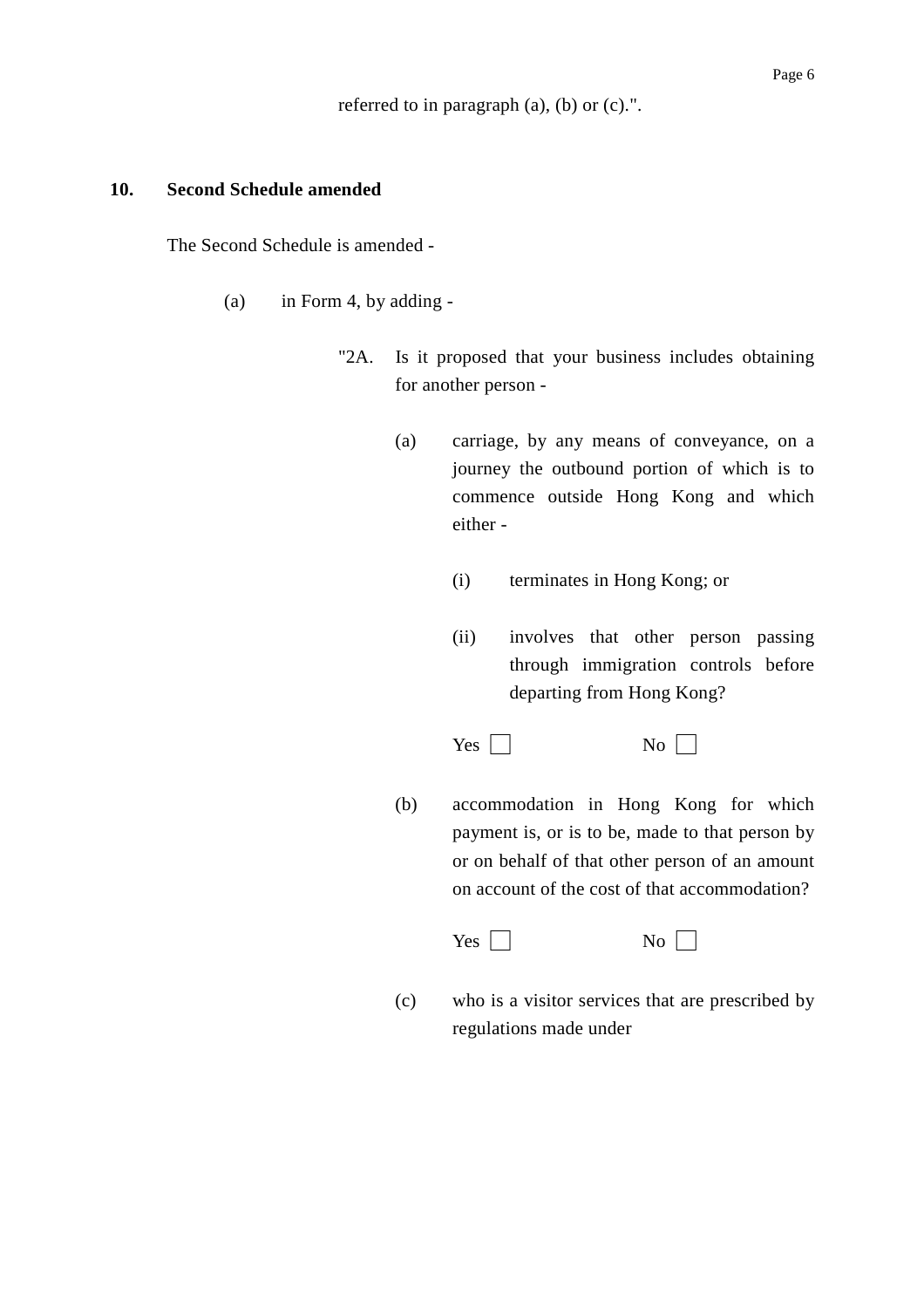section 50(1) (fa) of the Travel Agents Ordinance?

 $Yes \Box$  No  $\Box$  ";

- (b) in Form 5, by adding
	- "1A. Is it proposed that your business includes obtaining for another person -
		- (a) carriage, by any means of conveyance, on a journey the outbound portion of which is to commence outside Hong Kong and which either -
			- (i) terminates in Hong Kong; or
			- (ii) involves that other person passing through immigration controls before departing from Hong Kong?

 $Yes \Box$  No  $\Box$ 

(b) accommodation in Hong Kong for which payment is, or is to be, made to that person by or on behalf of that other person of an amount on account of the cost of that accommodation?

 $Yes \Box$  No  $\Box$ 

(c) who is a visitor services that are prescribed by regulations made under section 50(1) (fa) of the Travel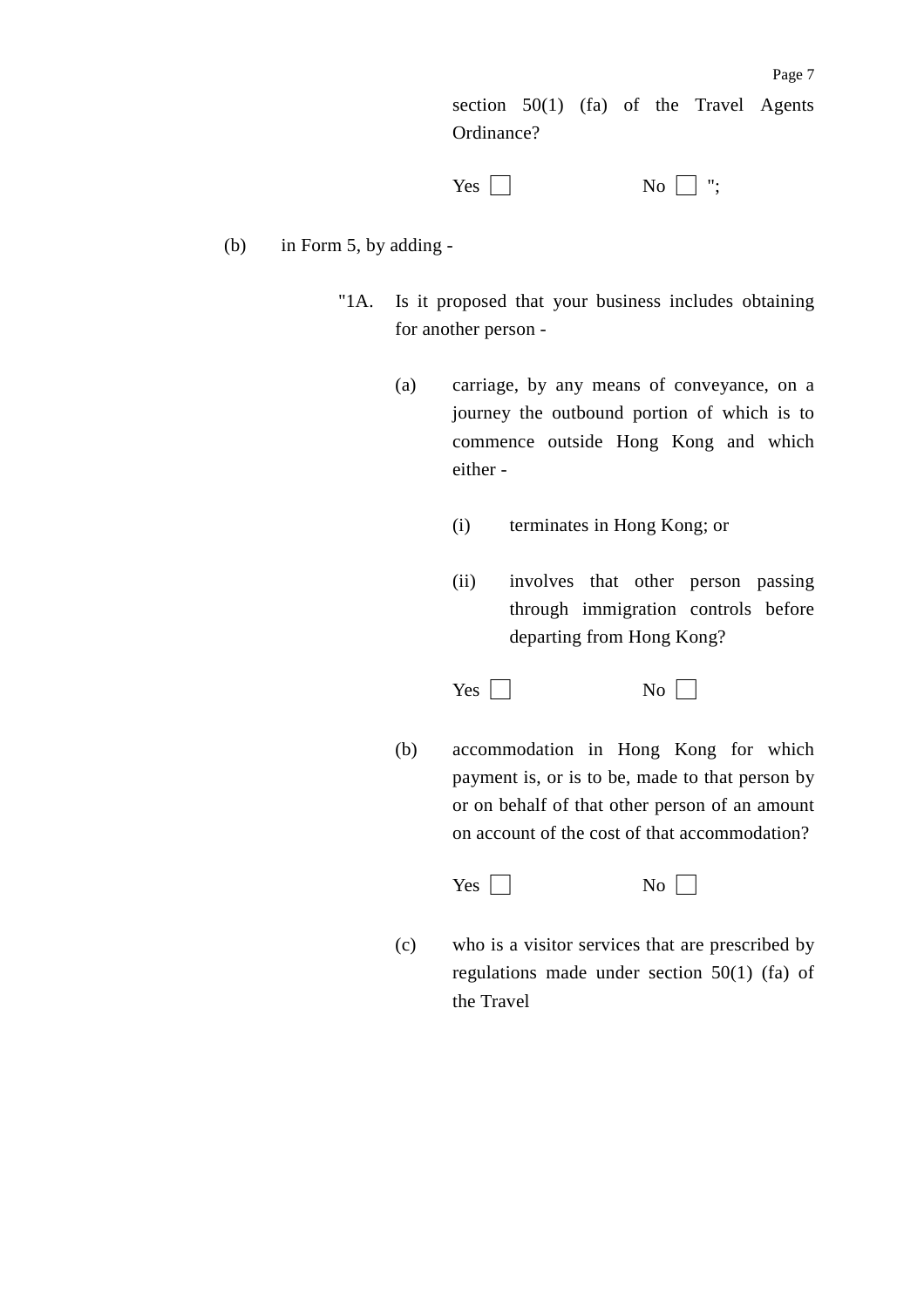Agents Ordinance?

| Yes $\Box$ | $\overline{N_0}$ $\vert \cdot \vert$ ". |
|------------|-----------------------------------------|
|------------|-----------------------------------------|

#### **Explanatory Memorandum**

The purpose of this Bill is to make the regulatory provisions of the Travel Agents Ordinance (Cap. 218) applicable to persons who carry on business as inbound travel agents in Hong Kong.

2. The Bill -

- (a) amends the long title (clause 2);
- (b) adds new definitions of "inbound travel agent", "inbound travel service", "outbound travel agent" and "outbound travel service" (clause 3);
- (c) makes consequential amendments to section 4 (clause 4);
- (d) adds a new section describing what constitutes carrying on business as an inbound travel agent (clause 5);
- (e) corrects a section cross reference in section 20 (clause 6);
- (f) makes a consequential amendment to section 32A (clause 7);
- (g) makes a consequential amendment to the regulation-making section (clause 8); and
- (h) makes consequential amendments to the Travel Agents Regulations (Cap. 218 sub. leg.) (clauses 9 and 10).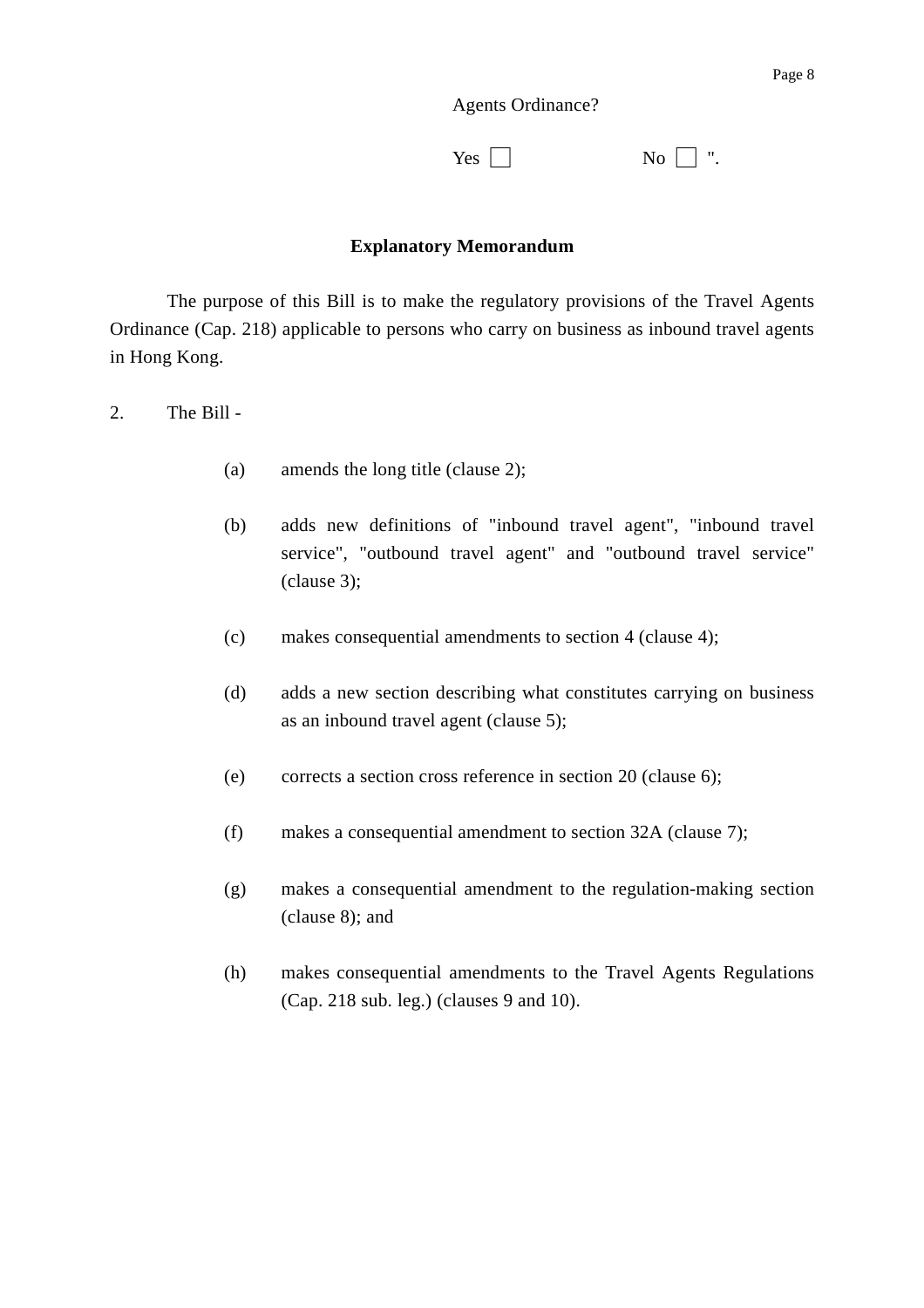| Chapter: 218 | Title: | <b>TRAVEL AGENTS</b> | Gazette Number:      |            |
|--------------|--------|----------------------|----------------------|------------|
|              |        | ORDINANCE            |                      |            |
|              |        | Heading: Long title  | <b>Version Date:</b> | 30/06/1997 |

To provide for the control and regulation of travel agents providing travel services in respect of travel outside or outward from Hong Kong, the appointment of a Registrar of Travel Agents, the establishment of an Advisory Committee on Travel Agents, the licensing of travel agents, the establishment of a reserve fund and a Board to administer the fund, the imposition of levies on travel agents and for matters connected therewith or incidental thereto.

(Amended 51 of 1993 s. 2)

| [Part I (sections 1 to 8)                                     | 13 December 1985 | L.N. 346 of 1985  |
|---------------------------------------------------------------|------------------|-------------------|
| Section 9 in Part II                                          | 1 February 1986  | L.N. 31 of 1986   |
| Sections 10 to 13 in Part II                                  | 13 December 1985 | L.N. 346 of 1985  |
| Sections 14 to 16 in Part II<br>Sections 17 to 31 in Part III | 1 February 1986  | L.N. 31 of 1986   |
| Section 32 in Part III<br>Section 33 in Part IV               | 13 December 1985 | L.N. 346 of 1985  |
| Section 34 in Part IV                                         | 1 February 1986  | L.N. 31 of 1986   |
| Part V (sections 35 to 41)                                    | 13 December 1985 | L.N. 346 of 1985  |
| Part VI (sections 42 to 44)<br>Sections 45 and 46 in Part VII | 1 February 1986  | L.N. 31 of 1986   |
| Section 47 in Part VII                                        | 1 June 1986      | L.N. 110 of 1986  |
| Section $48(1)(a)$ and (b) in Part VII                        | 1 February 1986  | L.N. 31 of 1986   |
| Section $48(1)(c)$ in Part VII                                | 13 December 1985 | L.N. 346 of 1985  |
| Section $48(2)$ and $(3)$ in Part VII                         | 1 February 1986  | L.N. 31 of 1986   |
| Sections 49 to 52 in Part VII                                 | 13 December 1985 | L.N. 346 of 1985] |
| (Originally 60 of 1985)                                       |                  |                   |

| Chapter: 218 | Title:   | <b>TRAVEL AGENTS</b>      | Gazette Number: |            |
|--------------|----------|---------------------------|-----------------|------------|
|              |          | <b>ORDINANCE</b>          |                 |            |
| Section: 2   | Heading: | <b>Interpretation and</b> | Version Date:   | 30/06/1997 |
|              |          | application               |                 |            |

In this Ordinance, unless the context otherwise requires-

 $\overline{a}$ 

"Advisory Committee" (諮詢委員會) means the Advisory Committee on Travel Agents established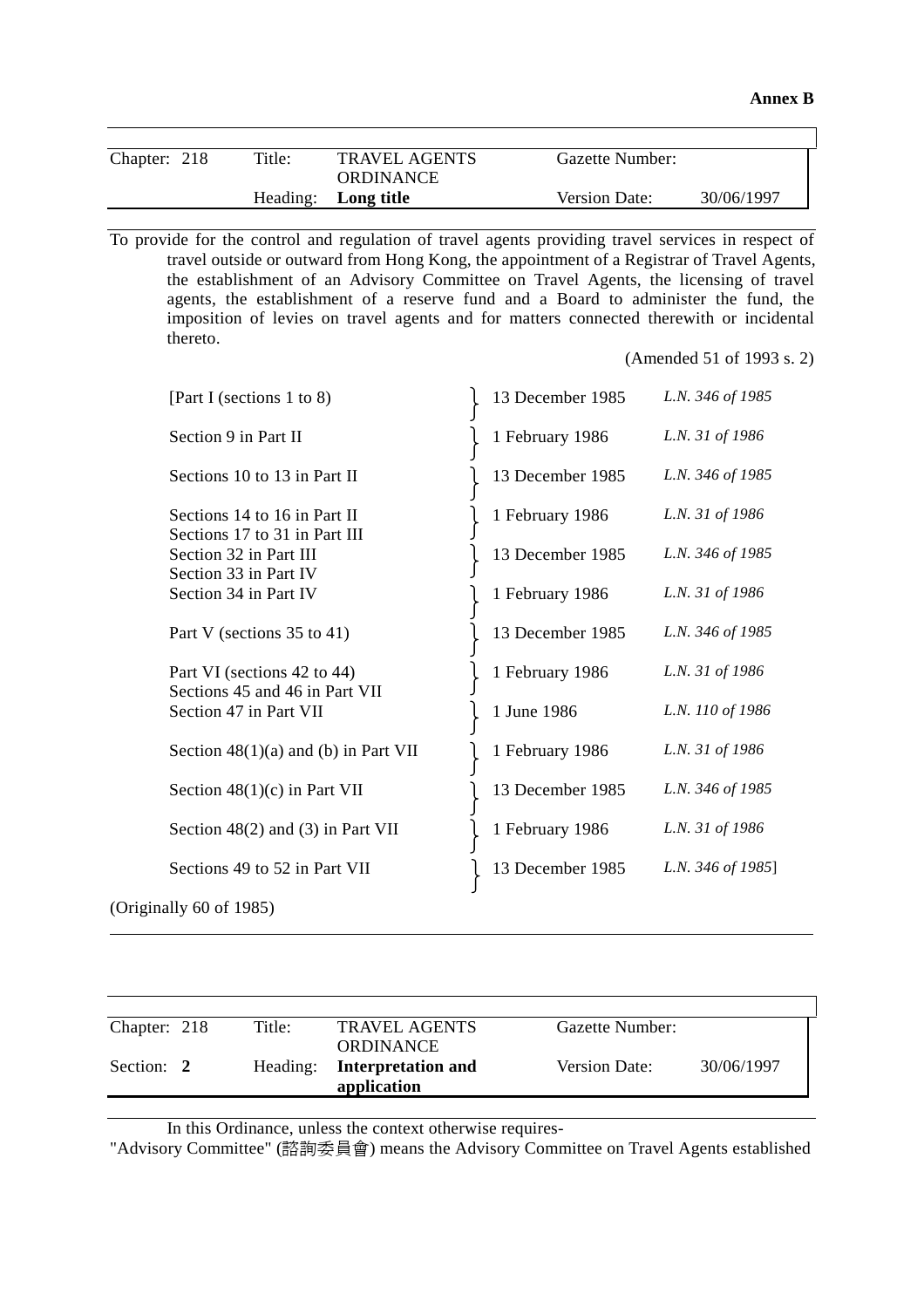under section 7;

"applicant" (申請人), in relation to an application for a licence whether by way of renewal or otherwise, includes a licensee; (Added 70 of 1988 s. 2)

"approved organization" (認可機構) means any body specified in Part I of Schedule 1; (Added 70 of 1988 s. 2. Amended 51 of 1993 s. 3)

"association member" (商會會員) means any body specified in Part II of Schedule 1; (Added 70 of 1988 s. 2. Amended 51 of 1993 s. 3)

"controller" (控權人), in relation to a body corporate, means the person who controls the body corporate and includes any person in accordance with whose directions or instructions the directors thereof are accustomed to act;

"exempt person" (獲豁免㆟士) means a person or class of persons granted an exemption under section 3;

"licence" (牌照) means a travel agent's licence granted under section 11 and "licensed" (領有牌照) and "licensee" (持牌人) shall have corresponding meanings; (Amended 70 of 1988 s.2)

"qualified" (合資格) means qualified in accordance with the constitution, rules or articles of association of an approved organization or of an association member, as the case may be; (Added 70 of 1988 s. 2)

"register" (登記冊) means the register kept by the Registrar under section 6;

"Registrar" (註冊主任) means the Registrar of Travel Agents appointed under section 5;

- "travel agent" (旅行代理商) means a person who carries on business as a travel agent within the meaning of section 4;
- "travel service" (旅行服務) means a service provided through the carrying on of an activity described in section  $4(1)(a)$  or (b) in respect of the provision of which a person is required to be licensed under this Ordinance.

(Amended 70 of 1988 s. 2)

| Chapter: 218 | Title:   | <b>TRAVEL AGENTS</b> | Gazette Number:      |            |
|--------------|----------|----------------------|----------------------|------------|
|              |          | <b>ORDINANCE</b>     |                      |            |
| Section: 4   | Heading: | <b>Travel agents</b> | <b>Version Date:</b> | 30/06/1997 |
|              |          |                      |                      |            |

(1) Subject to subsection (2), a person carries on business as a travel agent if he holds himself out as carrying on the business of, and carries on the business of, obtaining for another person-

- (a) carriage, by any means of conveyance, on a journey which is to commence in Hong Kong and which thereafter is to take place mainly outside Hong Kong; or
- (b) accommodation at a place outside Hong Kong for which payment is, or is to be, made to that person by or on behalf of that other person of an amount on account of the cost of that accommodation.

(2) A person does not carry on business as a travel agent-

- (a) under subsection  $(1)(a)$  in respect of carriage by means of conveyance if the means of conveyance is one of which he is an operator; or
- (b) under subsection  $(1)(b)$  in respect of accommodation at any one place if the accommodation is intended to be occupied by the same person for a period exceeding 14 days at that place.
- (3) In this section "operator" (營運人), in relation to a means of conveyance, means the

person

 $\overline{a}$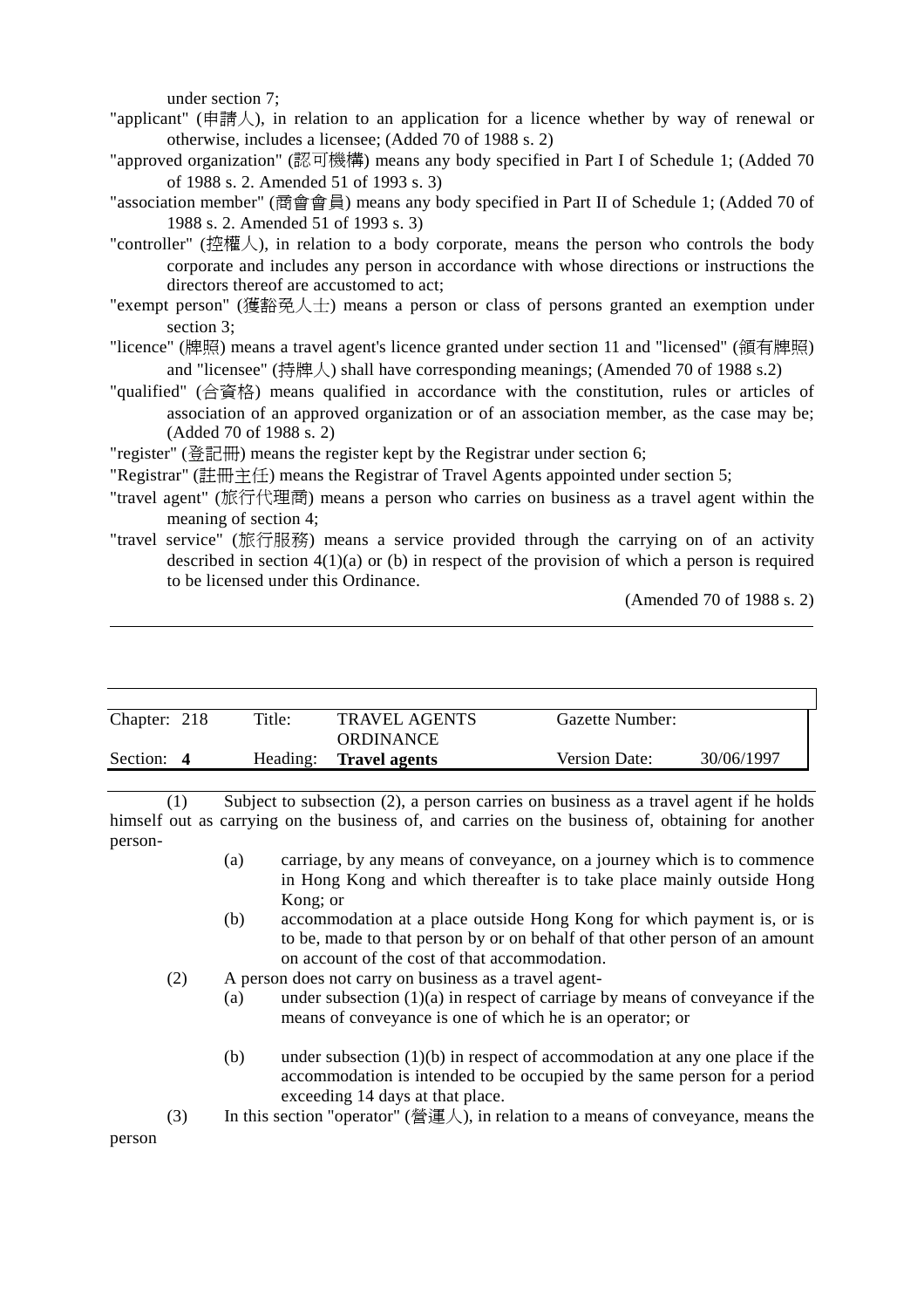who alone or with others has for the time being the management of that means of conveyance.

| Chapter: 218 | Title: | <b>TRAVEL AGENTS</b>                                 | Gazette Number: |            |
|--------------|--------|------------------------------------------------------|-----------------|------------|
|              |        | <b>ORDINANCE</b>                                     |                 |            |
| Section: 20  |        | Heading: Notice of intention to revoke Version Date: |                 | 30/06/1997 |

(1) The Registrar shall not suspend or revoke a licence under section 19(b) or refuse consent under section 18(c) unless he first-

> (a) gives notice in writing to the licensee of his intention and the ground upon which he proposes to suspend or revoke the licence or refuse consent; and

(b) permits the licensee to make representations to him.

(2) Representations under subsection (1)(b) shall be made in writing and within 7 clear days from the date of notification under subsection (1) or such greater period as is specified in the notice.  $\overline{a}$ 

| Chapter: 218 | Title: | <b>TRAVEL AGENTS</b>    | Gazette Number:      |            |
|--------------|--------|-------------------------|----------------------|------------|
|              |        | <b>ORDINANCE</b>        |                      |            |
| Section: 32A |        | Heading: Interpretation | <b>Version Date:</b> | 30/06/1997 |
|              |        |                         |                      |            |

#### **PART IIIA**

#### TRAVEL INDUSTRY COMPENSATION FUND

(1) In this Part-

 $\overline{a}$ 

"authorized collector" (獲授權收款人) means-

- (a) the Travel Industry Council; or
- (b) such other person,
- as the case may be, authorized for the time being under section  $32F(2)(b)$ ;
- "Board" (委員會) means the Travel Industry Compensation Fund Management Board established by section 32B;

"Council levy" (議會徵費) means the levy payable under section 32I;

- "ex gratia payment" (特惠賠償) means, except in section 32S, an ex gratia payment payable under section  $32E(1)$ ;
- "Fund" (賠償基金) means the Travel Industry Compensation Fund established by section 32C;

"Fund levy" (賠償基金徵費) means the levy referred to in section 32H(1);

- "outbound fare" (外遊費) in relation to a package means an amount paid on account of the relevant inclusive price referred to in subsection  $(2)(c)$  (whether such payment amounts to the whole or a part of such price);
- "outbound travel service" (外遊旅行服務) means an outbound travel service within the meaning of subsection (2);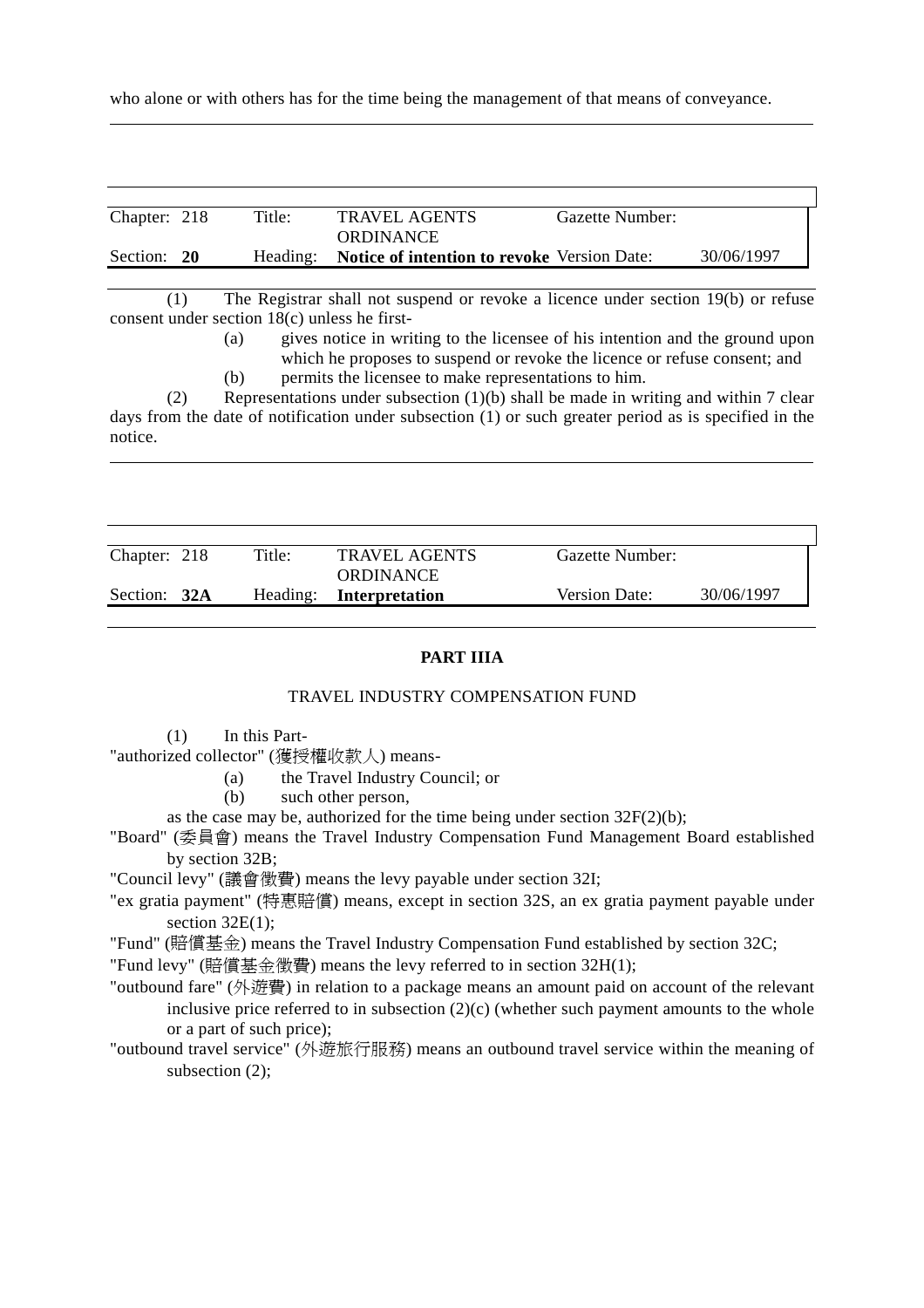- "outbound traveller" (外遊旅客) means a person who has paid, in a single payment or separate payments, an outbound fare to a travel agent, in connection with or in anticipation of the travel agent obtaining for him an outbound travel service or a person on whose behalf such a payment is made;
- "package" (包辦旅遊) means a combination of any 2 or all (as the case may be) of the services or arrangements specified in subsection (2)(b);

"travel agent" (旅行代理商) means a holder of a licence granted under section 11;

"Travel Industry Council" (旅遊業議會) means the limited company registered in the name of Travel Industry Council of Hong Kong under the Companies Ordinance (Cap 32) and referred to in Part I of Schedule 1.

- (2) A service is an outbound travel service if-
	- (a) it is provided or obtained by a travel agent for the public;
	- (b) it is comprised of any 2 or all of the following-
		- (i) carriage, by means of a conveyance, on a journey which is to commence in Hong Kong and which thereafter is to take place mainly outside Hong Kong;
		- (ii) accommodation at a place outside Hong Kong;
		- (iii) arrangements for an activity (not ancillary to a service referred to in subparagraph (i) or (ii) and which is to take place outside Hong Kong and which, where included in the package, constitutes a substantial part of it;
	- (c) it is a package which is available only at an inclusive price; and
	- (d) the services or arrangements constituting the package have been determined in advance of being made available to the public.
- (3) For the avoidance of doubt the following is declared-
	- (a) for the purposes of this Part a person is not a travel agent if his licence is for the time being suspended;
	- (b) where an outbound fare is paid to a person who at the time the payment is made, is a travel agent, the payment shall not be regarded as not having been made only by reason of a subsequent revocation or suspension of the licence of that travel agent.

(Part IIIA added 51 of 1993 s. 5)

| Chapter: 218 | Title: | TRAVEL AGENTS               | Gazette Number:      | L.N. 218 of |
|--------------|--------|-----------------------------|----------------------|-------------|
|              |        | ORDINANCE                   |                      | 2000        |
| Section: 50  |        | Heading: <b>Regulations</b> | <b>Version Date:</b> | 01/07/2000  |

#### Remarks:

 $\overline{a}$ 

Adaptation amendments retroactively made - see 66 of 2000 s. 3

(1) The Secretary for Economic Services may by regulation- (Amended 80 of 1997 s. 9; L.N. 218 of 2000)

- (a) regulate applications for licences and the renewal of licences;
- (b) prescribe forms for the purposes of this Ordinance;
- (c) prescribe the form of any certificate, notice, application or order for the purpose of section 29;
- (d) prescribe particulars to be supplied in connection with an application for a licence;
- (e) provide for the keeping and maintenance of the register;
- (f) provide for the proof of matters relating to licensing and suspension and revocation of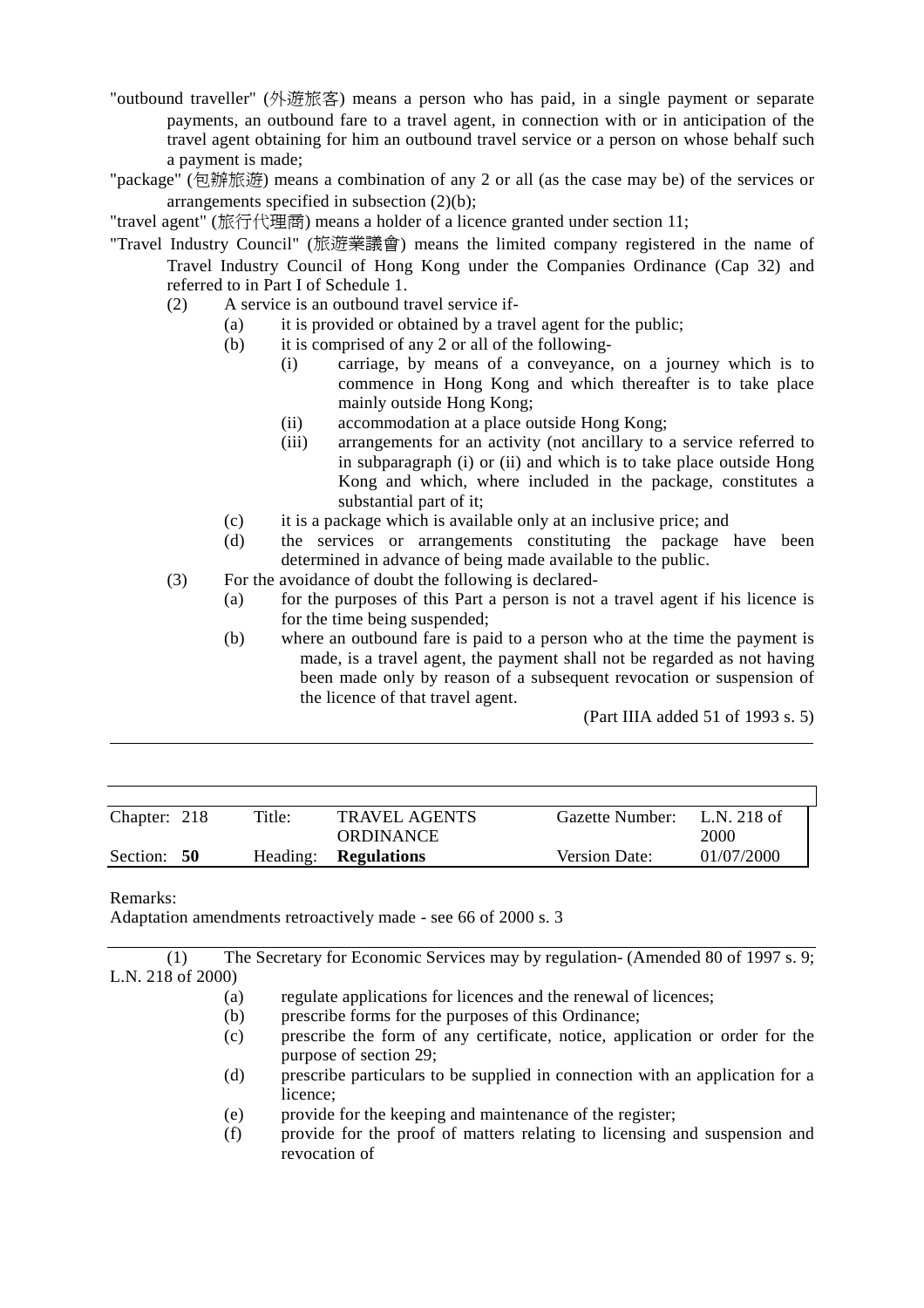licences;

 $\overline{a}$ 

 $\overline{a}$  $\overline{a}$ 

- (g) (Repealed 80 of 1997 s. 9)
- (h) provide for the membership, powers, functions and procedure of meetings of the Advisory Committee;
- (i) provide for the duties of any person licensed under this Ordinance;
- (j) prescribe anything required or permitted to be prescribed under this Ordinance; and
- (k) provide for the better carrying into effect of this Ordinance.

(2) The Chief Executive in Council may by regulation prescribe fees for the licensing of persons as travel agents and relating to the register. (Added 80 of 1997 s. 9. Amended 66 of 2000 s. 3)

| Chapter: 218A Title: |          | Gazette Number: L.N. 78 of<br><b>TRAVEL AGENTS</b> |            |
|----------------------|----------|----------------------------------------------------|------------|
|                      |          | <b>REGULATIONS</b>                                 | 2001       |
| Schedule: 2          | Heading: | Version Date:                                      | 01/04/2001 |

[regulations 9, 11, 13, 16 & 17]

FORM 1 [regulation 11]

#### TRAVEL AGENTS ORDINANCE

#### (Chapter 218)

#### TRAVEL AGENTS LICENCE

Licence No.

| LICENCE IS GRANTED this                     | day of | Q |
|---------------------------------------------|--------|---|
| to                                          |        |   |
|                                             | (name) |   |
| to genus on buginges as a traval against at |        |   |

to carry on business as a travel agent at

(address(es) of premises)

This licence shall, unless earlier suspended or revoked, cease to have effect on the day of 19 and 19 and 19 and 19 and 19 and 19 and 19 and 19 and 19 and 19 and 19 and 19 and 19 and 19 and 19 and 19 and 19 and 19 and 19 and 19 and 19 and 19 and 19 and 19 and 19 and 19 and 19 and 19 and 19 and 19 and 19 an

This licence is subject to the conditions set out herein.

#### **CONDITIONS**

(1) The licensee shall notify the Registrar of Travel Agents in writing prior to the licensee ceasing to carry on the business of a travel agent at any address specified in this licence.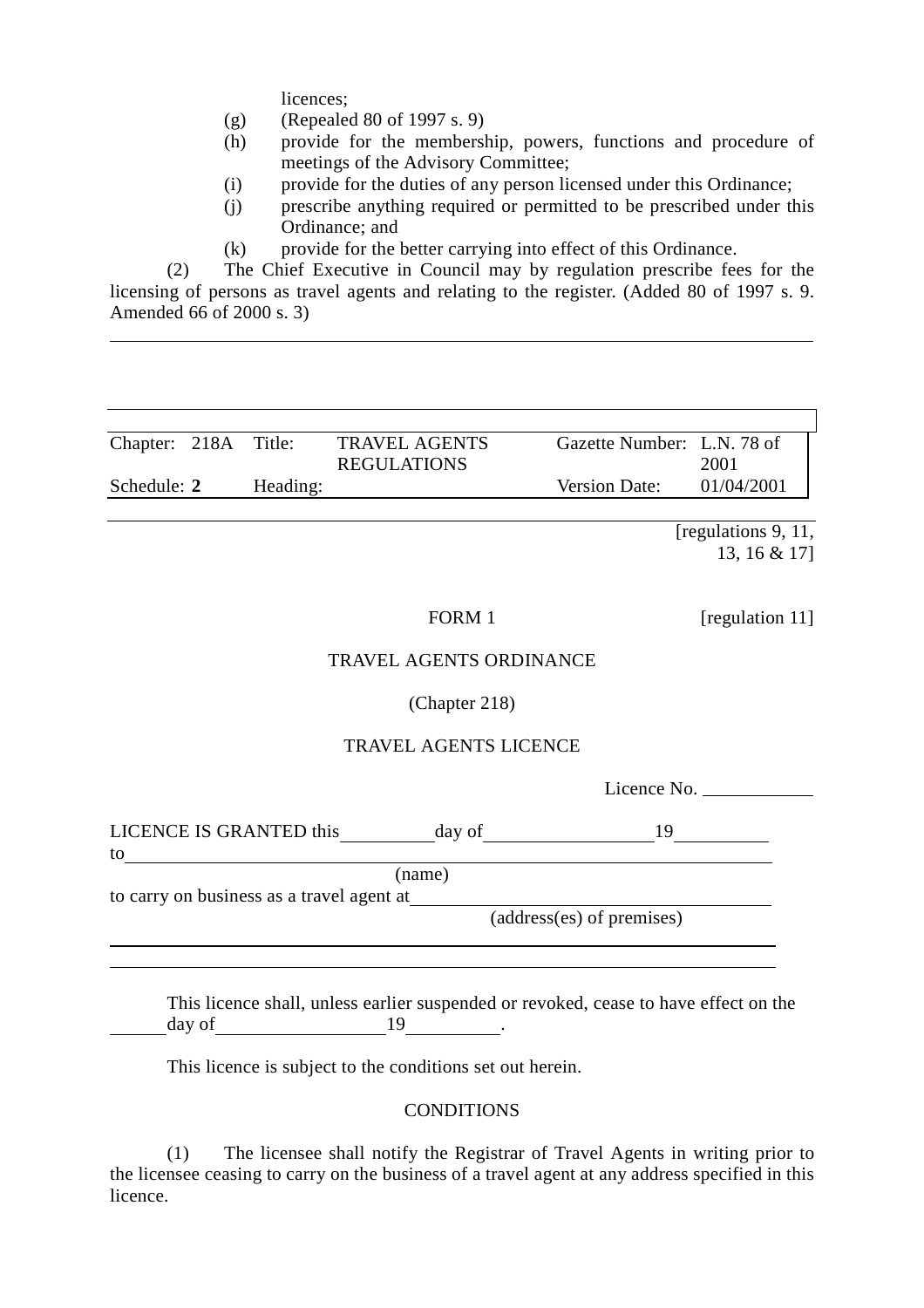(2) The licensee shall, prior to the expiry of this licence, submit to the Registrar of Travel Agents the latest statement of accounts in respect of the licensee's business as a travel agent.

(3) The licensee shall, during the period that this licence is in force, be and remain a member of an approved organization specified in Part I of Schedule 1 to the Travel Agents Ordinance (Cap 218).

> Signed
> <u>Signed</u> Registrar of Travel Agents

#### ENDORSEMENTS

(Enacted 1985. L.N. 240 of 1988; L.N. 136 of 1996; 80 of 1997 s. 102)

FORM 2 [regulation  $9(1)(a)$ ]

#### TRAVEL AGENTS ORDINANCE

#### (Chapter 218)

#### APPLICATION FOR A LICENCE BY AN INDIVIDUAL OR BY AN UNINCORPORATED BODY

Application is hereby made to the Registrar of Travel Agents for a licence under Part II of the Travel Agents Ordinance.

1. Application by an Individual

 $\overline{a}$ 

 $\overline{a}$ 

 $\overline{a}$ 

- (a) Full name in English
- (b) Full name in Chinese characters (if applicable) and code
- (c) Aliases (if any)

(d) Residential address

Telephone No.

(e) Hong Kong Identity Card number

(f) Place and date of birth

2. Application by an Unincorporated Body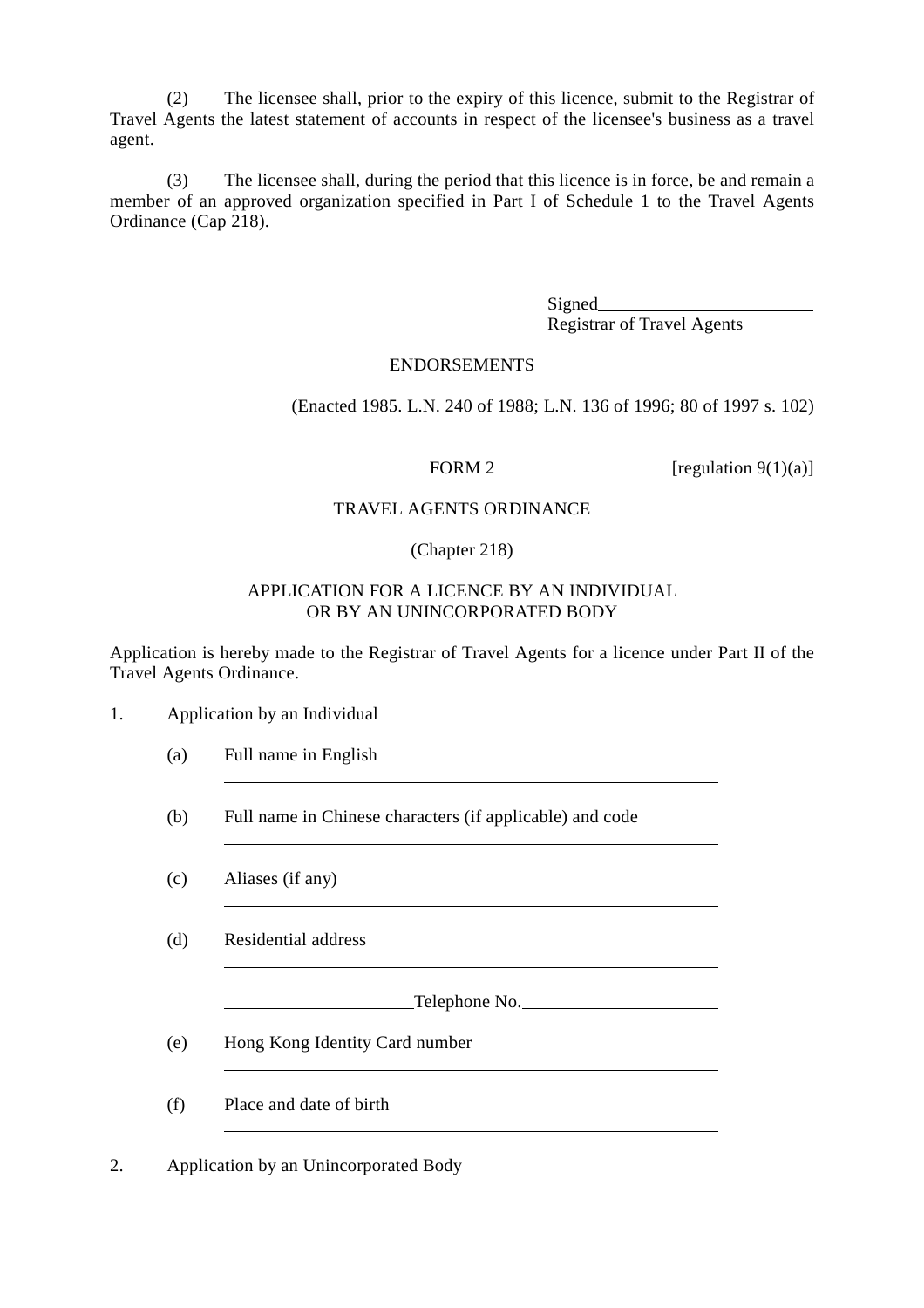| To be completed for<br>each partner                            | $\mathcal{D}_{\mathcal{L}}$ | 3 | 4 |
|----------------------------------------------------------------|-----------------------------|---|---|
| Full name in English                                           |                             |   |   |
| Full name in Chinese<br>characters (if applicable)<br>and code |                             |   |   |
| Aliases (if any)                                               |                             |   |   |
| Residential address and<br>telephone number                    |                             |   |   |
| Hong Kong Identity<br>Card number                              |                             |   |   |
| Place and date of birth                                        |                             |   |   |

- 3. (a) Name of the business of a travel agent to be licensed-
	- (i) in English (ii) in Chinese
	- (b) Business Registration number

l,

(c) Address of the proposed head office and of all offices in Hong Kong at which it is intended to carry on the business of a travel agent, including the number of the street, flat, floor(s), whether the area occupied is part of a floor, the number of the room(s) and whether the applicant is the owner, the principal tenant or the sub-tenant of the premises.

| Address | State whether the<br>premises are owned or<br>rented by the applicant | Telephone number |
|---------|-----------------------------------------------------------------------|------------------|
|         |                                                                       |                  |
|         |                                                                       |                  |
|         |                                                                       |                  |

- (d) State which, if any, of the premises listed under (c) are not in a commercial building
- (e) Will the proposed office(s) be used exclusively by the business of the travel agent?

| Yes |  | ּי<br>$\overline{\phantom{0}}$ |  |
|-----|--|--------------------------------|--|
|-----|--|--------------------------------|--|

A DUPLICATE LICENCE WILL BE REQUIRED FOR EACH BRANCH OFFICE UNDER REGULATION 12 OF THE TRAVEL AGENTS REGULATIONS.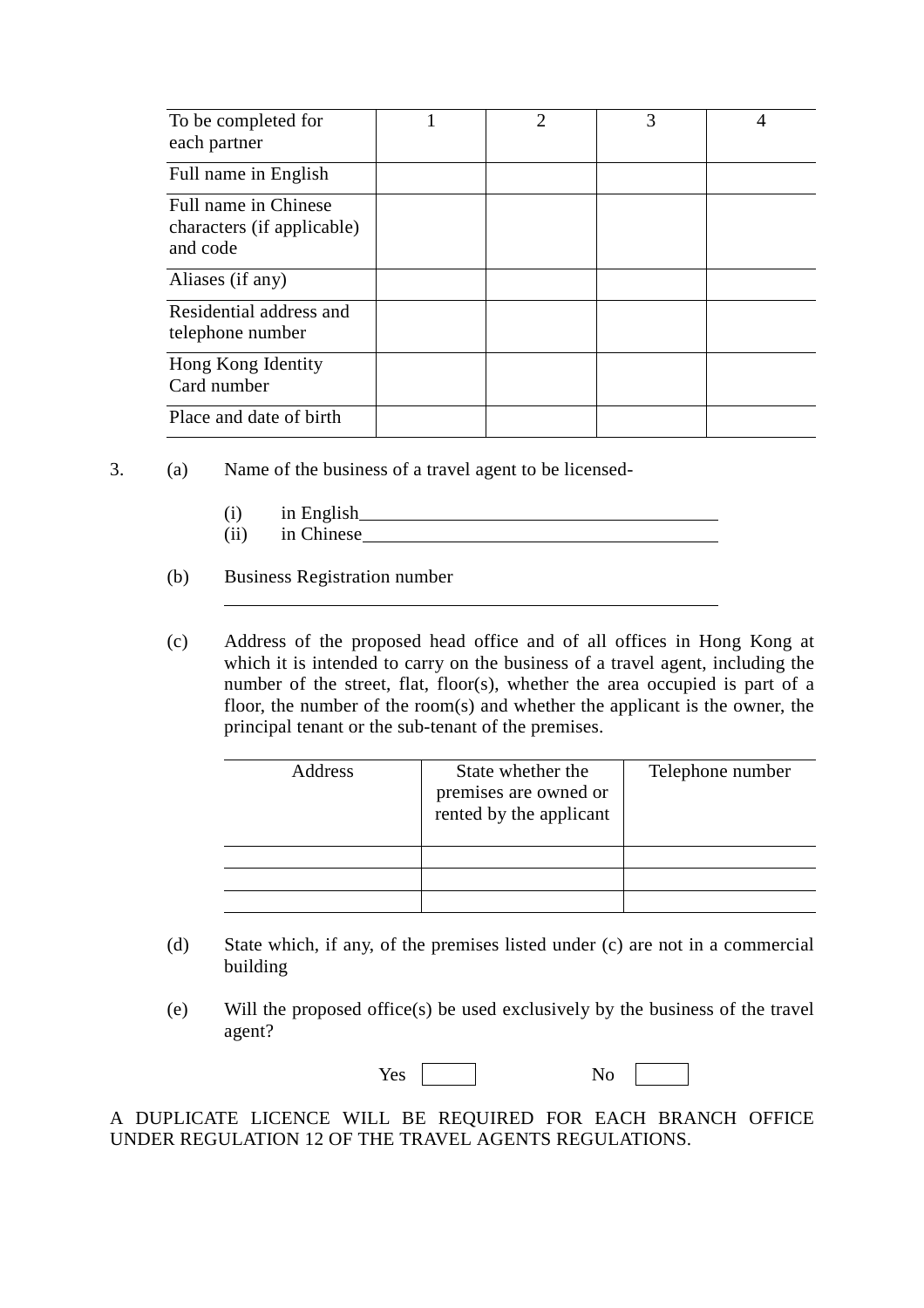4. Particulars of person(s) in Hong Kong proposed to be responsible for the management of the business, including the management of branch office(s).

|                                                                | $\mathcal{D}_{\mathcal{L}}$ | 3 | 4 |
|----------------------------------------------------------------|-----------------------------|---|---|
| Full name in English                                           |                             |   |   |
| Full name in Chinese<br>characters (if applicable)<br>and code |                             |   |   |
| Aliases (if any)                                               |                             |   |   |
| Residential address and<br>telephone number                    |                             |   |   |
| Hong Kong Identity<br>Card number                              |                             |   |   |
| Place and date of birth                                        |                             |   |   |
| Position held                                                  |                             |   |   |
| Date of appointment                                            |                             |   |   |

I/We\* declare that all the information given by me/us\* in this application is true and correct to the best of my/our\* knowledge and belief.

Signed<br>(Individual Applicant)

Signed<br>(Applicant as a partner)

Signed

(Applicant as a partner)

Signed

(Applicant as a partner)

Signed

(Applicant as a partner)

\*Delete as appropriate.

#### **NOTES**

1. You are advised to read the Travel Agents Ordinance and the Travel Agents Regulations before submitting this application.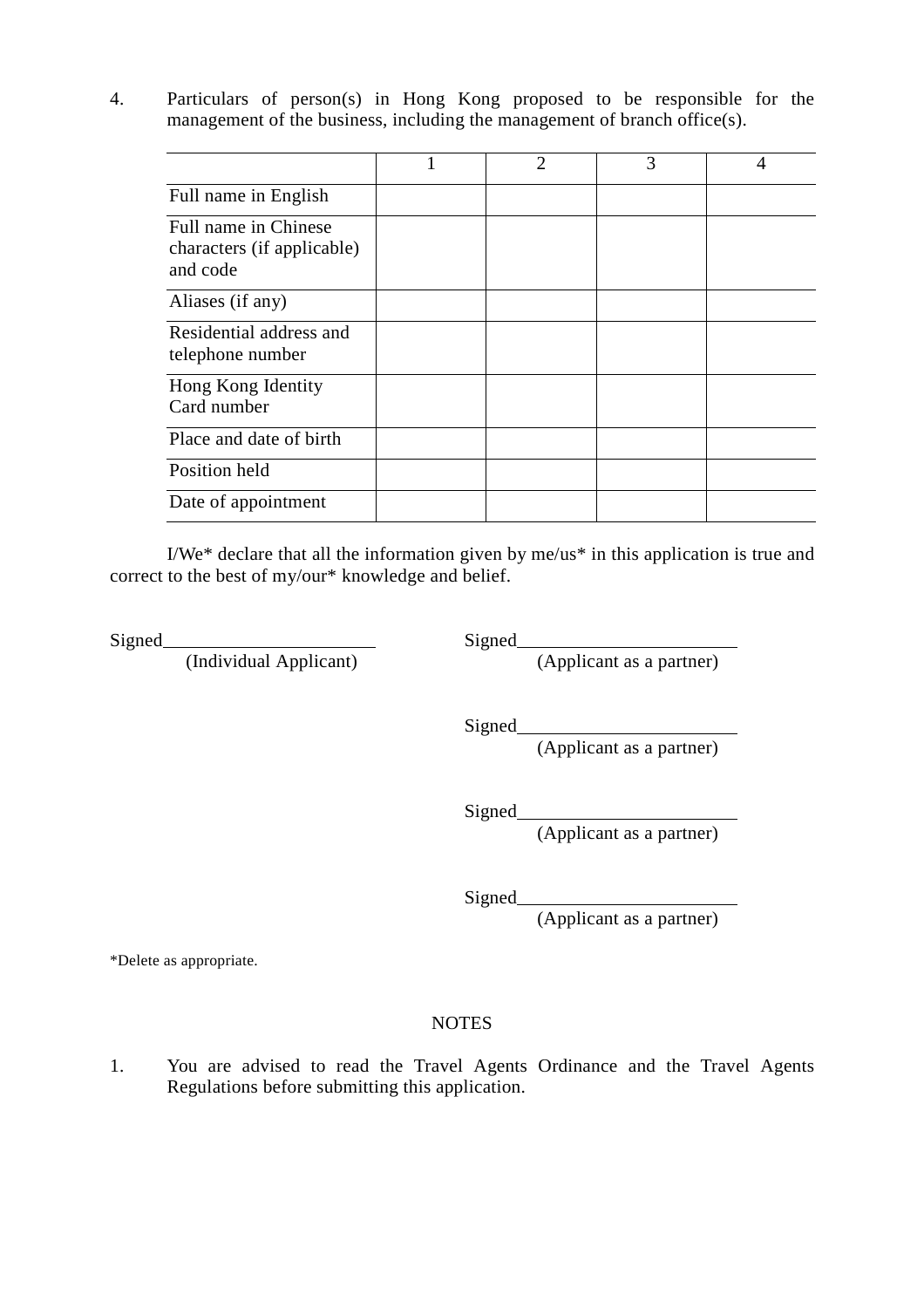- 2. A statement of particulars in support of this application (Form 4) must also be completed and submitted.
- 3. Documentary evidence may be required in support of the information given in this application.
- 4. The prescribed fee payable upon submitting this application is #FEE \$300.
- 5. The original and one copy of-
	- (a) this application; and
	- (b) the statement of particulars in support, together with the application fee should be posted or delivered to the Registrar at the following address-

TRAVEL AGENTS REGISTRY, 6th Floor, East Wing, Hennessy Centre, 500 Hennessy Road, Hong Kong.

(If payment is made by post, only cheques will be accepted. Cheques should be made payable to 'Hong Kong Government' and crossed. They must not be made payable to any individual officer. Postdated cheques will not be accepted.)

- 6. Upon approval of this application, you will be notified of the amount of the licence fee payable, in accordance with the rates set out in the First Schedule of the Travel Agents Regulations.
- 7. A licence, if granted, shall not enter in force except on payment of the appropriate fee.

WARNING- Section 48(1)(c) of the Travel Agents Ordinance makes it an offence punishable by a fine of #FINE \$100000 and to imprisonment for #IMPRIYR 2 years on conviction upon indictment or by a fine of #FINE \$10000 and to imprisonment for #IMPRIMON 6 months on summary conviction for a person who makes any false or misleading statement or furnishes any false or misleading information in connection with any application for the issue of a licence.

(Enacted 1985. L.N. 240 of 1988; L.N. 136 of 1996)

FORM 3 [regulation  $9(1)(b)$ ]

#### TRAVEL AGENTS ORDINANCE

#### (Chapter 218)

#### APPLICATION FOR A LICENCE BY A BODY CORPORATE

Application is hereby made to the Registrar of Travel Agents for a licence under Part II of the Travel Agents Ordinance.

|  | The name and any former names of the company or other body corporate- |
|--|-----------------------------------------------------------------------|
|  | in English                                                            |
|  | in Chinese                                                            |

(b) The place of incorporation

 $\overline{a}$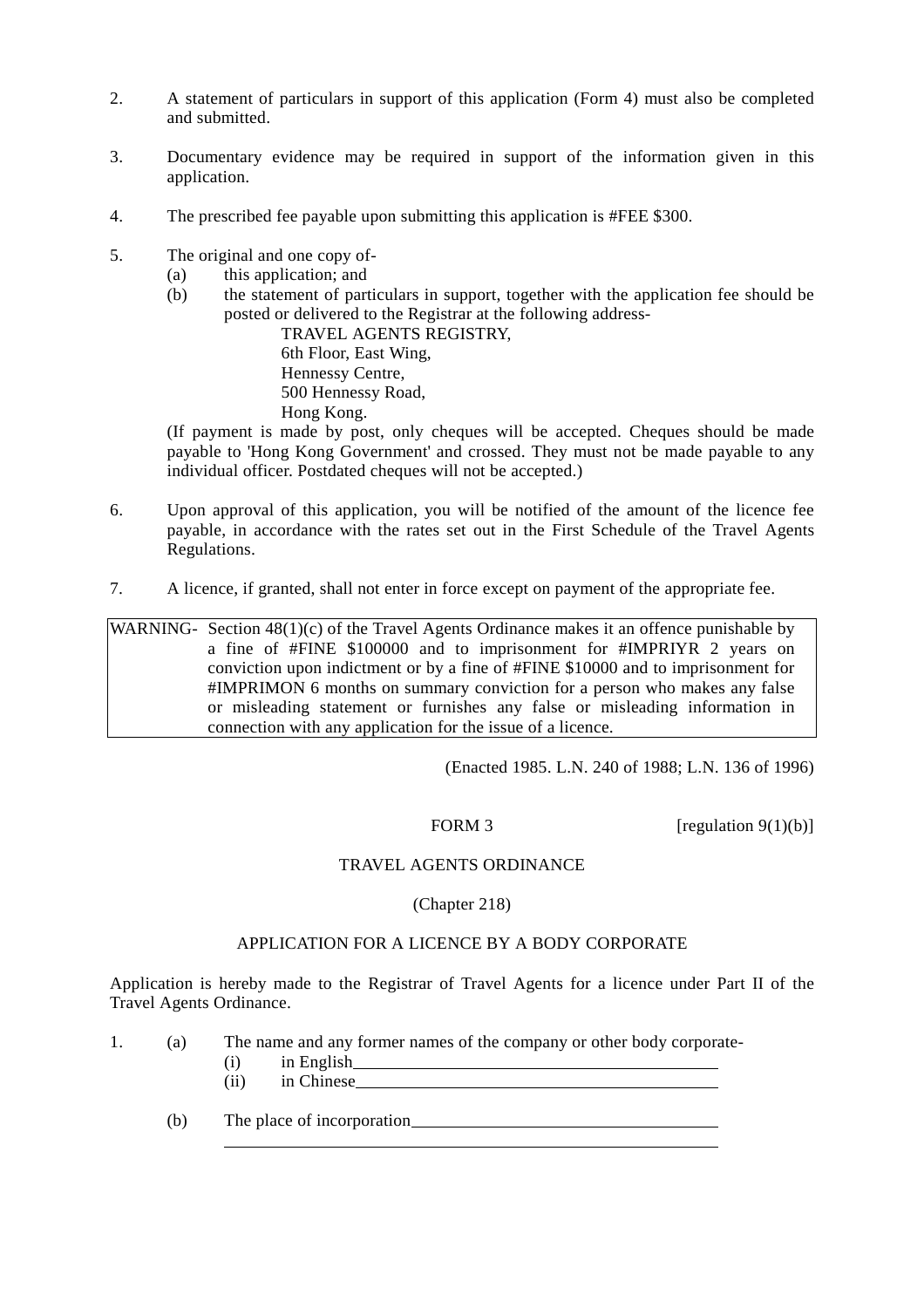- (c) The date of incorporation
- (d) Company Registration number
- (e) The name of the proposed business of a travel agent if different from (a) above-
	- (i) in English

l,

- (ii) in Chinese
- (f) Address of the corporation's registered office and of all offices in Hong Kong at which it is intended to carry on the business of a travel agent, including the number of the street, flat, floor(s), whether the area occupied is part of a floor, the number of the room(s) and whether the corporation is the owner, the principal tenant or the sub-tenant of the premises.

| Address | State whether the<br>premises are owned or<br>rented by the corporation | Telephone number |
|---------|-------------------------------------------------------------------------|------------------|
|         |                                                                         |                  |
|         |                                                                         |                  |
|         |                                                                         |                  |

- (g) State which, if any, of the premises listed above are not in a commercial building
- (h) Will the proposed office(s) be used exclusively by the business of a travel agent?

Yes No

A DUPLICATE LICENCE WILL BE REQUIRED FOR EACH BRANCH OFFICE UNDER REGULATION 12 OF THE TRAVEL AGENTS REGULATIONS.

2. Particulars of the Controller (see note 3), the Secretary and all Directors and officers of the corporation.

| Full name in English                                           |  |  |
|----------------------------------------------------------------|--|--|
| Full name in Chinese<br>characters (if applicable)<br>and code |  |  |
| Aliases (if any)                                               |  |  |
| Residential address and<br>telephone number                    |  |  |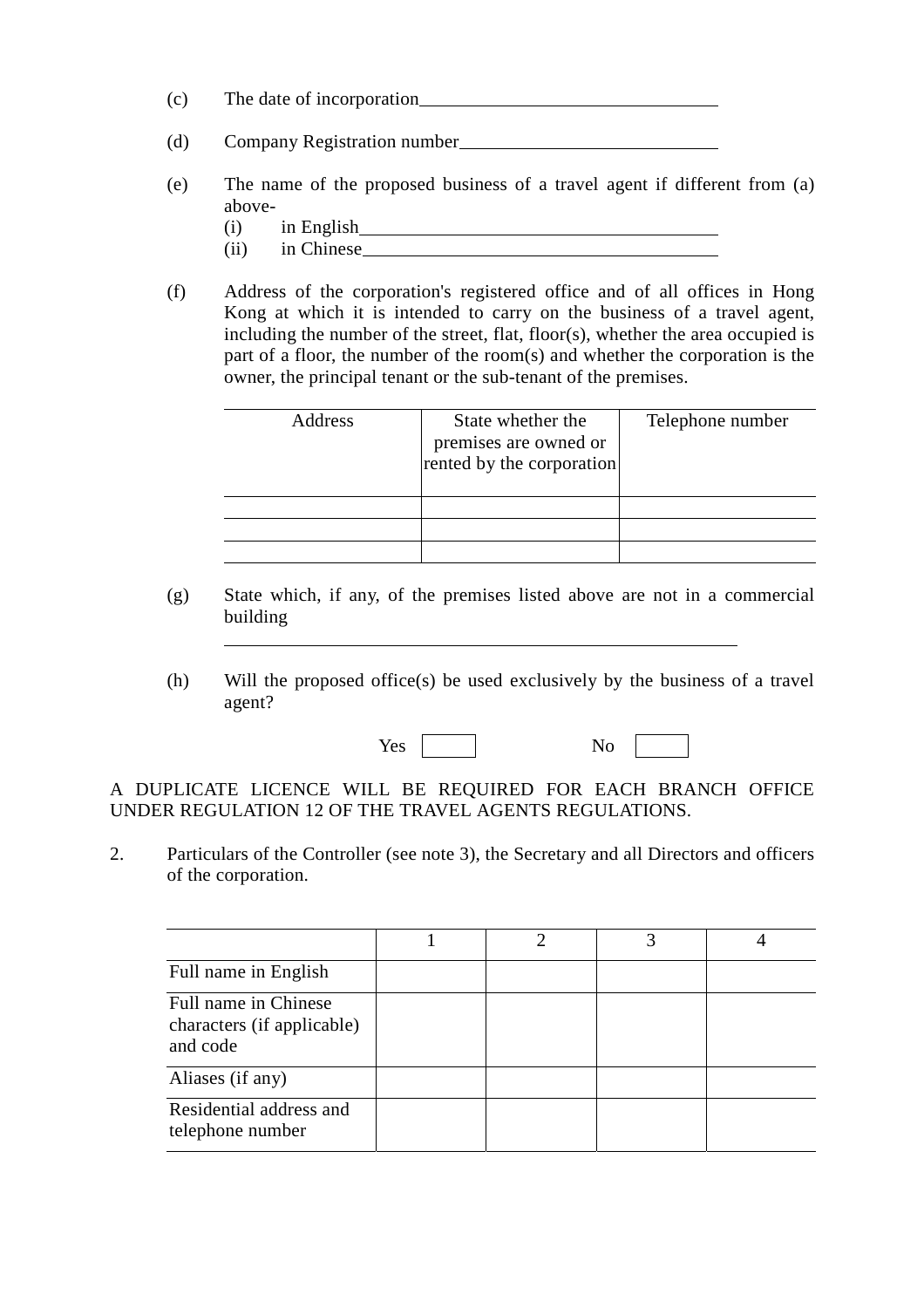| Hong Kong Identity<br>Card number                                                                          |  |  |
|------------------------------------------------------------------------------------------------------------|--|--|
| Position held (e.g.<br>Controller/Managing<br>Director/Director/<br>Secretary/Manager/<br>Accountant etc.) |  |  |
| Date of appointment                                                                                        |  |  |

I declare that all information given by me in this application is true and correct to the best of my knowledge and belief.

Signature

Name of Signatory

#### Capacity

(Evidence of authorization by the company or other body corporate for a person in this behalf should be produced)

#### **NOTES**

- 1. You are advised to read the Travel Agents Ordinance and the Travel Agents Regulations before submitting this application.
- 2. A statement of particulars in support of this application (Form 5) must also be completed and submitted.
- 3. A controller of a travel agency is a person who controls the applicant company and includes a person in accordance with whose directions or instructions the directors thereof are accustomed to act.
- 4. Documentary evidence may be required in support of the information given in this application.
- 5. The prescribed fee payable upon submitting this application is #FEE \$300.
- 6. The original and one copy of-
	- (a) this application; and
	- (b) the statement of particulars in support,

together with the application fee should be posted or delivered to the Registrar at the following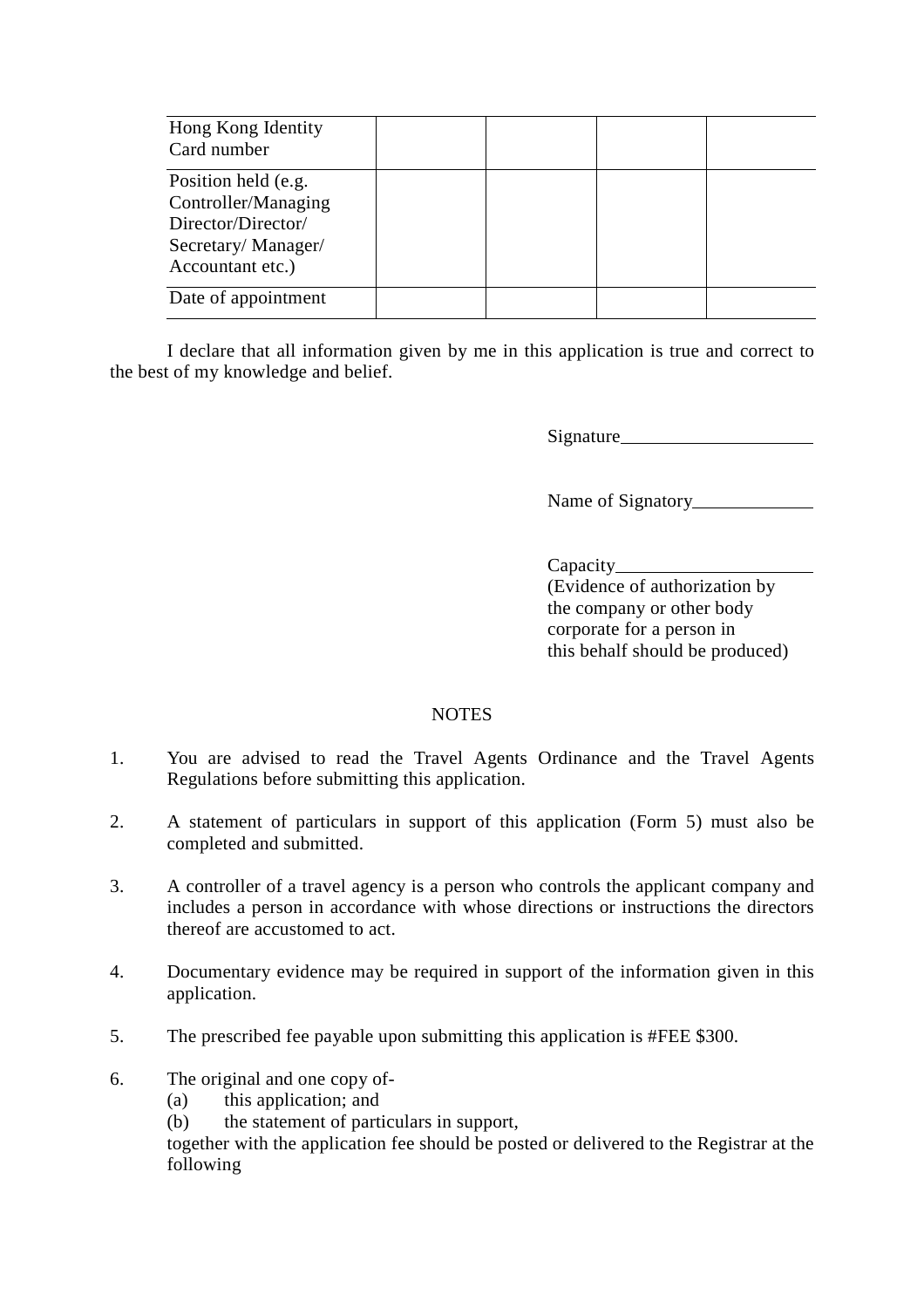address-

TRAVEL AGENTS REGISTRY, 6th Floor, East Wing, Hennessy Centre, 500 Hennessy Road, Hong Kong.

(If payment is made by post, only cheques will be accepted. Cheques should be made payable to 'Hong Kong Government' and crossed. They must not be made payable to any individual officer. Postdated cheques will not be accepted.)

- 7. Upon approval of this application, you will be notified of the amount of the licence fee payable, in accordance with the rates set out in the First Schedule of the Travel Agents Regulations.
- 8. A licence, if granted, shall not enter in force except on payment of the appropriate fee.

WARNING- Section 48(1)(c) of the Travel Agents Ordinance makes it an offence punishable by a fine of #FINE \$100000 and to imprisonment for #IMPRIYR 2 years on conviction upon indictment or by a fine of #FINE \$10000 and to imprisonment for #IMPRIMON 6 months on summary conviction for a person who makes any false or misleading statement or furnishes any false or misleading information in connection with any application for the issue of a licence.

(Enacted 1985. L.N. 240 of 1988; L.N. 136 of 1996)

FORM 4 [regulation  $9(2)(a)$ ]

#### TRAVEL AGENTS ORDINANCE

#### (Chapter 218)

#### STATEMENT OF PARTICULARS IN SUPPORT OF AN APPLICATION FOR A LICENCE BY AN INDIVIDUAL OR BY AN UNINCORPORATED BODY

Please answer the following questions-

 $\overline{a}$  $\overline{a}$ 

(If there is insufficient space provided for your answer, please continue on a separate sheet of paper, specifying the question number to which your answer relates, and add your signature.)

1. (a) Have you or any members of your management or staff any previous experience in the business of a travel agent?

| . .<br>⊥ັບ | טי |
|------------|----|
|------------|----|

(b) If the answer to (a) is 'Yes', state the type and period of such experience

2. Is it proposed that your business includes obtaining for another person-

(a) carriage, by any means of conveyance, on a journey which is to commence in Hong Kong and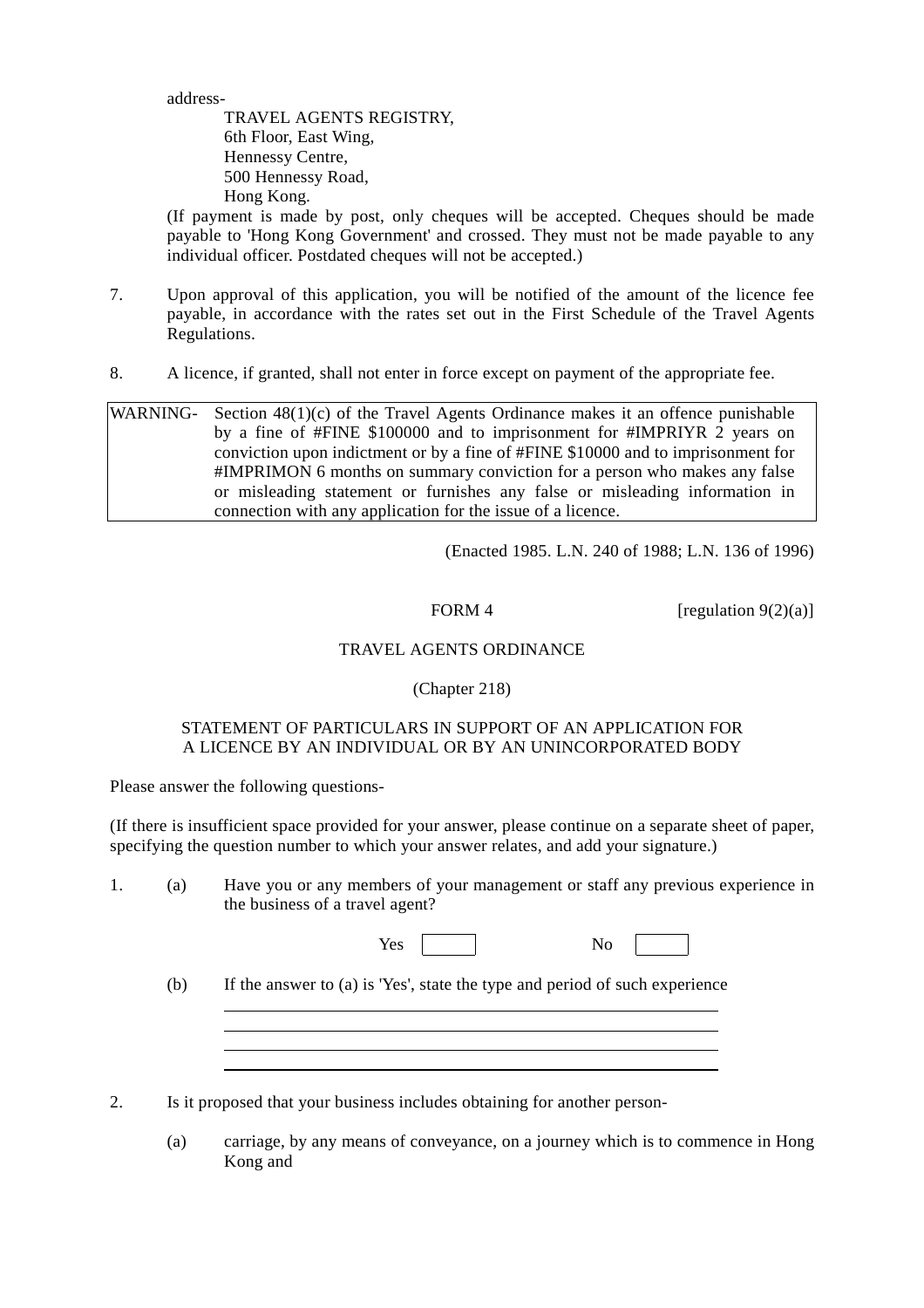which thereafter is to take place mainly outside Hong Kong? Yes No (b) accommodation at a place outside Hong Kong for which payment is, or is to be, made by that other person on account of the cost of that accommodation? Yes No (c) If the answer to (a) is 'Yes', state whether the travel agency for which application is made for a licence is- (i) approved by IATA (ii) an OAA appointed agent (iii) appointed as sales agent for an international scheduled air carrier (give name of the air carrier)  $\overline{a}$ 3. (a) Is the business of a travel agency for which application is being made for a licence, a member of any established travel business association(s) in Hong Kong? Yes No (b) If the answer to (a) is 'Yes', give the name(s) of the travel business association(s)- (i) (ii)  $(iii)$   $\Box$ 4. (a) Do you propose to keep a bank account in connection with your business as a travel agent? Yes No (b) If the answer to (a) is 'Yes', give the following details in respect of each bank at which you propose to keep an account in connection with the business-1 2 3 4 Name of bank Address of bank Account number Date on which the account was opened 5. (a) Do you propose to appoint a certified public accountant to audit the accounts of the business? Yes No (b) If the answer to (a) is 'Yes', state the name and address of the accountant-

 $\overline{a}$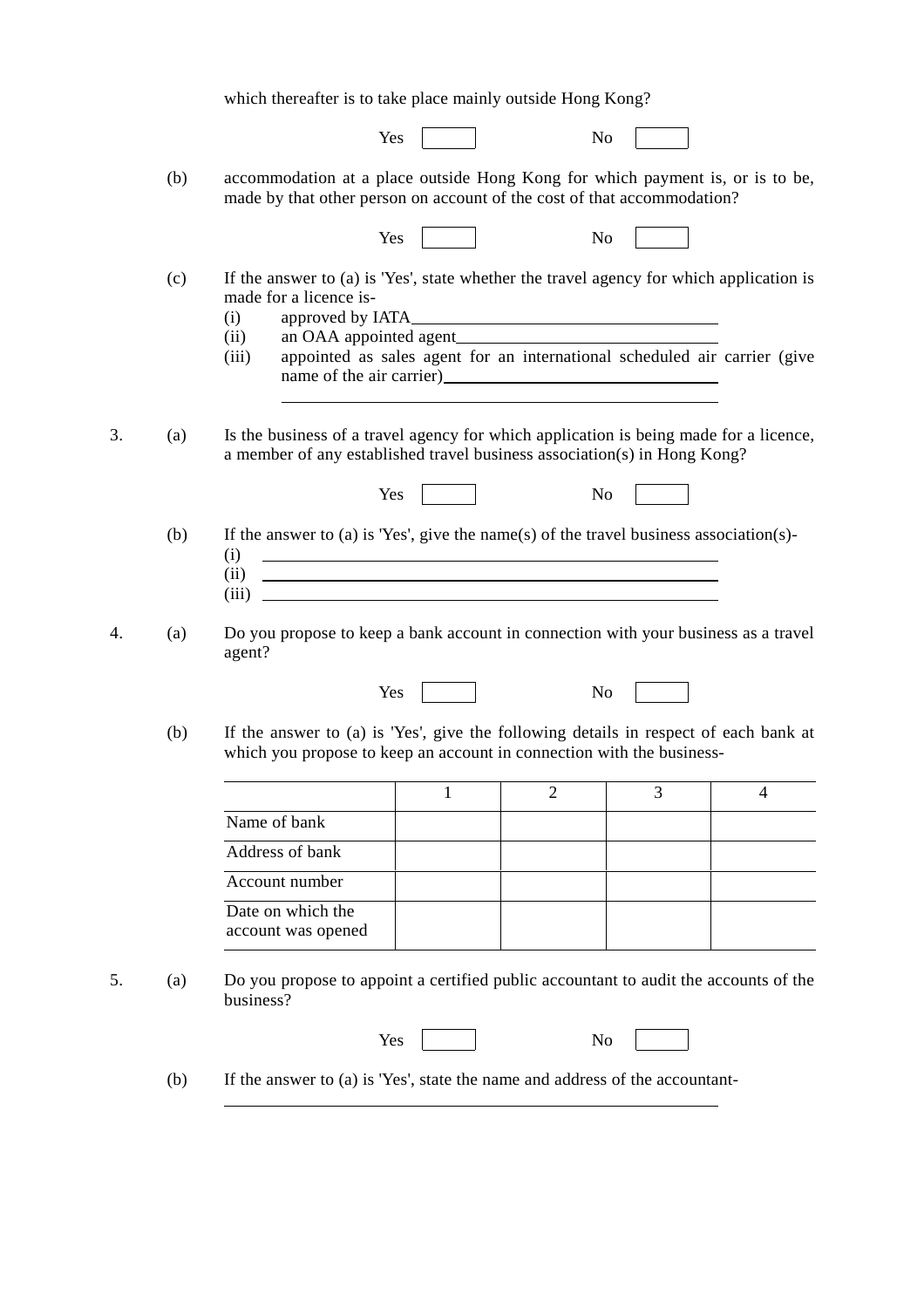- 6. (a) Have you, or any member of your management named in paragraph 4 of the Application for a Licence, ever been convicted, whether in Hong Kong or elsewhere, of an offence other than a traffic offence?
	- Yes No
	- (b) If the answer to (a) is 'Yes', give the following details-

 $\overline{a}$ 

|                                                                                    | $\mathbf{1}$ | $\overline{2}$ | 3 | 4 |
|------------------------------------------------------------------------------------|--------------|----------------|---|---|
| Fall name of the<br>defendant in English                                           |              |                |   |   |
| Full name of the<br>defendant in Chinese<br>characters (if<br>applicable) and code |              |                |   |   |
| Aliases (if any)                                                                   |              |                |   |   |
| Hong Kong Identity<br>Card number                                                  |              |                |   |   |
| The offence                                                                        |              |                |   |   |
| Penalty (if any)<br>imposed                                                        |              |                |   |   |
| Date of conviction                                                                 |              |                |   |   |
| Place of conviction                                                                |              |                |   |   |
| Name of the court<br>which tried the offence                                       |              |                |   |   |

7. (a) Have you any unsatisfied judgment debt outstanding against you in connection with any business conducted by you in Hong Kong or elsewhere?

Yes No

- (b) If the answer to (a) is 'Yes', please state-
	- (i) the date of the judgment
	- (ii) the name of the court giving judgment l,
- 8. (a) Have you any unsatisfied judgment or court order requiring the payment of damages or a sum of money in relation to any trade or business carried on by you or in which you have been concerned?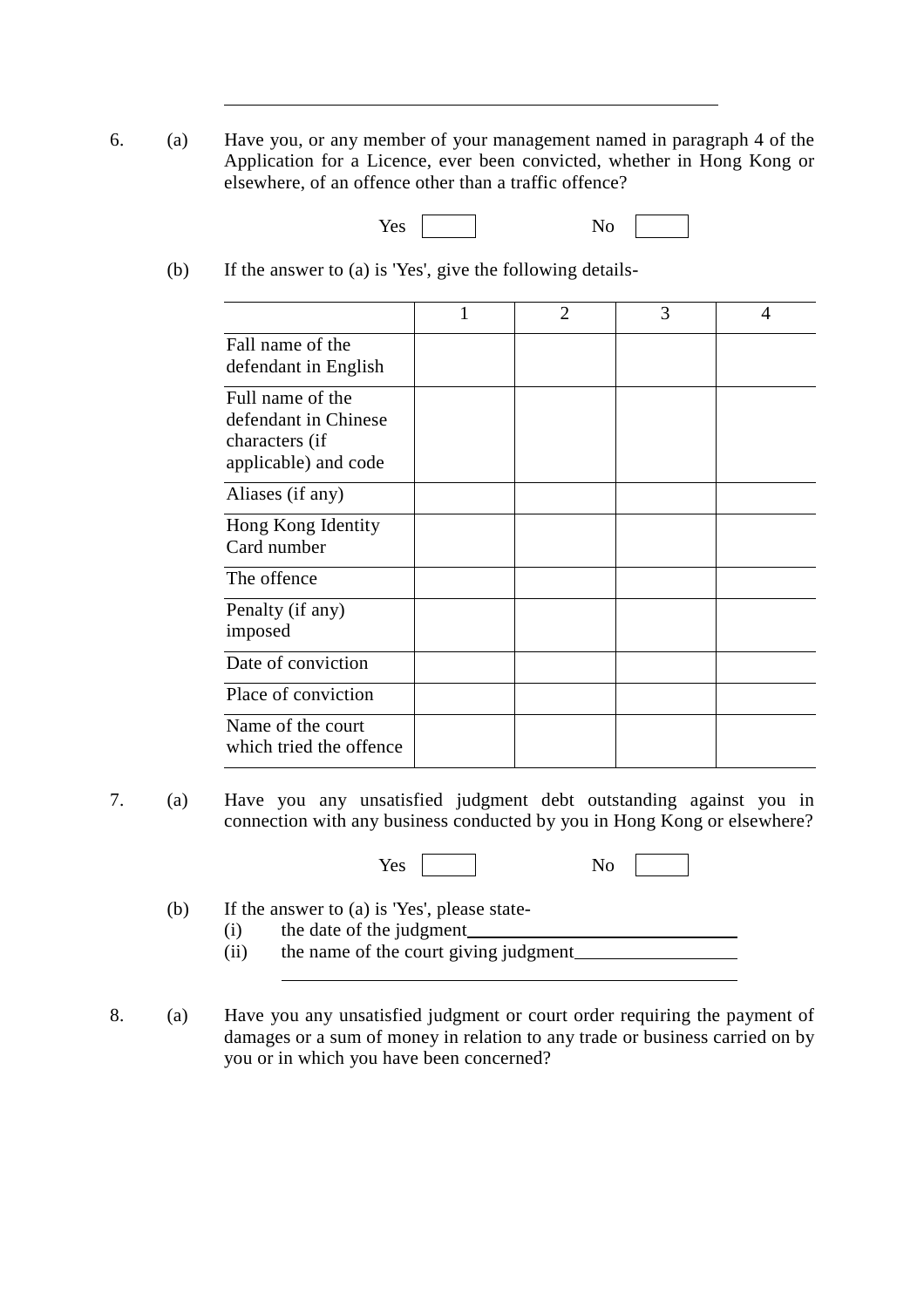|     |     | Yes<br>N <sub>0</sub>                                                                                                                                                                                                                                                   |
|-----|-----|-------------------------------------------------------------------------------------------------------------------------------------------------------------------------------------------------------------------------------------------------------------------------|
|     | (b) | If the answer to (a) is 'Yes', please state-<br>(i)<br>the name of the court giving judgment or making the order<br>(ii)                                                                                                                                                |
| 9.  | (a) | Have you ever been adjudicated bankrupt in Hong Kong or elsewhere?<br>N <sub>o</sub><br>Yes                                                                                                                                                                             |
|     | (b) | If the answer to (a) is 'Yes', give details of-<br>(i)<br>the name of the court which made the adjudication of bankruptcy<br>(ii)                                                                                                                                       |
|     | (c) | If you have been discharged as a bankrupt, state-<br>(i)<br>(ii)                                                                                                                                                                                                        |
| 10. | (a) | Has a bankruptcy petition ever, in Hong Kong or elsewhere, been served on you<br>which did not result in your being adjudicated bankrupt?                                                                                                                               |
|     |     | Yes<br>N <sub>0</sub>                                                                                                                                                                                                                                                   |
|     | (b) | If the answer to (a) is 'Yes', specify details of the petition, including the date,<br>place and the court in which the petition was presented__________________________                                                                                                |
| 11. | (a) | Have you ever, in Hong Kong or elsewhere, been a party to a scheme of<br>arrangement or entered into any form of composition with your creditors?                                                                                                                       |
|     |     | Yes<br>No                                                                                                                                                                                                                                                               |
|     | (b) | If the answer to (a) is 'Yes', give details of the arrangement or composition                                                                                                                                                                                           |
| 12. | (a) | To the best of your knowledge, has any company or other body corporate of<br>which you have been a director, in Hong Kong or elsewhere, been wound up,<br>otherwise than by means of a members' voluntary winding up, during the 5<br>years preceding this application? |
|     |     | Yes<br>No                                                                                                                                                                                                                                                               |
|     | (b) | If the answer to (a) is 'Yes', state-<br>the name of the company or body corporate<br>(i)                                                                                                                                                                               |
|     |     | the mode of winding up<br>(ii)                                                                                                                                                                                                                                          |
|     |     | the reasons for winding up<br>(iii)                                                                                                                                                                                                                                     |
|     |     |                                                                                                                                                                                                                                                                         |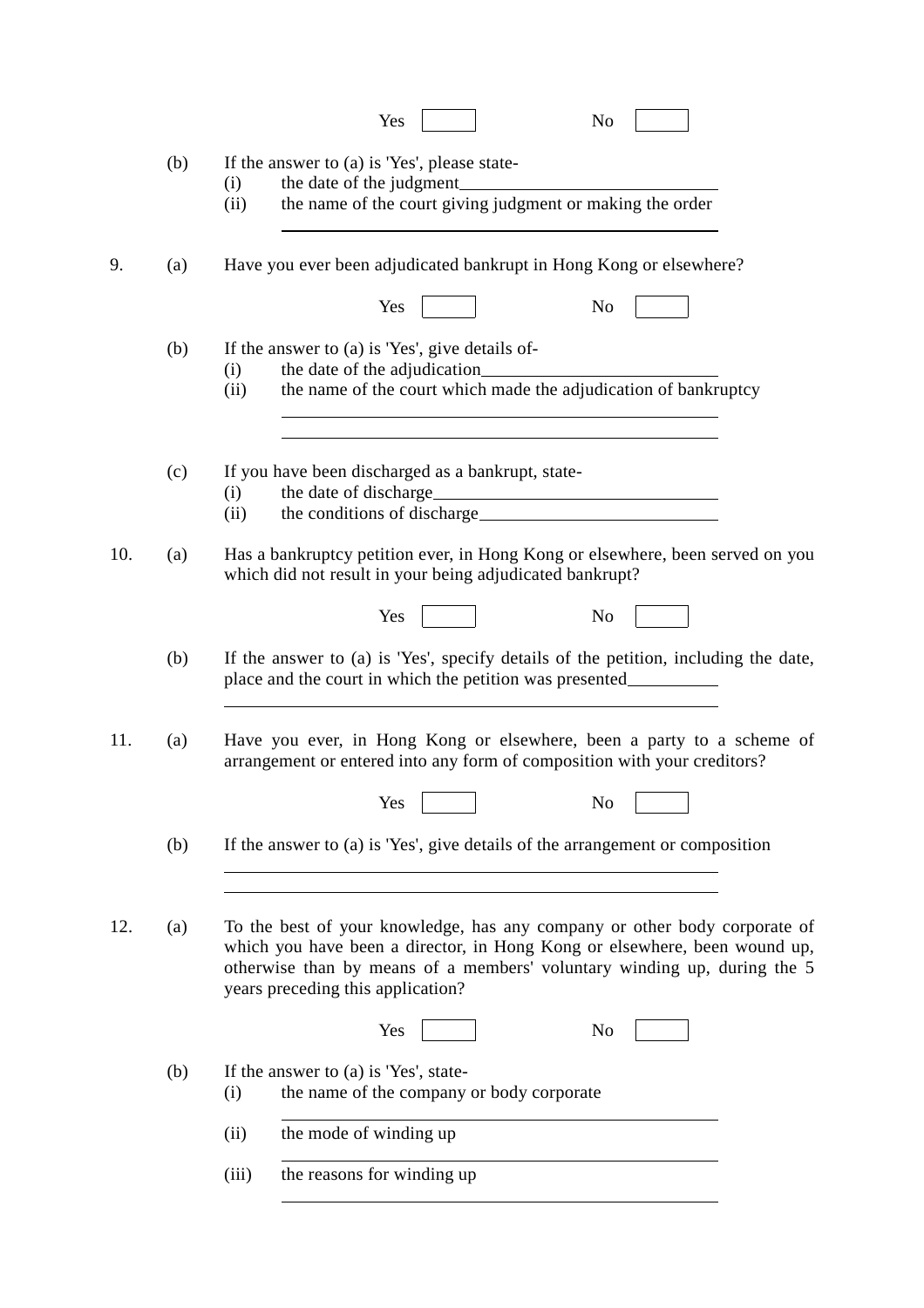13. (a) To the best of your knowledge, has any firm of which you have been a partner, in Hong Kong or elsewhere, been dissolved, otherwise than voluntarily with the consent of all the partners, during the 5 years preceding this application?

|     |       | Yes<br>No                             |  |
|-----|-------|---------------------------------------|--|
| (b) |       | If the answer to (a) is 'Yes', state- |  |
|     | (1)   | the name of the firm                  |  |
|     | (i)   | the mode of dissolution               |  |
|     | (iii) | the reasons for dissolution           |  |

I/We\* declare that all the information given by me/us\* in this application is true and correct to the best of my/our\* knowledge and belief.

> Signed \*(Applicant as an individual) \*(Applicant for and on behalf of all partners whose signatures are given in the application form)

\* Delete as appropriate.

 $\overline{a}$ 

Please note: (i) The original and one copy of this statement, duly completed and signed, should be submitted, together with the Application for a Licence, to the Registrar.

> (ii) Documentary evidence may be required in support of any information given in this statement.

WARNING- Section 48(1)(c) of the Travel Agents Ordinance makes it an offence punishable by a fine of #FINE \$100000 and to imprisonment for #IMPRIYR 2 years on conviction upon indictment or by a fine of #FINE \$10000 and to imprisonment for #IMPRIMON 6 months on summary conviction for a person who makes any false or misleading statement or furnishes any false or misleading information in connection with any application for the issue of a licence.

(Enacted 1985. L.N. 136 of 1996; 3 of 2001 s. 46)

FORM 5 [regulation  $9(2)(b)$ ]

#### TRAVEL AGENTS ORDINANCE

#### (Chapter 218)

#### STATEMENT OF PARTICULARS IN SUPPORT OF AN APPLICATION FOR A LICENCE BY A BODY CORPORATE

Please answer the following questions-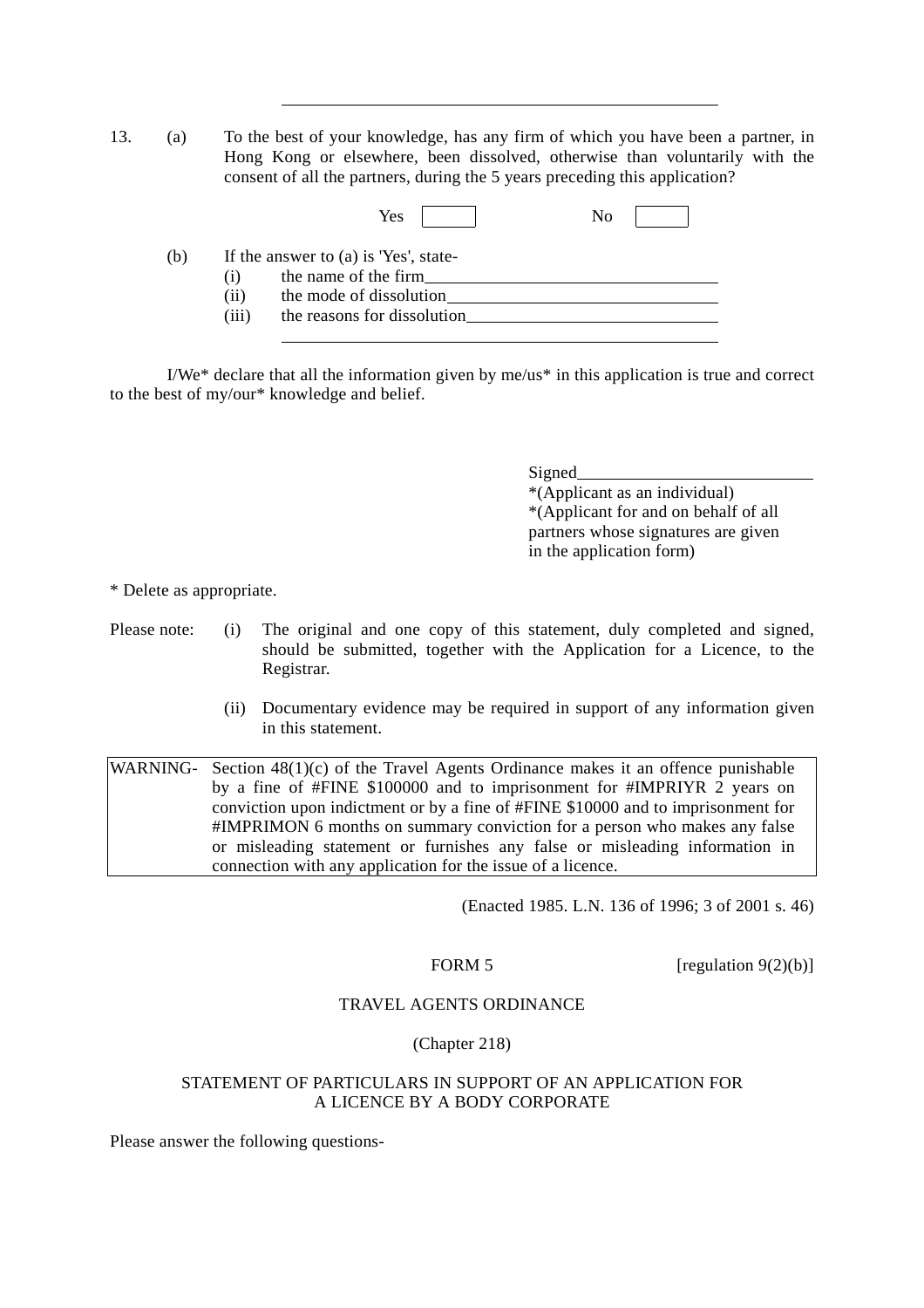(If there is insufficient space provided for your answer, please continue on a separate sheet of paper, specifying the question number to which your answer relates, and add your signature.)

- 1. Is it proposed that the business of the corporation include obtaining for another person-
	- (a) carriage, by any means of conveyance, on a journey which is to commence in Hong Kong and which thereafter is to take place mainly outside Hong Kong?

|    |     | N <sub>o</sub><br>Yes                                                                                                                                                                                                                                                                             |  |  |  |  |  |
|----|-----|---------------------------------------------------------------------------------------------------------------------------------------------------------------------------------------------------------------------------------------------------------------------------------------------------|--|--|--|--|--|
|    | (b) | accommodation at a place outside Hong Kong for which payment is, or is to be,<br>made by that other person on account of the cost of that accommodation?                                                                                                                                          |  |  |  |  |  |
|    |     | N <sub>o</sub><br>Yes                                                                                                                                                                                                                                                                             |  |  |  |  |  |
|    | (c) | If the answer to (a) is 'Yes', state whether the business of a travel agency for which<br>application is made for a licence is-<br>(i)<br>(ii)<br>appointed as sales agent for an international scheduled air carrier (give<br>(iii)                                                              |  |  |  |  |  |
| 2. | (a) | Is the business of a travel agency for which application is being made for a licence,<br>a member of any established travel business association(s) in Hong Kong?<br>Yes<br>N <sub>o</sub>                                                                                                        |  |  |  |  |  |
|    | (b) | If the answer to (a) is 'Yes', give the name(s) of the travel business association(s)-<br>(i)<br><u> 1989 - Johann Barbara, martin amerikan basal dan berasal dan berasal dalam basal dan berasal dan berasal dan</u><br>(ii)<br><u> 1980 - Johann Barnett, fransk politik (f. 1980)</u><br>(iii) |  |  |  |  |  |
| 3. | (a) | Does the corporation propose to keep a bank account in connection with its<br>business as a travel agent?                                                                                                                                                                                         |  |  |  |  |  |
|    |     | Yes<br>N <sub>o</sub>                                                                                                                                                                                                                                                                             |  |  |  |  |  |
|    | (b) | If the answer to (a) is 'Yes', give the following details in respect of each bank at<br>which the corporation proposes to keep an account in connection with the business-                                                                                                                        |  |  |  |  |  |
|    |     | $\mathbf{1}$<br>$\overline{2}$<br>3<br>$\overline{4}$                                                                                                                                                                                                                                             |  |  |  |  |  |
|    |     | Name of bank                                                                                                                                                                                                                                                                                      |  |  |  |  |  |
|    |     | Address of bank                                                                                                                                                                                                                                                                                   |  |  |  |  |  |

Account number Date on which the account was opened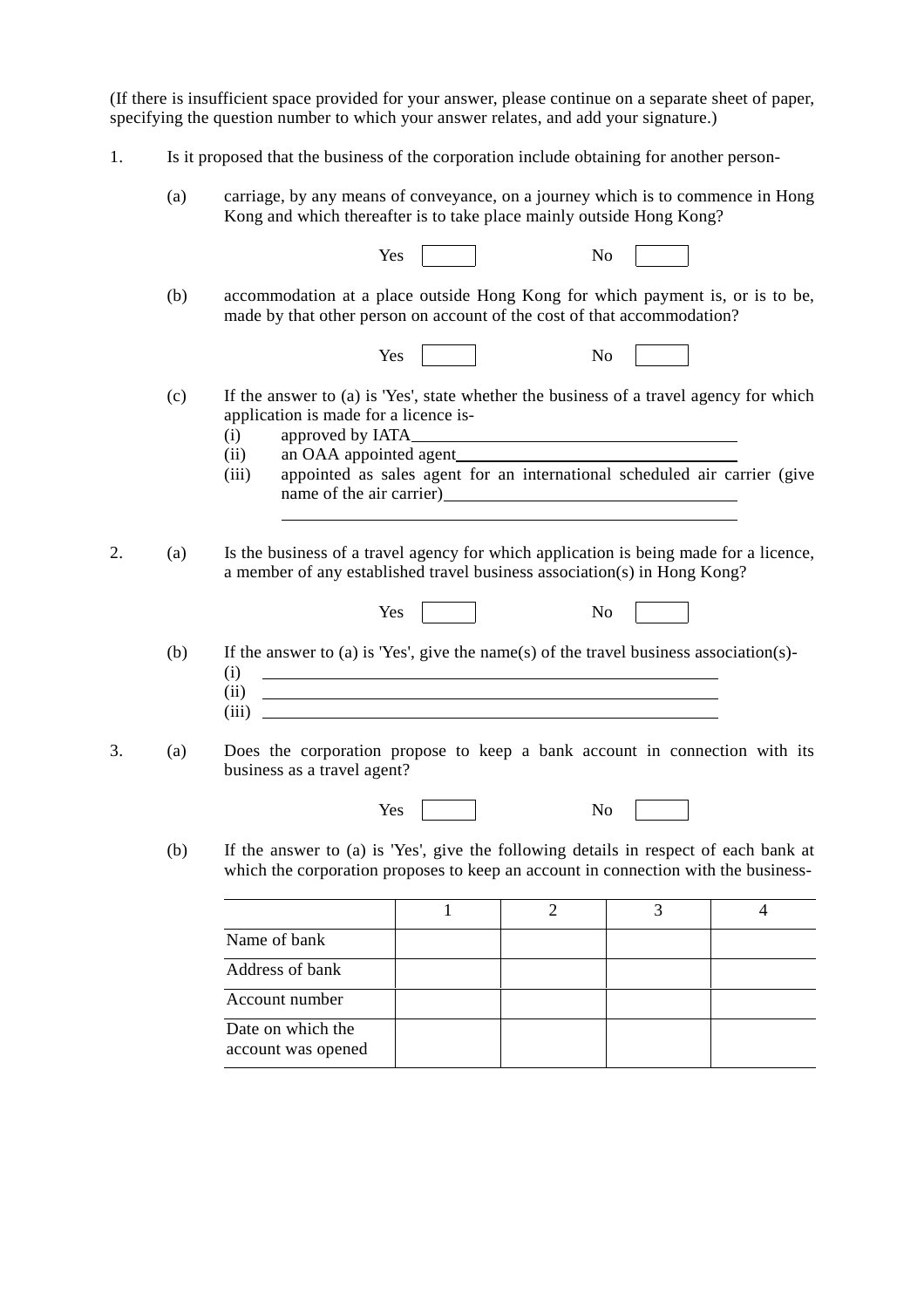4. (a) Does the corporation propose to appoint a certified public accountant to audit the corporation's accounts of the business?

| ٦,<br>. .<br>∽≤<br>ັ |  |
|----------------------|--|
|----------------------|--|

(b) If the answer to (a) is 'Yes', state the name and address of the accountant-

5. (a) Has the corporation or any controller, director, secretary or officer thereof ever been convicted, whether in Hong Kong or elsewhere, of an offence other than a traffic offence?

Yes No

(b) If the answer to (a) is 'Yes', give the following details-

l,

 $\overline{a}$ 

|                                                                                    | 1 | $\overline{2}$ | 3 | 4 |
|------------------------------------------------------------------------------------|---|----------------|---|---|
| Full name of the<br>defendant in English                                           |   |                |   |   |
| Full name of the<br>defendant in Chinese<br>characters (if applicable)<br>and code |   |                |   |   |
| Aliases (if any)                                                                   |   |                |   |   |
| Hong Kong Identity<br>Card number                                                  |   |                |   |   |
| The offence                                                                        |   |                |   |   |
| Penalty (if any) imposed                                                           |   |                |   |   |
| Date of conviction                                                                 |   |                |   |   |
| Place of conviction                                                                |   |                |   |   |
| Name of the court which<br>tried the offence                                       |   |                |   |   |

6. (a) Are there any unsatisfied judgment debts, or judgments or court orders for the payment of damages or sum of money, outstanding against the corporation?

| Yes<br>N<br>v<br><b>*</b> |  |
|---------------------------|--|
|---------------------------|--|

(b) If the answer to (a) is 'Yes', state the amount and give full details-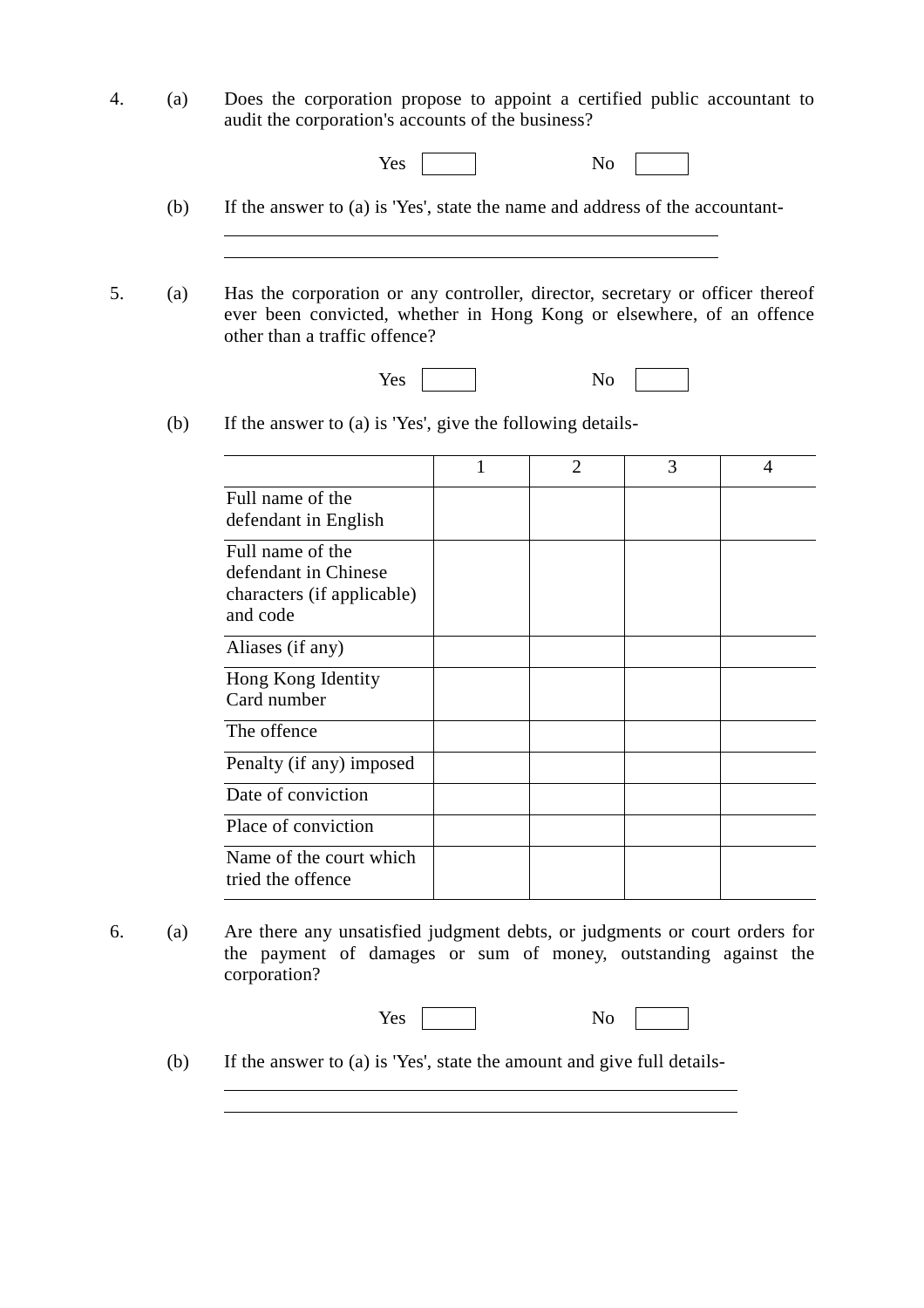7. (a) Has any controller, director, secretary or officer of the corporation ever in Hong Kong or elsewhere been declared a bankrupt?

| - -<br>Yes |  | . .<br>◡ |  |
|------------|--|----------|--|
|------------|--|----------|--|

(b) If the answer to (a) is 'Yes', give the following particulars-

|                                                                                                                  | 1 | $\mathfrak{D}$ | 3 | 4 |
|------------------------------------------------------------------------------------------------------------------|---|----------------|---|---|
| Full name of the controller/<br>director/secretary/ officer in<br>English                                        |   |                |   |   |
| Full name of the controller/<br>director/secretary/ officer in<br>Chinese characters (if<br>applicable) and code |   |                |   |   |
| Aliases (if any)                                                                                                 |   |                |   |   |
| Hong Kong Identity<br>Card number                                                                                |   |                |   |   |
| Date of adjudication                                                                                             |   |                |   |   |
| Place of bankruptcy                                                                                              |   |                |   |   |
| Name of the court which<br>made the adjudication                                                                 |   |                |   |   |
| If the controller/ the date of<br>director/secretar discharge<br>y/officer has                                   |   |                |   |   |
| the conditions<br>been discharged<br>as a bankrupt<br>of discharge<br>state                                      |   |                |   |   |

8. (a) Has any controller, director, secretary or officer of the corporation ever, in Hong Kong or elsewhere, been served with a bankruptcy petition which did not result in his being declared bankrupt?

Yes No

(b) If the answer to (a) is 'Yes', give the following details of the petition-

| Full name of the     |  |  |
|----------------------|--|--|
| controller/director/ |  |  |
| secretary/officer in |  |  |
| English              |  |  |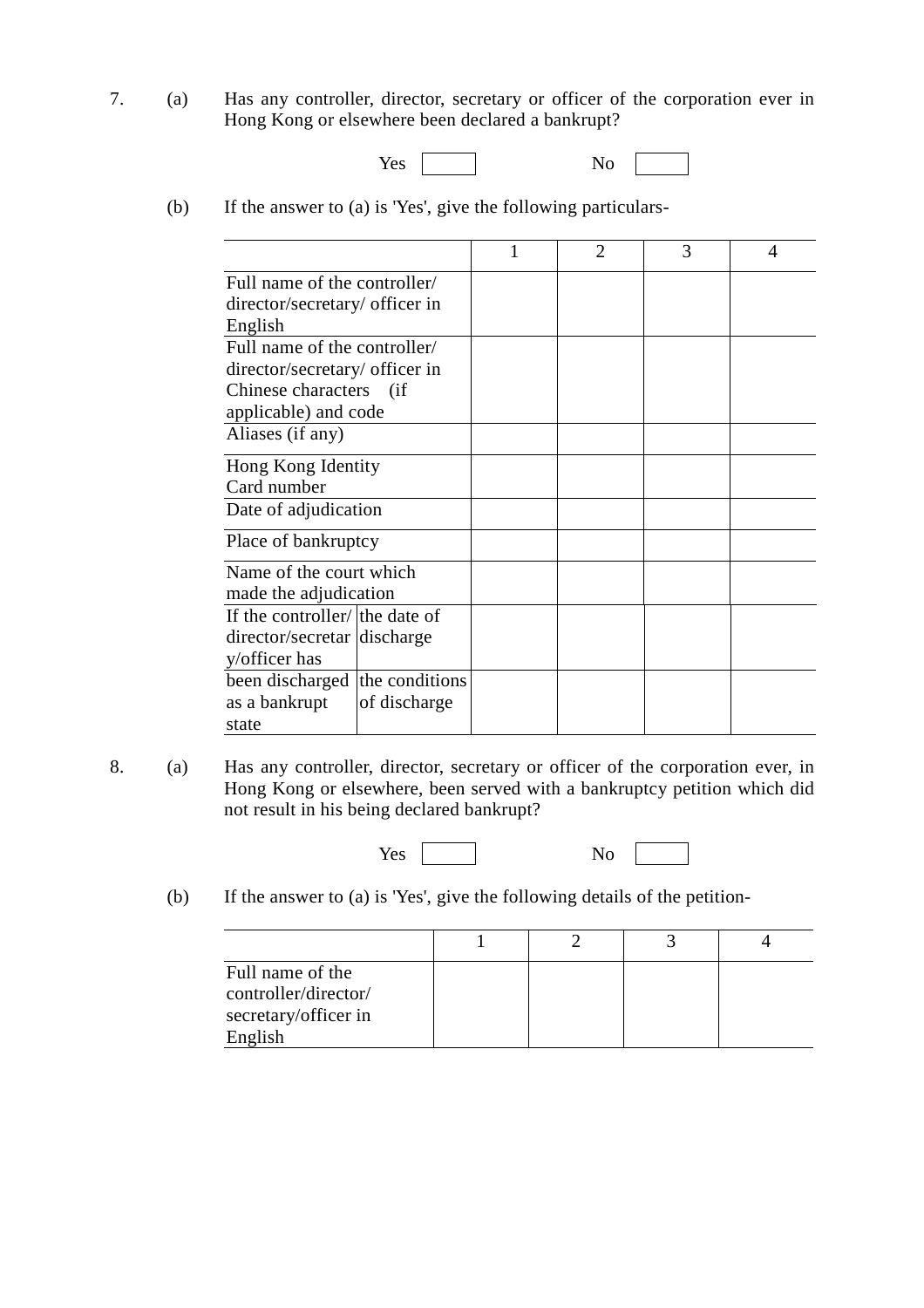| Full name of the           |  |  |
|----------------------------|--|--|
| controller/director/       |  |  |
| secretary/officer in       |  |  |
| Chinese characters (if     |  |  |
| applicable) and code       |  |  |
| (L.N. 307 of 1998)         |  |  |
| Aliases (if any)           |  |  |
| Hong Kong Identity         |  |  |
| Card number                |  |  |
| Date of service of the     |  |  |
| petition                   |  |  |
| Place where the petition   |  |  |
| was presented              |  |  |
| Name of the court in which |  |  |
| the petition was presented |  |  |

9. (a) Has the corporation or any controller, director, secretary or officer thereof ever, in Hong Kong or elsewhere, been a party to a scheme of arrangement or entered into any form of composition with his creditors?

| No. |  |
|-----|--|
|     |  |

(b) If the answer to (a) is 'Yes', give the following details-

|                           | $\overline{2}$ | 3 | 4 |
|---------------------------|----------------|---|---|
| Full name of the          |                |   |   |
| controller/director/      |                |   |   |
| secretary/officer in      |                |   |   |
| English                   |                |   |   |
| Full name of the          |                |   |   |
| controller/director/      |                |   |   |
| secretary/officer in      |                |   |   |
| Chinese characters (if    |                |   |   |
| applicable) and code      |                |   |   |
| (L.N. 307 of 1998)        |                |   |   |
| Aliases (if any)          |                |   |   |
| Hong Kong Identity        |                |   |   |
| Card number               |                |   |   |
| Details of arrangement or |                |   |   |
| composition               |                |   |   |

10. (a) Has a petition ever been presented for winding up the corporation?

Yes No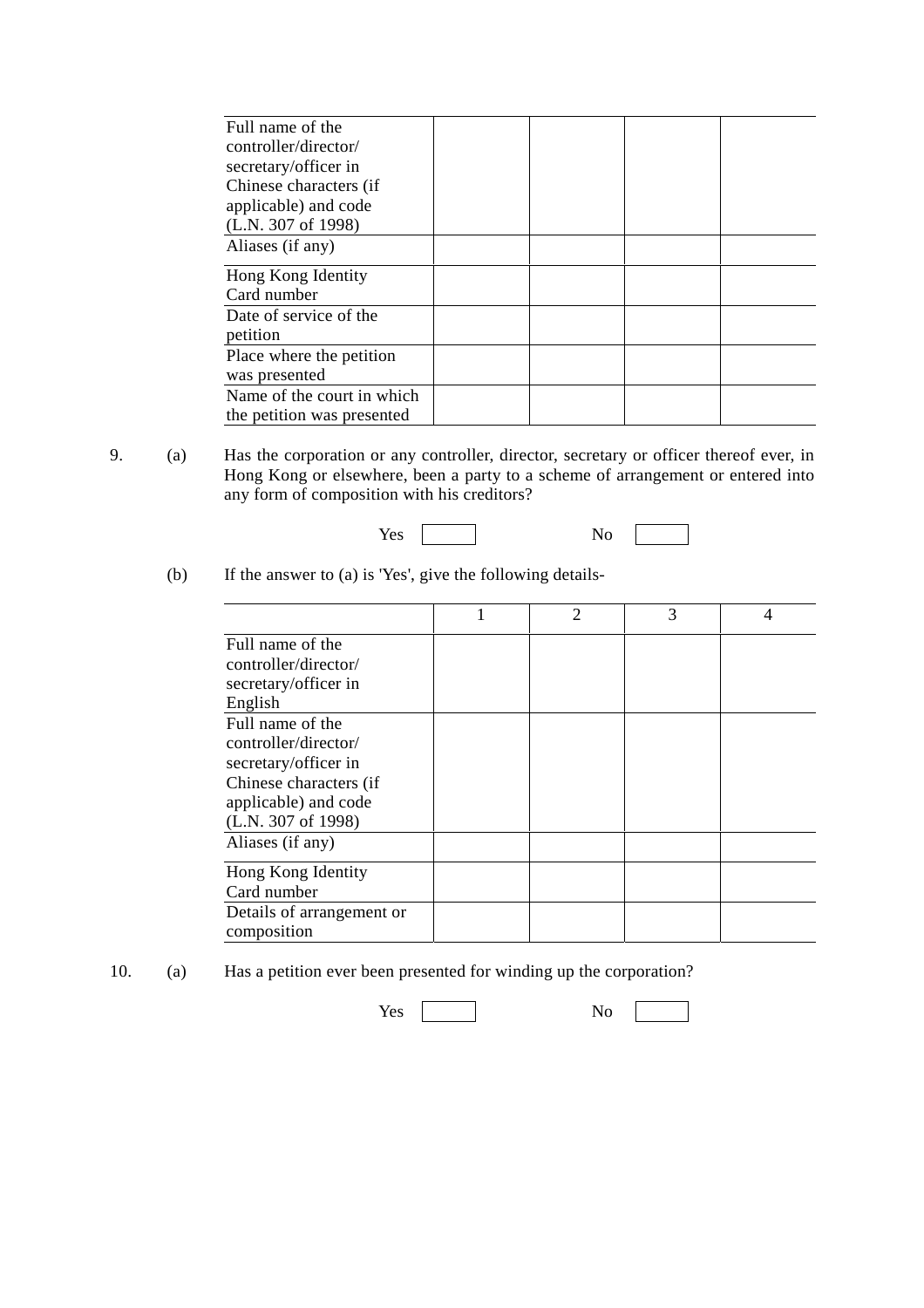(b) If the answer to (a) is 'Yes', is the petition now pending?

 $\overline{a}$ 

 $\overline{a}$  $\overline{a}$ 

(c) If the answer to (b) is 'No', how was the petition disposed of?

I declare that all information given by me in this application is true and correct to the best of my knowledge and belief.

Signature

Name of Signatory

#### Capacity

(Evidence of authorization by the company or other body corporate for a person in this behalf should be produced)

- Please note: (i) The original and one copy of this statement, duly completed and signed, should be submitted, together with the Application for a Licence, to the Registrar.
	- (ii) Documentary evidence may be required in support of any information given in this statement.

WARNING- Section 48(1)(c) of the Travel Agents Ordinance makes it an offence punishable by a fine of #FINE \$100000 and to imprisonment for #IMPRIYR 2 years on conviction upon indictment or by a fine of #FINE \$10000 and to imprisonment for #IMPRIMON 6 months on summary conviction for a person who makes any false or misleading statement or furnishes any false or misleading information in connection with any application for the issue of a licence.

(Enacted 1985. L.N. 136 of 1996; L.N. 307 of 1998; 3 of 2001 s. 46)

FORM 6 [regulation  $13(2)(a)$ ]

#### TRAVEL AGENTS ORDINANCE

(Chapter 218)

#### APPLICATION FOR RENEWAL OF A LICENCE BY AN INDIVIDUAL OR BY AN UNINCORPORATED BODY

Application is hereby made to the Registrar of Travel Agents for the renewal of a licence under section 15 of the Travel Agents Ordinance.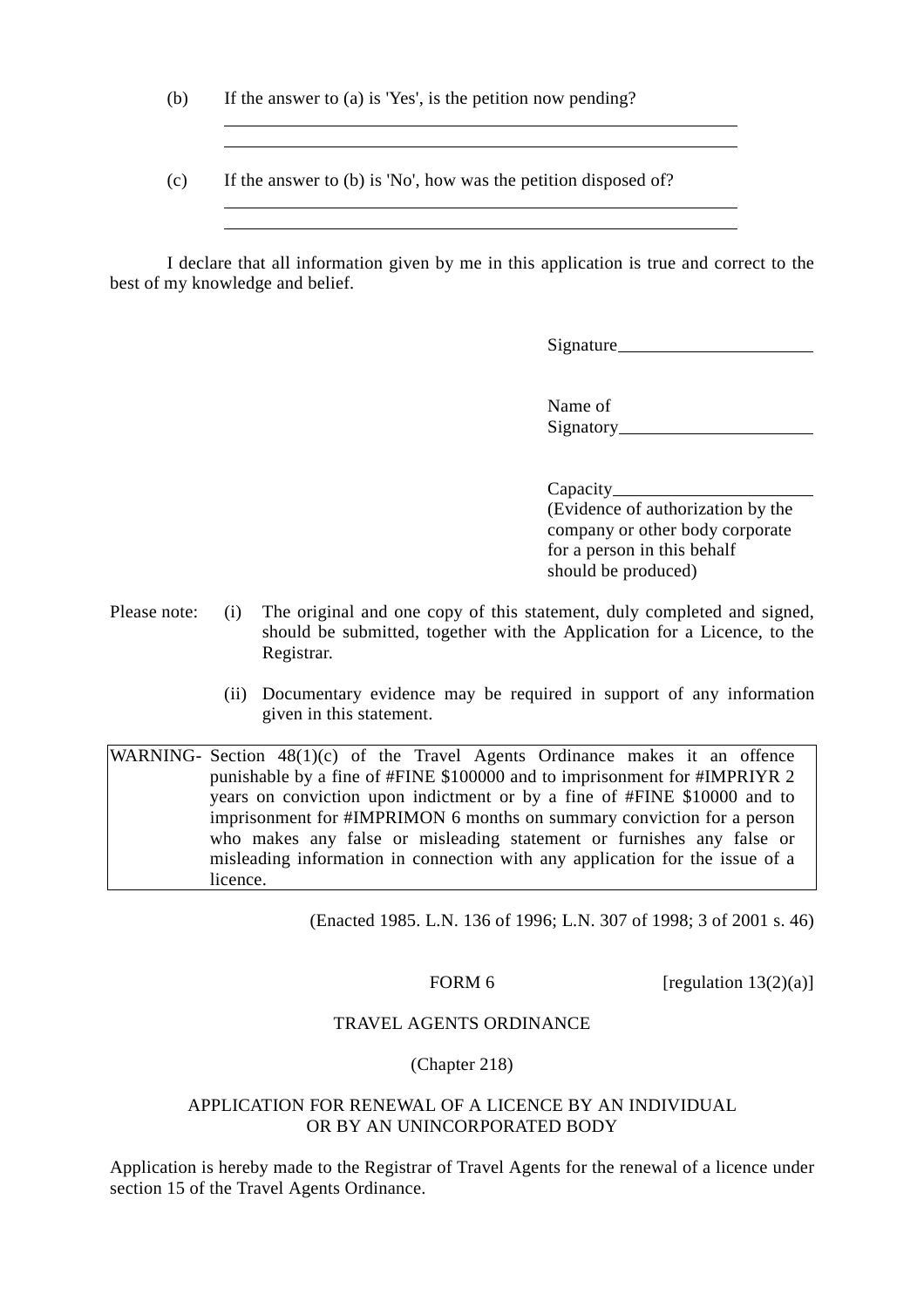1. Application by an Individual

l,

l

l,

l,

l,

 $\overline{a}$ 

- (a) Full name in English (including any aliases)
- (b) Full name in Chinese characters (if applicable) and code
- (c) Aliases (if any)
- (d) Residential address

Telephone No.

- (e) Hong Kong Identity Card number
- (f) Place and date of birth

#### 2. Application by an Unincorporated Body

| To be completed for<br>each partner                            | $\mathcal{D}_{\mathcal{L}}$ | 3 |  |
|----------------------------------------------------------------|-----------------------------|---|--|
| Full name in English                                           |                             |   |  |
| Full name in Chinese<br>characters (if applicable)<br>and code |                             |   |  |
| Aliases (if any)                                               |                             |   |  |
| Residential address and<br>telephone number                    |                             |   |  |
| Hong Kong Identity<br>Card number                              |                             |   |  |
| Place and date of birth                                        |                             |   |  |

- 3. (a) The name of the business of a travel agent in respect of which renewal of a licence is sought-
	- (i) in English
	- (ii) in Chinese

l,

(b) Business Registration number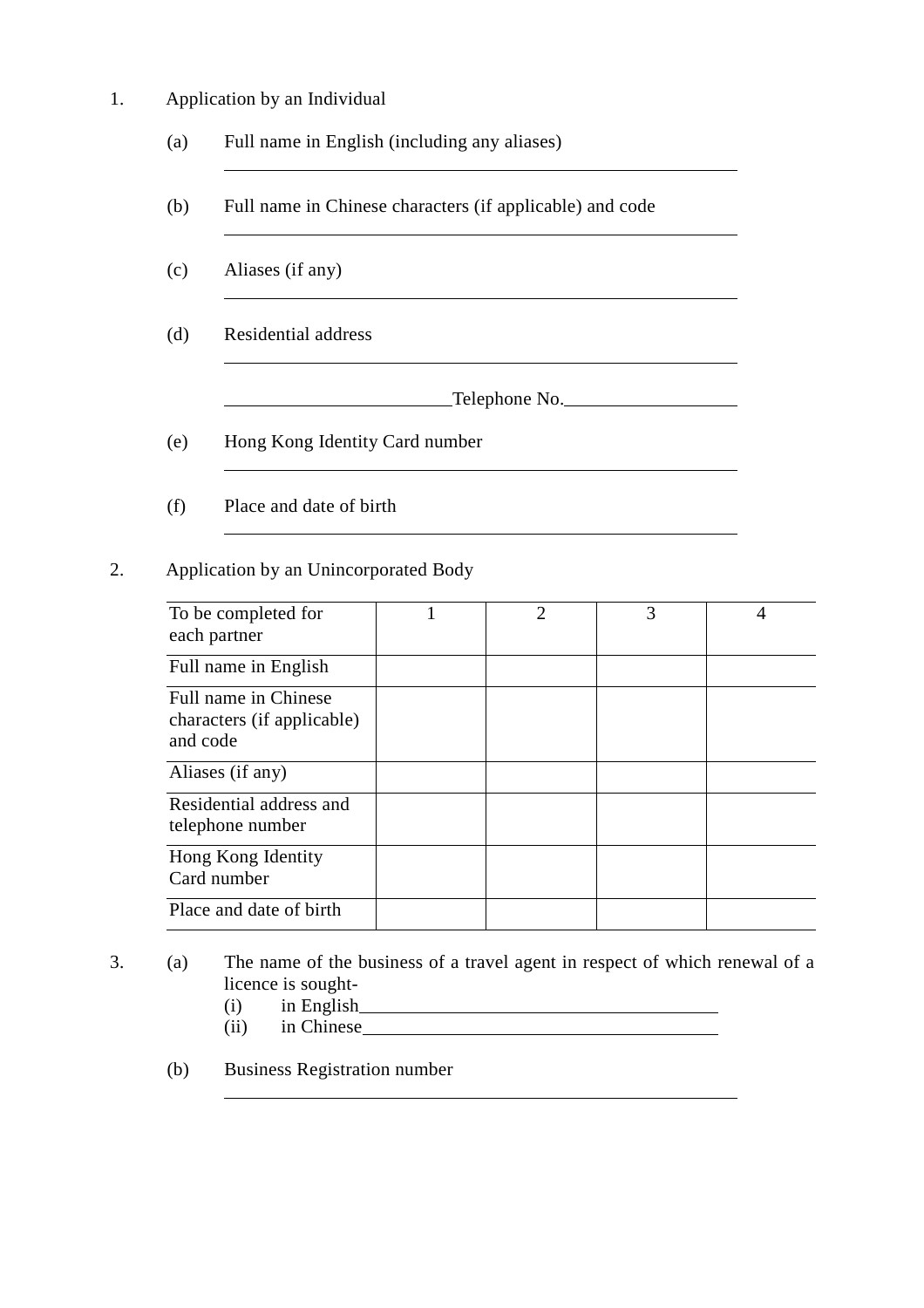(c) Address of existing office(s) of business, including any branch office(s).

| Address | State whether the<br>premises are owned or<br>rented by the applicant | Telephone number |
|---------|-----------------------------------------------------------------------|------------------|
|         |                                                                       |                  |
|         |                                                                       |                  |
|         |                                                                       |                  |
|         |                                                                       |                  |
|         |                                                                       |                  |

(d) Address of any proposed additional office(s) including any proposed additional branch office(s).

| State whether the       | Telephone number      |
|-------------------------|-----------------------|
|                         |                       |
| rented by the applicant |                       |
|                         |                       |
|                         |                       |
|                         |                       |
|                         |                       |
|                         |                       |
|                         | premises are owned or |

A DUPLICATE LICENCE WILL BE REQUIRED FOR EACH BRANCH OFFICE UNDER REGULATION 12 OF THE TRAVEL AGENTS REGULATIONS.

4. Particulars of person(s) in Hong Kong responsible for the management of the business, including the management of any branch office(s).

| Full name in English                                           |  |  |
|----------------------------------------------------------------|--|--|
| Full name in Chinese<br>characters (if applicable)<br>and code |  |  |
| Aliases (if any)                                               |  |  |
| Residential address and<br>telephone number                    |  |  |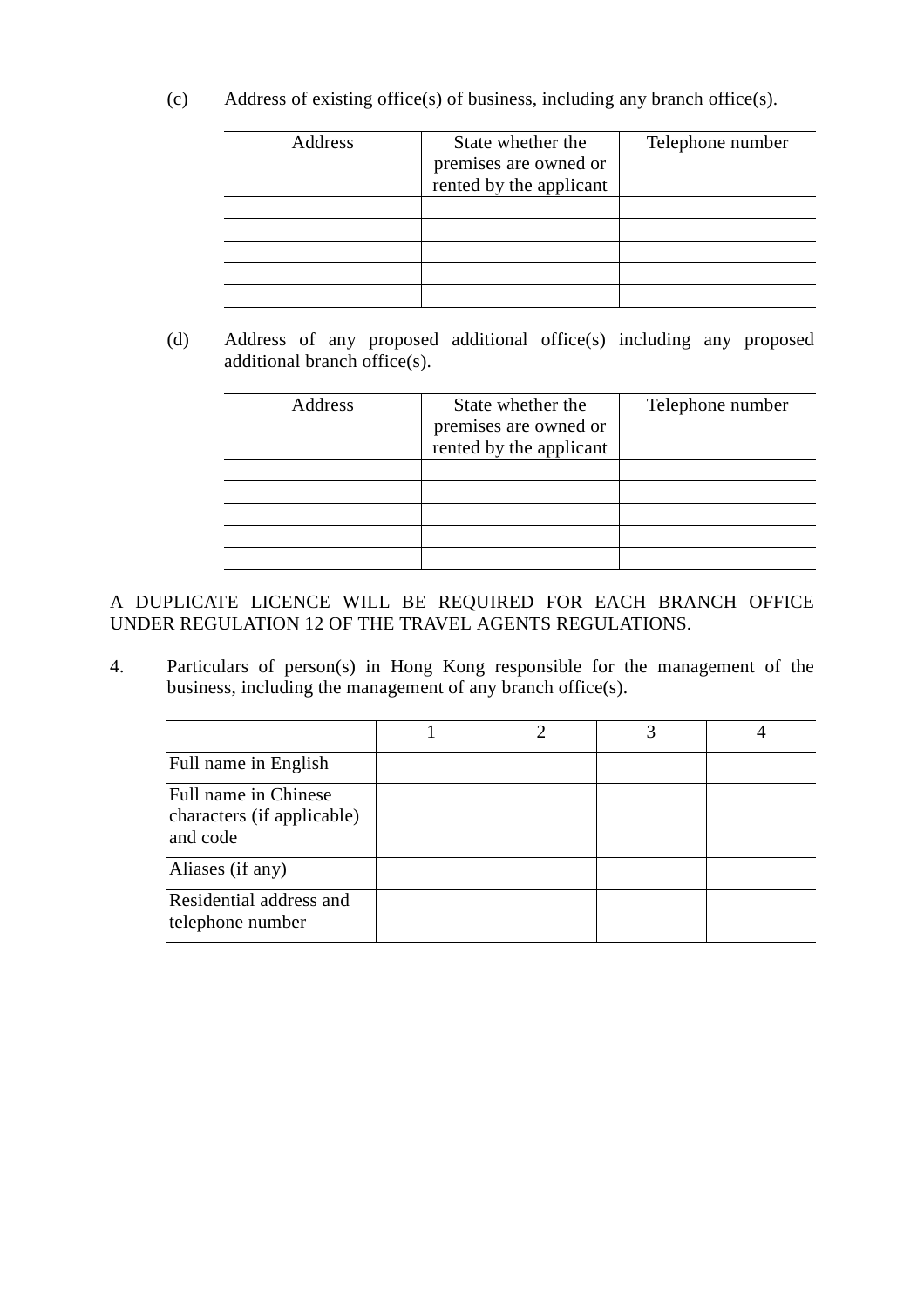| Hong Kong Identity Card<br>number |  |  |
|-----------------------------------|--|--|
| Place and date of birth           |  |  |
| Position held                     |  |  |
| Date of appointment               |  |  |

I/We\* declare that all the information given by me/us\* in this application is true and correct to the best of my/our\* knowledge and belief.

Signed Signed Signed

(Individual Applicant) (Applicant as a partner)

Signed\_

(Applicant as a partner)

Signed\_

(Applicant as a partner)

Signed

(Applicant as a partner)

\* Delete as appropriate.

#### **NOTES**

- 1. You are advised to read the Travel Agents Ordinance and the Travel Agents Regulations before submitting this application.
- 2. A statement of particulars in support of this application (Form 8) must also be completed and submitted.
- 3. Documentary evidence may be required in support of the information given in this application.
- 4. The original and one copy of-
	- (a) this application; and
	- (b) the statement of particulars in support,
	- should be posted or delivered to the Registrar at the following address-

TRAVEL AGENTS REGISTRY, 6TH FLOOR, EAST WING, HENNESSY CENTRE, 500 HENNESSY ROAD, HONG KONG.

5. A licence, if renewed, shall not enter in force except on payment of the appropriate fee.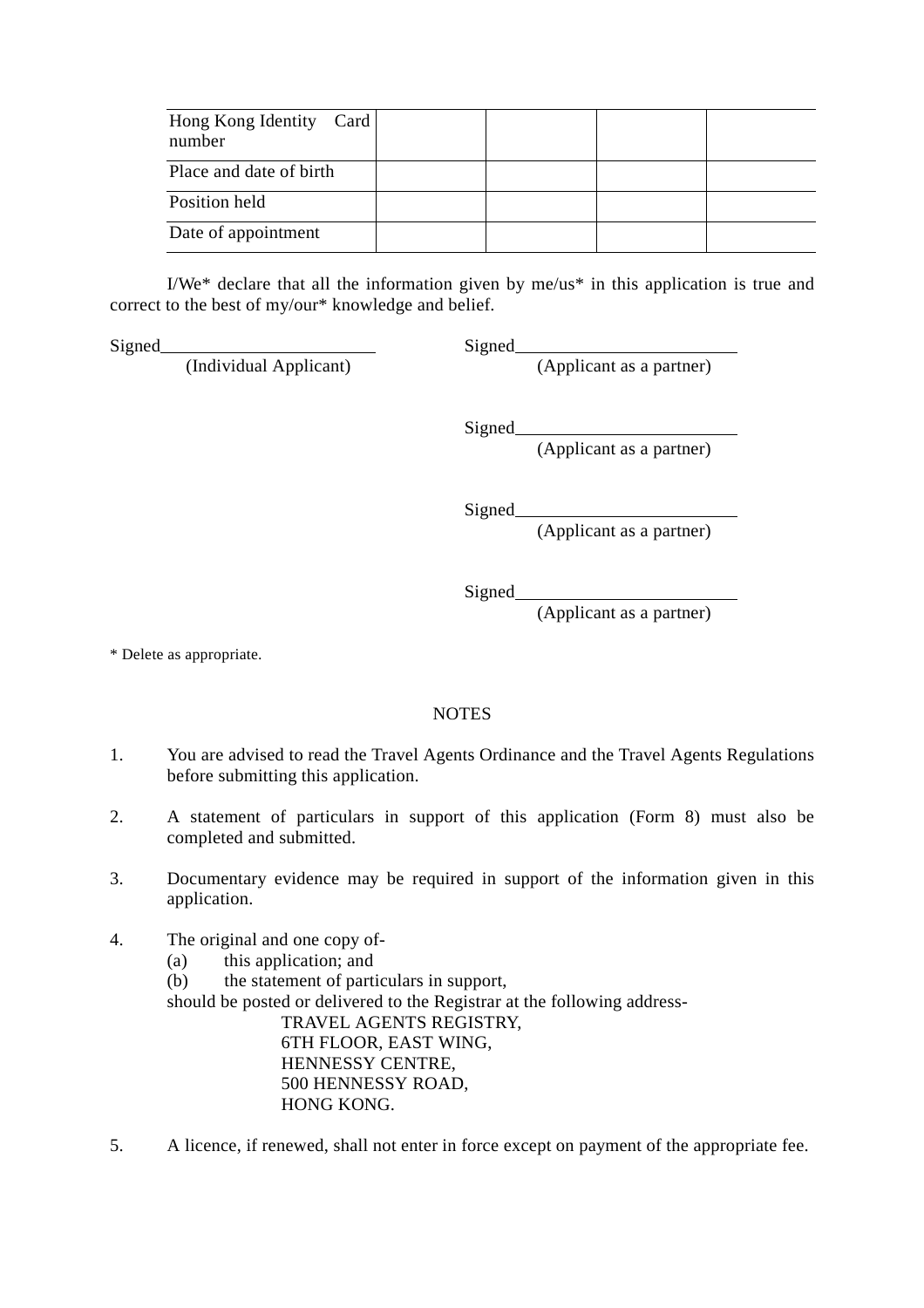WARNING- Section 48(1)(c) of the Travel Agents Ordinance makes it an offence punishable by a fine of #FINE \$100000 and to imprisonment for #IMPRIYR 2 years on conviction upon indictment of by a fine of #FINE \$10000 and to imprisonment for #IMPRIMON 6 months on summary conviction for a person who makes any false or misleading statement or furnishes any false or misleading information in connection with any application for the issue of a licence.

(Enacted 1985. L.N. 136 of 1996)

FORM 7 [regulation  $13(2)(b)$ ]

#### TRAVEL AGENTS ORDINANCE

(Chapter 218)

#### APPLICATION FOR RENEWAL OF A LICENCE BY A BODY CORPORATE

Application is hereby made to the Registrar of Travel Agents for the renewal of a licence under section 15 of the Travel Agents Ordinance.

| 1. | (a) | The name and any former names of the company or other body corporate-<br>(i)                                                                  |                                                                                                                                                                                                                                |                  |
|----|-----|-----------------------------------------------------------------------------------------------------------------------------------------------|--------------------------------------------------------------------------------------------------------------------------------------------------------------------------------------------------------------------------------|------------------|
|    |     | (ii)                                                                                                                                          | in Chinese has a state of the state of the state of the state of the state of the state of the state of the state of the state of the state of the state of the state of the state of the state of the state of the state of t |                  |
|    | (b) |                                                                                                                                               |                                                                                                                                                                                                                                |                  |
|    | (c) |                                                                                                                                               |                                                                                                                                                                                                                                |                  |
|    | (d) |                                                                                                                                               |                                                                                                                                                                                                                                |                  |
|    | (e) | The name of the business of a travel agent in respect of which renewal of a<br>licence is sought, if different from (a) above-<br>(i)<br>(ii) |                                                                                                                                                                                                                                |                  |
|    | (f) | Address of the registered office and all other office(s) of the business,<br>including any branch office(s).                                  |                                                                                                                                                                                                                                |                  |
|    |     | Address                                                                                                                                       | State whether the<br>premises are owned or<br>rented by the corporation                                                                                                                                                        | Telephone number |
|    |     |                                                                                                                                               |                                                                                                                                                                                                                                |                  |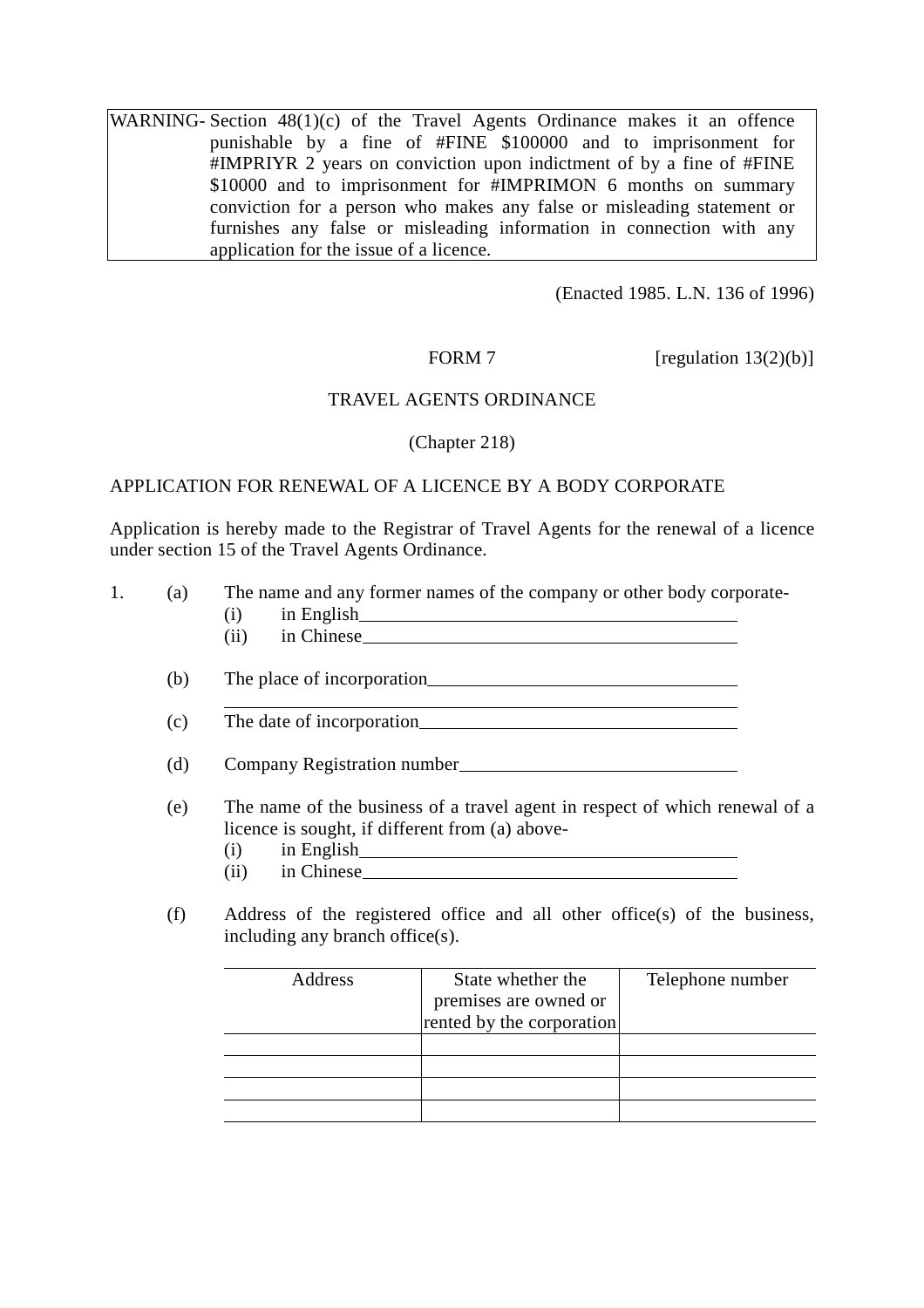(g) Address of any proposed additional office(s) including any proposed additional branch office(s).

| Address | State whether the         | Telephone number |
|---------|---------------------------|------------------|
|         | premises are owned or     |                  |
|         | rented by the corporation |                  |
|         |                           |                  |
|         |                           |                  |
|         |                           |                  |

A DUPLICATE LICENCE WILL BE REQUIRED FOR EACH BRANCH OFFICE UNDER REGULATION 12 OF THE TRAVEL AGENTS REGULATIONS.

2. Particulars of the controller, the director(s), the secretary and the officers of the corporation.

|                                                                                                            | 1 | $\overline{2}$ | 3 | 4 |
|------------------------------------------------------------------------------------------------------------|---|----------------|---|---|
| Full name in English                                                                                       |   |                |   |   |
| Full name in Chinese<br>characters (if applicable)<br>and code                                             |   |                |   |   |
| Aliases (if any)                                                                                           |   |                |   |   |
| Residential address and<br>telephone number                                                                |   |                |   |   |
| Hong Kong Identity<br>Card number                                                                          |   |                |   |   |
| Position held (e.g.<br>Controller/Managing<br>Director/Director/<br>Secretary/Manager/<br>Accountant etc.) |   |                |   |   |
| Date of appointment                                                                                        |   |                |   |   |

I declare that all the information given by me in this application is true and correct to the best of my knowledge and belief.

Signature

Name of

Signatory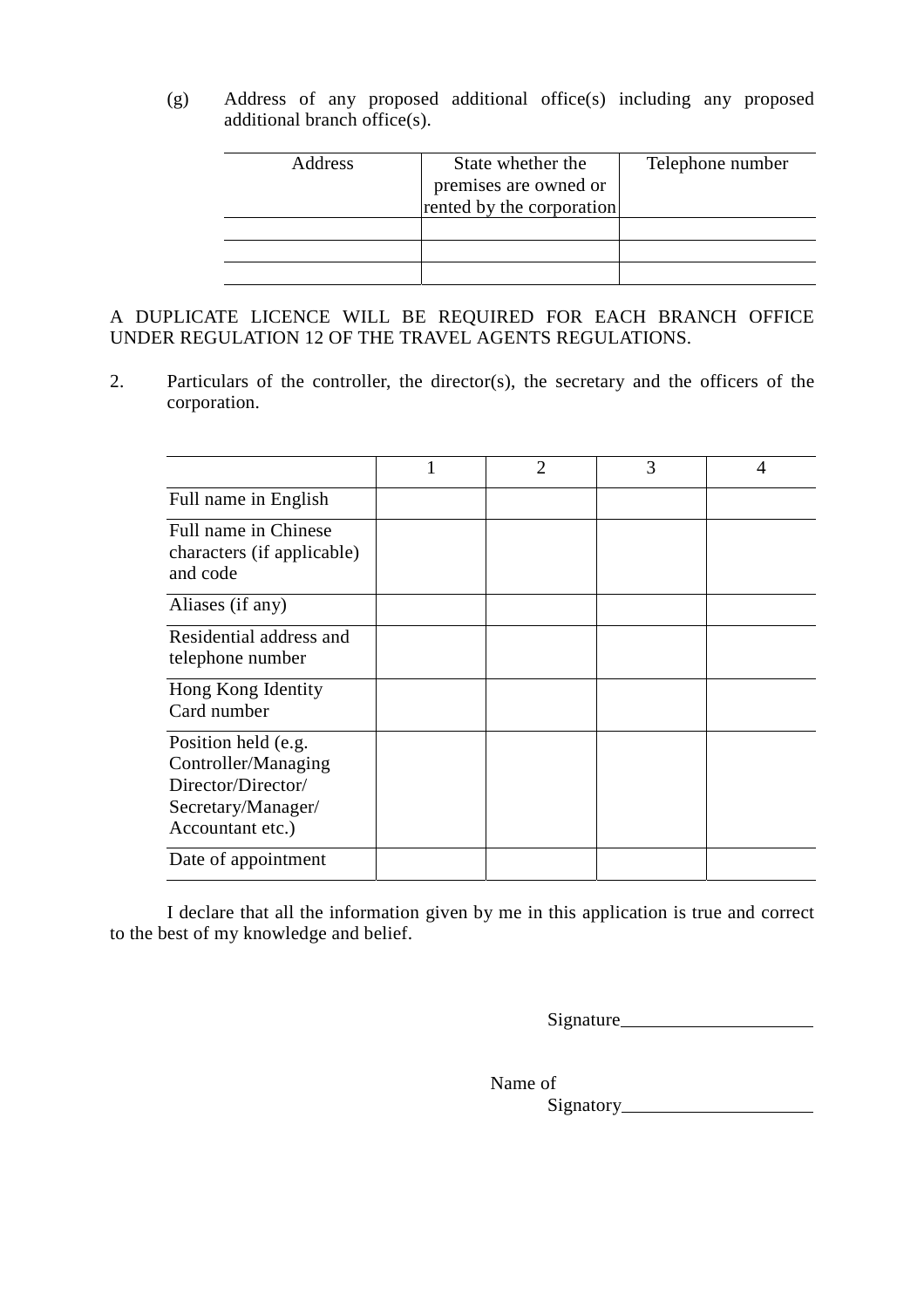Capacity

(Evidence of authorization by the company or other body corporate for a person in this behalf should be produced)

#### NOTES

- 1. You are advised to read the Travel Agents Ordinance and the Travel Agents Regulations before submitting this application.
- 2. A statement of particulars in support of this application (Form 9) must also be completed.
- 3. Documentary evidence may be required in support of the information given in this application.
- 4. The original and one copy of-
	- (a) this application; and
	- (b) the statement of particulars in support,

should be posted or delivered to the Registrar at the following address-

TRAVEL AGENTS REGISTRY, 6TH FLOOR, EAST WING, HENNESSY CENTRE, 500 HENNESSY ROAD, HONG KONG.

5. A licence, if renewed, shall not enter in force except on payment of the appropriate fee.

WARNING-Section  $48(1)(c)$  of the Travel Agents Ordinance makes it an offence punishable by a fine of #FINE \$100000 and to imprisonment for #IMPRIYR 2 years on conviction upon indictment or by a fine of #FINE \$10000 and to imprisonment for #IMPRIMON 6 months on summary conviction for a person who makes any false or misleading statement or furnishes any false or misleading information in connection with any application for the issue of a licence.

(Enacted 1985. L.N. 136 of 1996)

FORM 8 [regulation  $13(3)(a)$ ]

#### TRAVEL AGENTS ORDINANCE

#### (Chapter 218)

#### STATEMENT OF PARTICULARS IN SUPPORT OF AN APPLICATION FOR RENEWAL OF A LICENCE BY AN INDIVIDUAL OR BY AN UNINCORPORATED BODY

Please answer the following questions-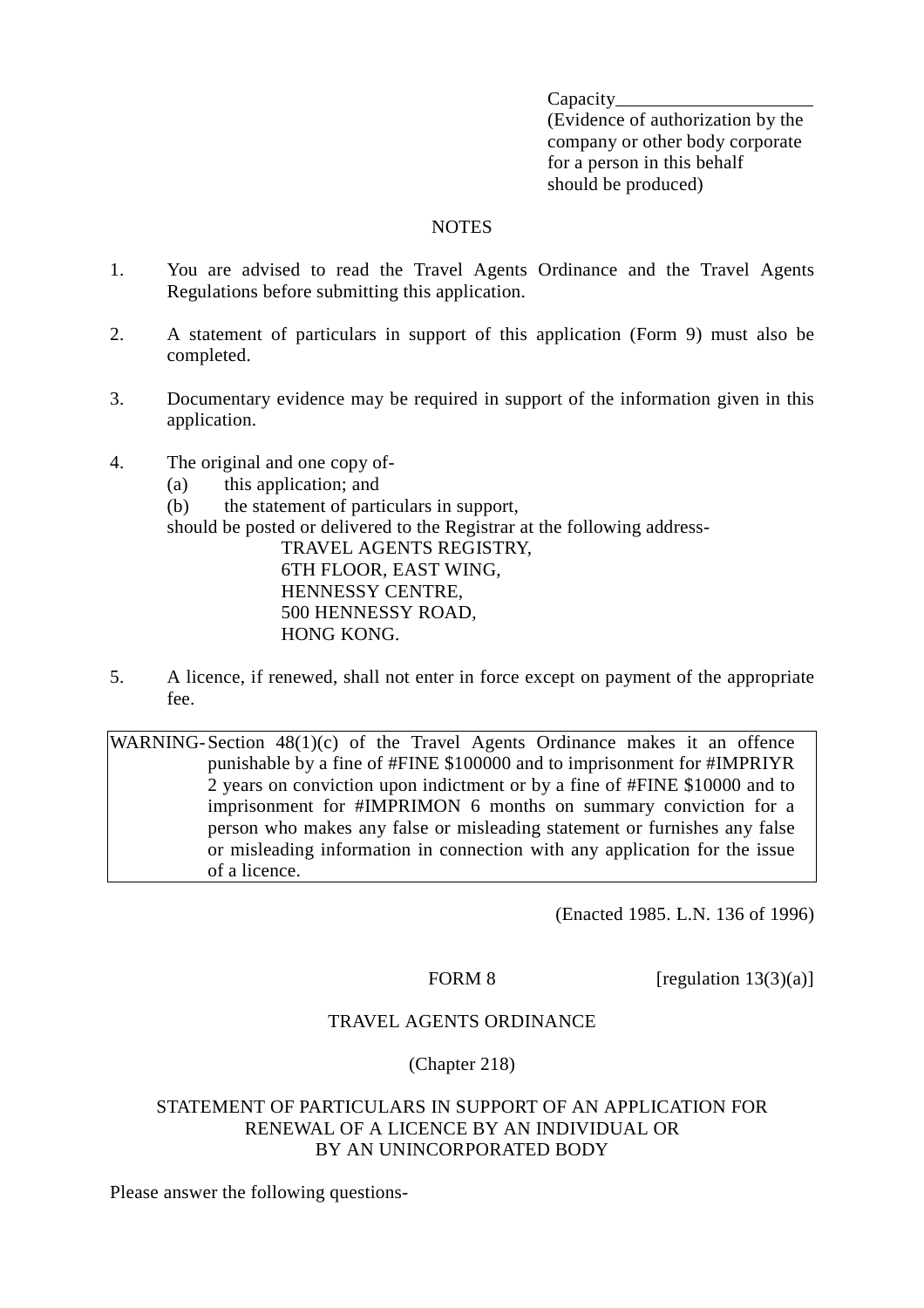(If there is insufficient space provided for your answer, please continue on a separate sheet of paper, specifying the question number to which your answer relates, and add your signature.)

Since the date of your application for a licence or last application for renewal (whichever is the later)-

(a) have you, or any member of your management named in paragraph 4 of the Application for a Licence or, if applicable, paragraph 4 of the last Application for Renewal of a Licence, been convicted of any offence, other than a traffic offence, in Hong Kong or elsewhere?



1 2 3 4 Full name of the defendant in English Full name of the defendant in Chinese characters (if applicable) and code Aliases (if any) Hong Kong Identity Card number The offence Penalty (if any) imposed Date of conviction Place of conviction Name of the court which tried the offence

If the answer to (a) is 'Yes', give the following details-

(b) has a bankruptcy petition been served on you in Hong Kong or elsewhere?

Yes No

 $\overline{a}$ 

 $\overline{a}$ 

If the answer to (b) is 'Yes', specify details of the petition, including the date, place and the court in which the petition was presented

(c) have you ever, in Hong Kong or elsewhere, been a party to a scheme of arrangement or entered into any form of composition with your creditors?

Yes No

If the answer to (c) is 'Yes', give details of the arrangement or composition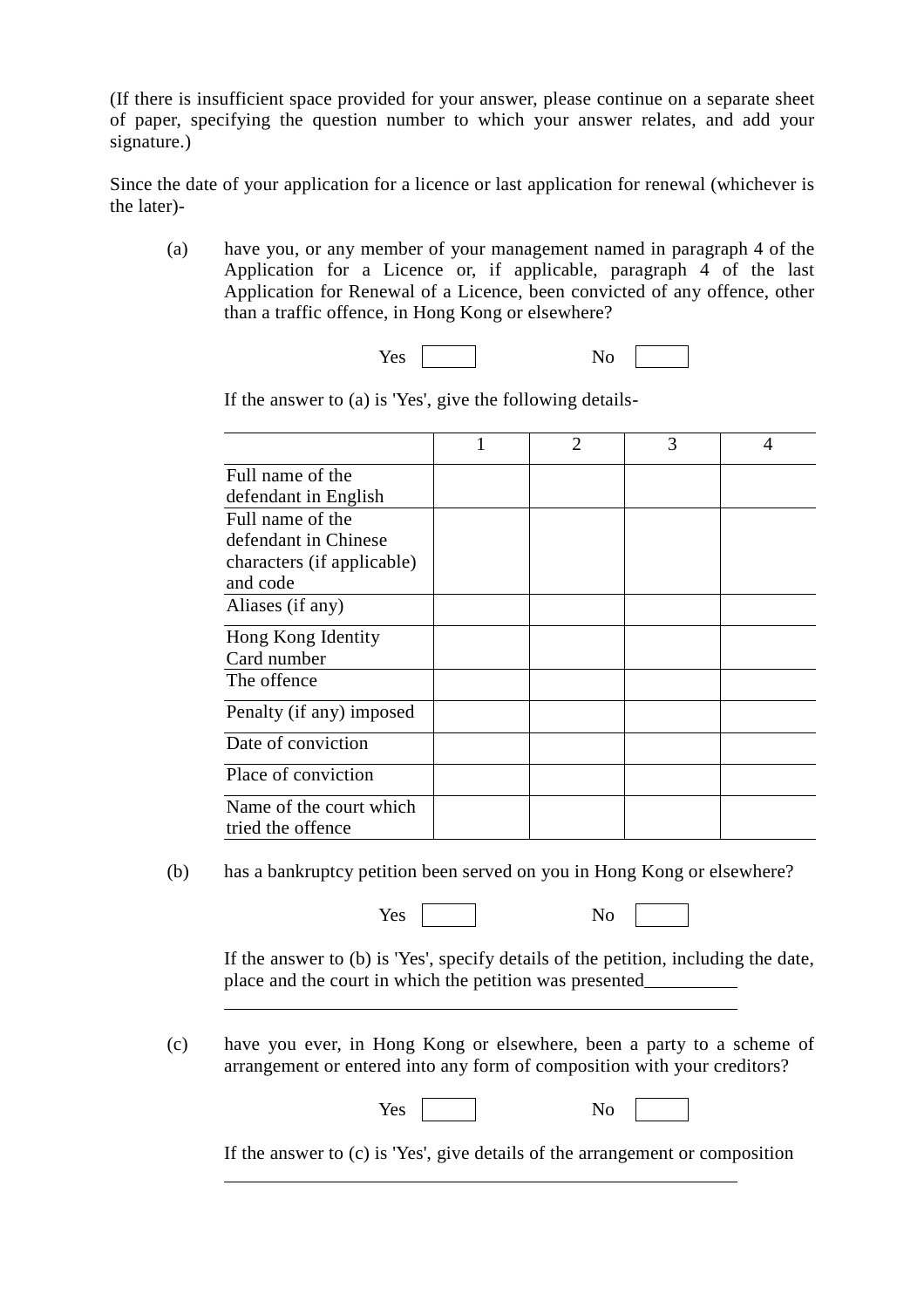(d) to the best of your knowledge has any company or other body corporate of which you have been a director, in Hong Kong or elsewhere, been would up, otherwise than by means of a members' voluntary winding up?

|     | Yes<br>N <sub>0</sub>                                                                                                                                                                                                   |
|-----|-------------------------------------------------------------------------------------------------------------------------------------------------------------------------------------------------------------------------|
|     | If the answer to (d) is 'Yes', state-                                                                                                                                                                                   |
|     | (i)                                                                                                                                                                                                                     |
|     |                                                                                                                                                                                                                         |
|     | (iii)                                                                                                                                                                                                                   |
| (e) | to the best of your knowledge has any firm of which you have been a partner,<br>in Hong Kong or elsewhere, been dissolved, otherwise than voluntarily with<br>the consent of all the partners?<br>Yes<br>N <sub>0</sub> |
|     | If the answer to (e) is 'Yes', state-<br>(i)                                                                                                                                                                            |
|     | (ii) the mode of dissolution                                                                                                                                                                                            |
|     | (iii)                                                                                                                                                                                                                   |
| (f) | has there been any change in the bank accounts kept in connection with the<br>applicant's business as a travel agent?                                                                                                   |

| Yes |                           |  |
|-----|---------------------------|--|
|     | $\ddot{\phantom{0}}$<br>- |  |

If the answer to (f) is 'Yes', give the following details of each bank at which you are keeping an account in connection with your business as a travel agent-

| Name of bank                            |  |  |
|-----------------------------------------|--|--|
| Address of bank                         |  |  |
| Account number                          |  |  |
| Date on which the<br>account was opened |  |  |

I/We\* declare that all the information given by me/us\* in this application is true and correct to the best of my/our\* knowledge and belief.

Signed

\*(Applicant as an individual) \*(Applicant for and on behalf of all partners whose signatures are given in the application form)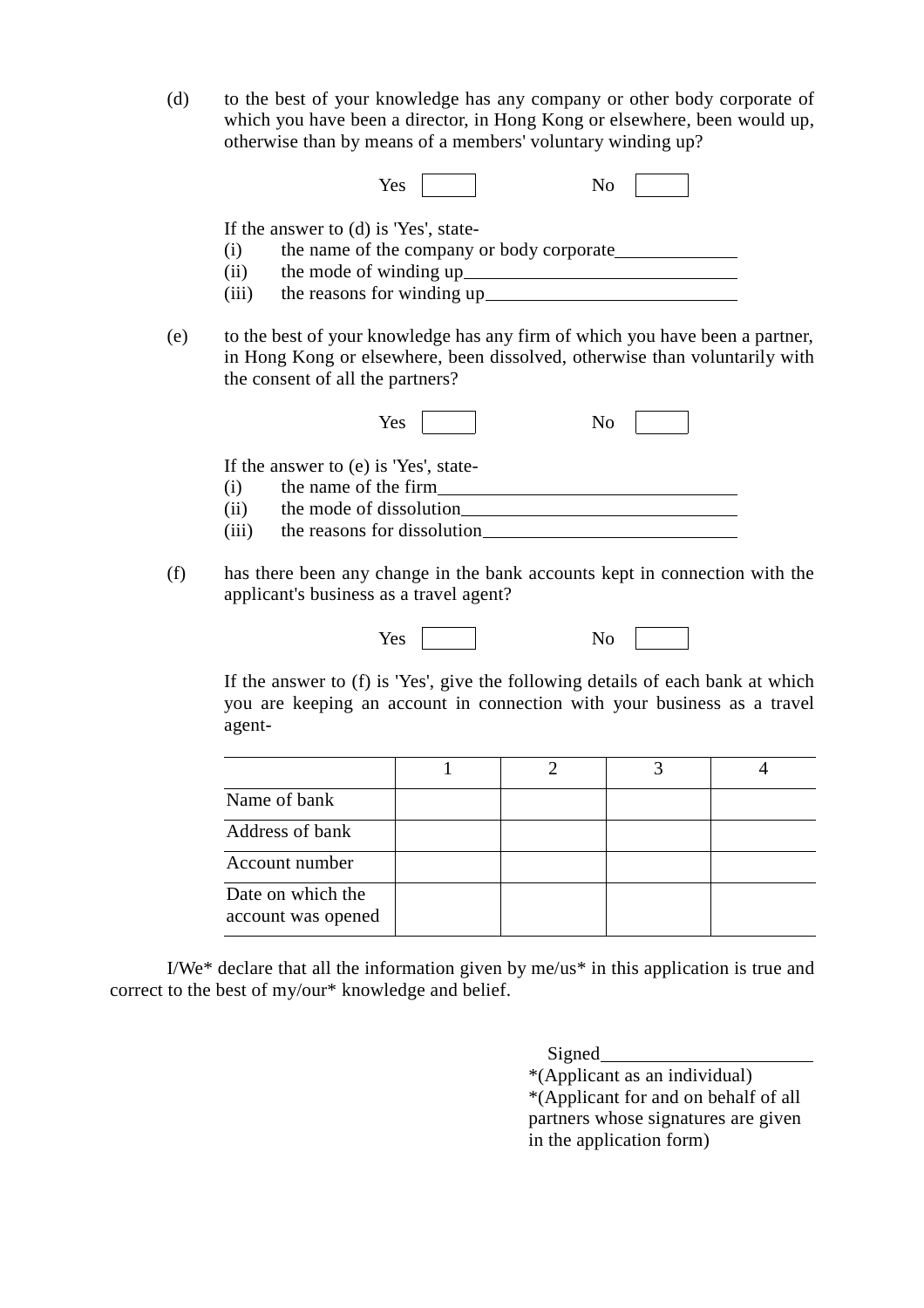\* Delete as appropriate.

- Please note: (i) The original and one copy of this statement duly completed and signed, should be submitted, together with the Application for Renewal of a Licence, to the Registrar.
	- (ii) Documentary evidence may be required in support of any information given in this statement.

WARNING- Section 48(1)(c) of the Travel Agents Ordinance makes it an offence punishable by a fine of #FINE \$100000 and to imprisonment for #IMPRIYR 2 years on conviction upon indictment or by a fine of #FINE \$10000 and to imprisonment for #IMPRIMON 6 months on summary conviction for a person who makes any false or misleading statement or furnishes any false or misleading information in connection with any application for the issue or renewal of a licence.

(Enacted 1985. L.N. 136 of 1996)

FORM 9 [regulation  $13(3)(b)$ ]

#### TRAVEL AGENTS ORDINANCE

#### (Chapter 218)

#### STATEMENT OF PARTICULARS IN SUPPORT OF AN APPLICATION FOR RENEWAL OF A LICENCE BY A BODY CORPORATE

Please answer the following questions-

(If there is insufficient space provided for your answer, please continue on a separate sheet of paper, specifying the question number to which your answer relates, and add your signature.)

Since the date of the corporation's application for a licence or last application for renewal (whichever is the later)-

(a) has the corporation or any controller, director, secretary or officer thereof been convicted of an offence, other than a traffic offence, in Hong Kong or elsewhere?

| Yes<br>No |
|-----------|
|-----------|

If the answer to (a) is 'Yes', give the following details-

| Full name of the defendant |  |  |
|----------------------------|--|--|
| in English                 |  |  |
| Full name of the defendant |  |  |
| in Chinese characters (if  |  |  |
| applicable) and code       |  |  |
| Aliases (if any)           |  |  |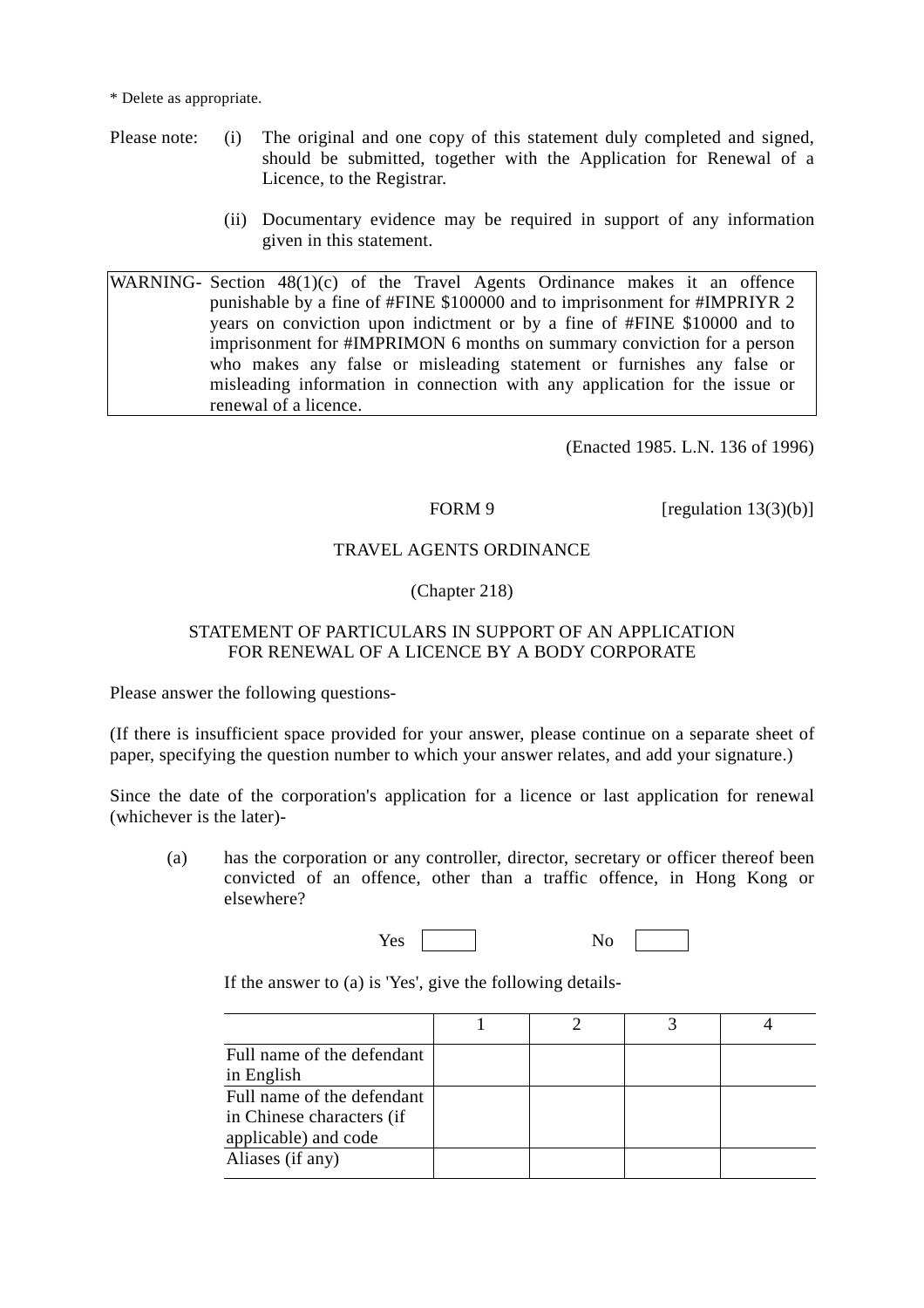| Hong Kong Identity<br>Card number            |  |  |
|----------------------------------------------|--|--|
| The offence                                  |  |  |
| Penalty (if any) imposed                     |  |  |
| Date of conviction                           |  |  |
| Place of conviction                          |  |  |
| Name of the court which<br>tried the offence |  |  |

(b) has any controller, director, secretary or officer of the corporation, in Hong Kong or elsewhere, been served with a bankruptcy petition?

If the answer to (b) is 'Yes', give the following details-

|                             | $\overline{2}$ | 3 | 4 |
|-----------------------------|----------------|---|---|
| Full name of the            |                |   |   |
| controller/director/        |                |   |   |
| secretary/officer in        |                |   |   |
| English                     |                |   |   |
| Full name of the            |                |   |   |
| controller/director/        |                |   |   |
| secretary/officer in        |                |   |   |
| Chinese characters (if      |                |   |   |
| applicable) and code        |                |   |   |
| Aliases (if any)            |                |   |   |
| Hong Kong Identity          |                |   |   |
| Card number                 |                |   |   |
| Date of service of petition |                |   |   |
| Number of bankruptcy        |                |   |   |
| petition                    |                |   |   |
| Name of the court issuing   |                |   |   |
| petition                    |                |   |   |

(c) has the corporation or any controller, director, secretary or officer thereof, in Hong Kong or elsewhere, been a party to a scheme of arrangement or entered into any form of composition with his creditors?

| $\mathbf{v}$<br>1 C.S | - |
|-----------------------|---|
|-----------------------|---|

If the answer to (c) is 'Yes', give the following details-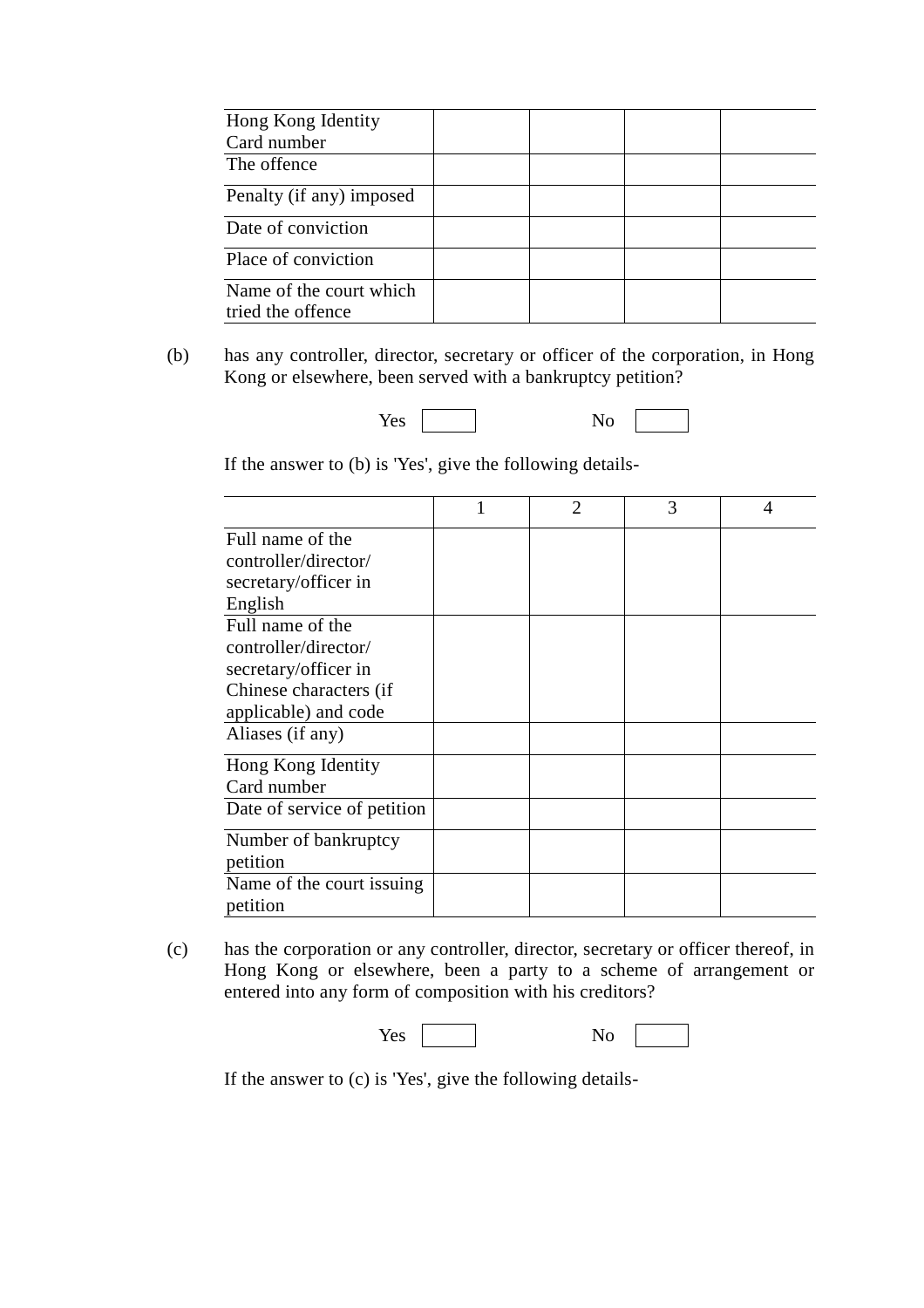|                        | $\mathcal{D}_{\mathcal{D}}$ | 3 |  |
|------------------------|-----------------------------|---|--|
| Full name of the       |                             |   |  |
| controller/director/   |                             |   |  |
| secretary/officer in   |                             |   |  |
| English                |                             |   |  |
| Full name of the       |                             |   |  |
| controller/director/   |                             |   |  |
| secretary/officer in   |                             |   |  |
| Chinese characters (if |                             |   |  |
| applicable) and code   |                             |   |  |
| Aliases (if any)       |                             |   |  |
| Hong Kong Identity     |                             |   |  |
| Card number            |                             |   |  |
| Details of arrangement |                             |   |  |
| or composition         |                             |   |  |

(d) has a petition been presented for winding up the corporation?

l,

l

| Yes |  |
|-----|--|
|-----|--|

(i) If the answer to (d) is 'Yes', is the petition now pending?

(ii) If the answer to (i) is 'No' how was the petition disposed of?

(e) has there been any change in the bank accounts kept in connection with the corporation's business as a travel agent?

| Yes<br>No |
|-----------|
|-----------|

If the answer to (e) is 'Yes', give the following details in respect of each bank at which the corporation is keeping an account in connection with the corporation's business as a travel agent-

| Name of bank                            |  |  |
|-----------------------------------------|--|--|
| Address of bank                         |  |  |
| Account number                          |  |  |
| Date on which the<br>account was opened |  |  |

I declare that all information giving by me in this application is true and correct to the best of my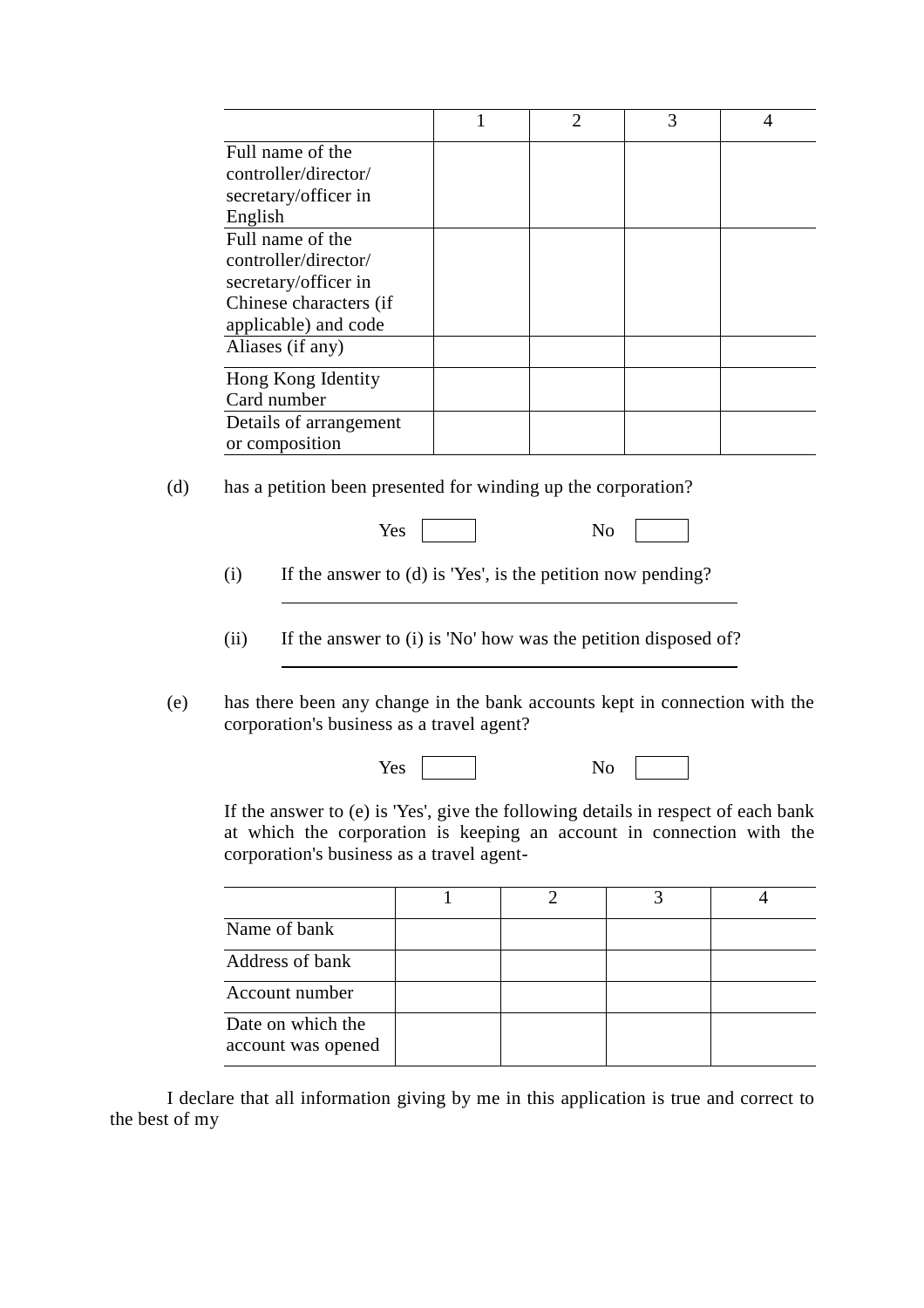knowledge and belief.

Signature

Name of

Signatory

Capacity **Capacity** (Evidence of authorization by the company or other body corporate for a person in this behalf should be produced)

- Please note: (i) The original and one copy of this statement, duly completed and signed, should be submitted, together with the Application for Renewal of a Licence, to the Registrar.
	- (ii) Documentary evidence may be required in support of any information given in this statement.

WARNING- Section 48(1)(c) of the Travel Agents Ordinance makes it an offence punishable by a fine of #FINE \$100000 and to imprisonment for #IMPRIYR 2 years on conviction upon indictment or by a fine of #FINE \$10000 and to imprisonment for #IMPRIMON 6 months on summary conviction for a person who makes any false or misleading statement or furnishes any false or misleading information in connection with any application for the issue or renewal of a licence.

(Enacted 1985. L.N. 136 of 1996)

FORM 10  $[regularized]$  [regulation 16(a)]

#### TRAVEL AGENTS ORDINANCE

#### (Chapter 218)

#### CERTIFICATE OF THE REGISTRAR OF TRAVEL AGENTS ISSUED TO A MAGISTRATE FOR MAKING A PROHIBITION ORDER

TAR FILE REF.

To: The Magistrate,

Magistracy,

Hong Kong.

I hereby certify that in connection with an investigation of \_\_\_\_\_\_\_\_\_\_\_\_, a licensed travel agent (hereinafter called "the travel agent") being conducted by me under section 21 of the Travel Agents Ordinance, I am of the opinion that \*Mr./Madam/Miss (hereinafter called "the associated person"), whose last known place of \*abode/business/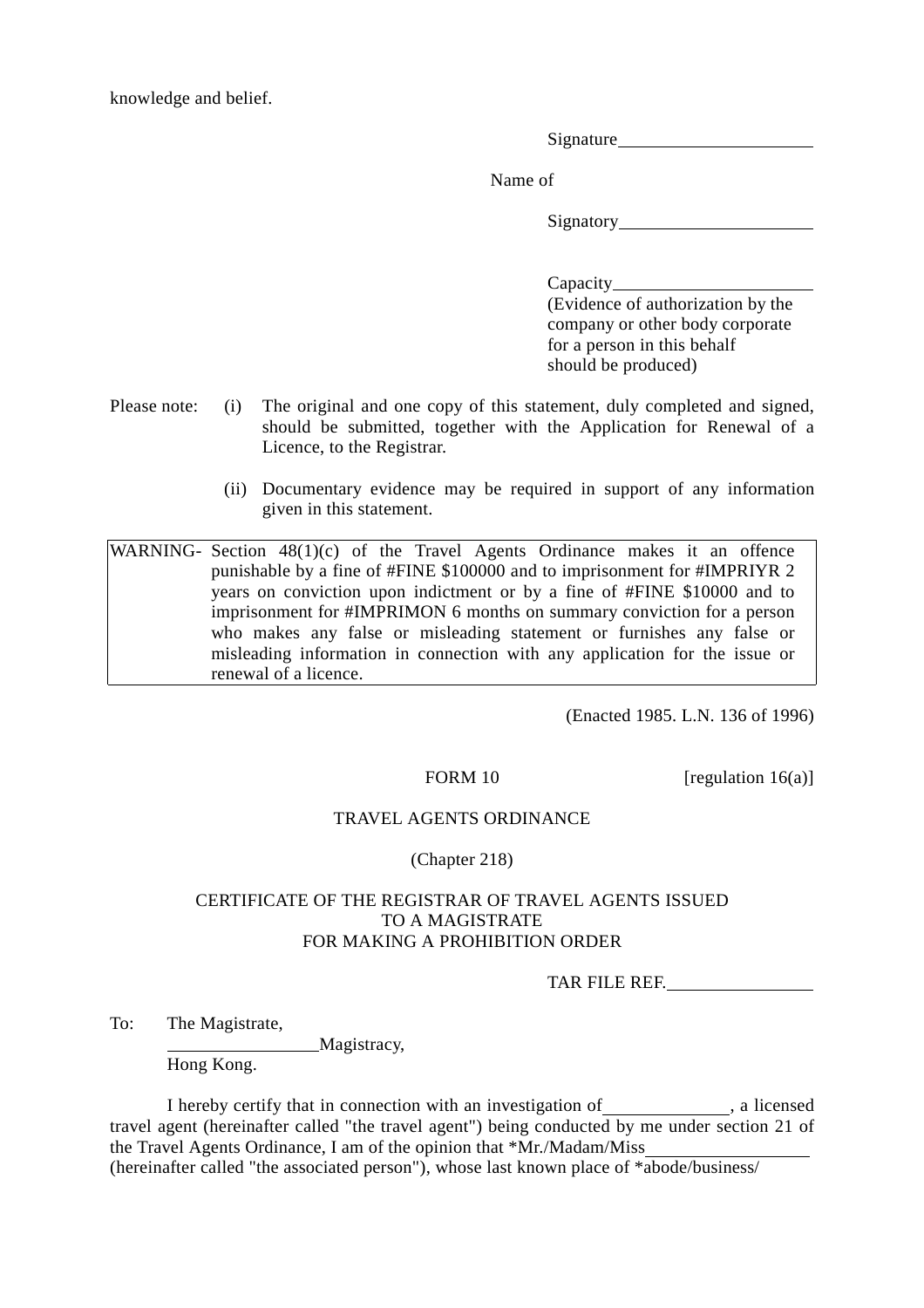employment is and whose Hong Kong Identity Card number is

(a) able to assist me in connection with that investigation;

(b) associated with the business of the travel agent; and

(c) about to, or is likely to, leave Hong Kong.

By virtue of section 29(1) of the Travel Agents Ordinance, I hereby request you to make a prohibition order to prevent the associated person from leaving Hong Kong.

I propose to serve the order on the Commissioner of Police, the Director of Immigration, and the associated person \*Mr./Madam/Miss , if \*he/she can be found.

Dated this day of 19

Registrar of Travel Agents

 $\overline{a}$ 

\* Delete as appropriate.

(Enacted 1985. L.N. 136 of 1996)

FORM 11 [regulation  $16(b)$ ]

#### TRAVEL AGENTS ORDINANCE

(Chapter 218)

MAGISTRACY REF.

TAR FILE REF.

#### PROHIBITION ORDER

Upon the receipt of a certificate issued under the hand of the Registrar under section 29(1) of the Travel Agents Ordinance, it is ordered that \*Mr./Madam/Miss whose last known place of \*abode/business/employment is and whose Hong Kong Identity Card number is , is prohibited from leaving Hong Kong.

This order shall lapse after the expiry of 1 month from the date of this order, unless extended or renewed on the application of the Registrar under section 29(4) of the Ordinance.

Dated this day of 19

Magistrate

 $\overline{a}$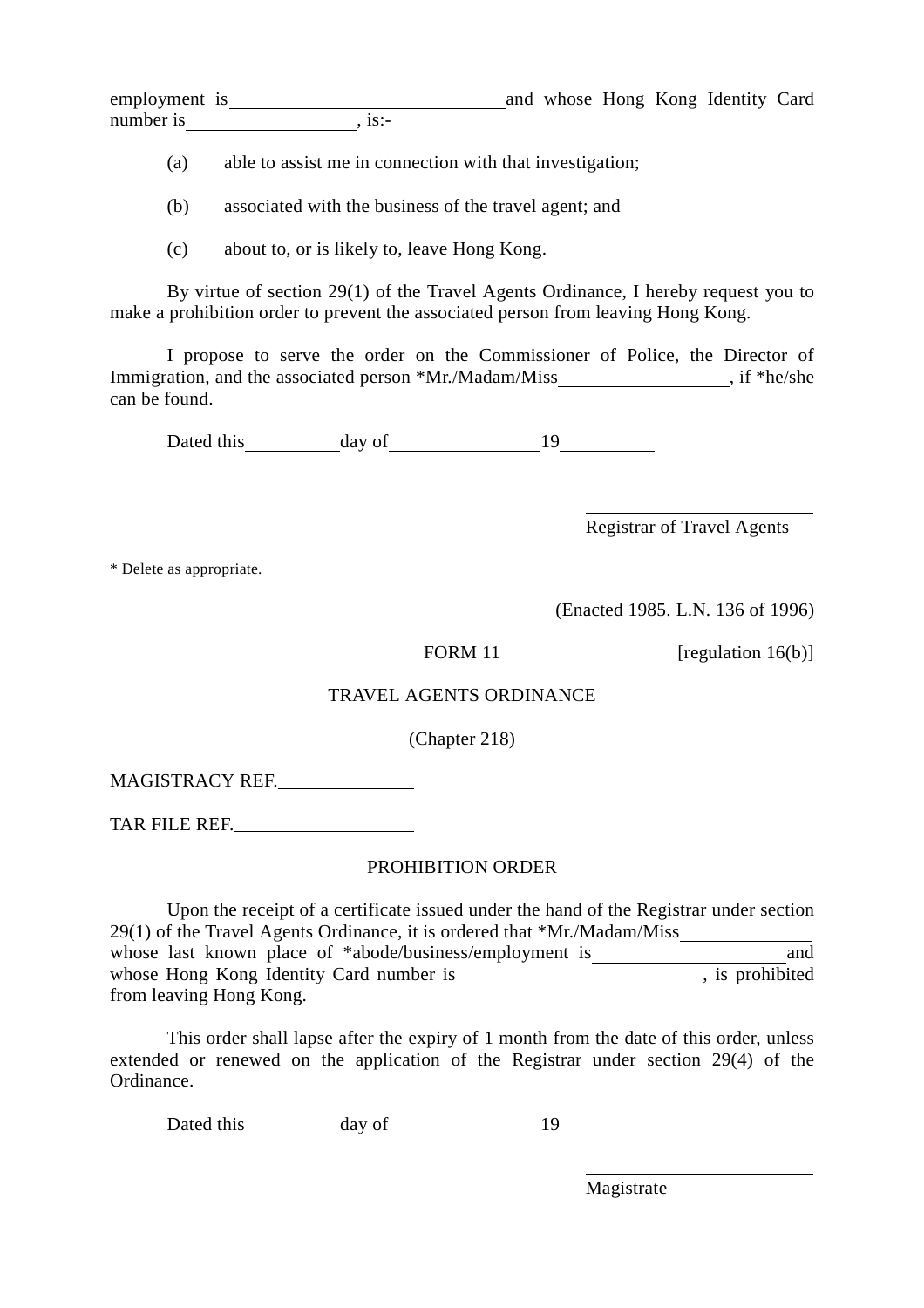Magistracy

 $\overline{a}$ 

\* Delete as appropriate.

- NOTES: (1) Section 29(3) of the Ordinance provides that any person who leaves or attempts to leave Hong Kong in wilful contravention of a prohibition order commits an offence and is liable to a fine of #FINE \$10000 and to imprisonment for #IMPRIMON 6 months and any person who commits an offence under section 29(3) may be arrested without warrant by any immigration officer or police officer.
	- (2) Subject to section 29(6) of the Ordinance (which requires an applicant to give 3 clear days written notice to the Registrar of Travel Agents of his intention to make an application and of the time and place at which such application will be made), a person named in a prohibition order may apply to a magistrate for an order to discharge the prohibition order.
	- (3) 4 copies of this prohibition order should be signed and sealed by the magistrate.

(Enacted 1985. L.N. 136 of 1996)

FORM 12 [regulation  $16(c)$ ]

#### TRAVEL AGENTS ORDINANCE

(Chapter 218)

#### APPLICATION FOR \*EXTENSION/RENEWAL OF PROHIBITION ORDER

TAR FILE REF.

To: The Magistrate,

 $\overline{a}$ 

Magistracy,

Hong Kong.

IN THE MATTER OF an application under section 29(4) of the Travel Agents Ordinance by the Registrar of Travel Agents for an \*extension/renewal of the order no. (Magistracy Ref.) dated prohibiting (name) of (place of \*abode/business/employment)

and Hong Kong Identity Card number *from leaving Hong Kong.* 

Registrar of Travel Agents of (office address of Registrar)

|                                                                  |                                                              | apply for the *extension / |  |
|------------------------------------------------------------------|--------------------------------------------------------------|----------------------------|--|
| renewal of a prohibition order in respect of (name)              |                                                              | made by (name of           |  |
| Magistrate)                                                      |                                                              | on (date of order)         |  |
|                                                                  | The application is for an *extension/renewal for a period of |                            |  |
| *day/days/month/months from                                      | tΟ                                                           | (both dates)               |  |
| inclusive) in accordance with section 29(4) of the Travel Agents |                                                              |                            |  |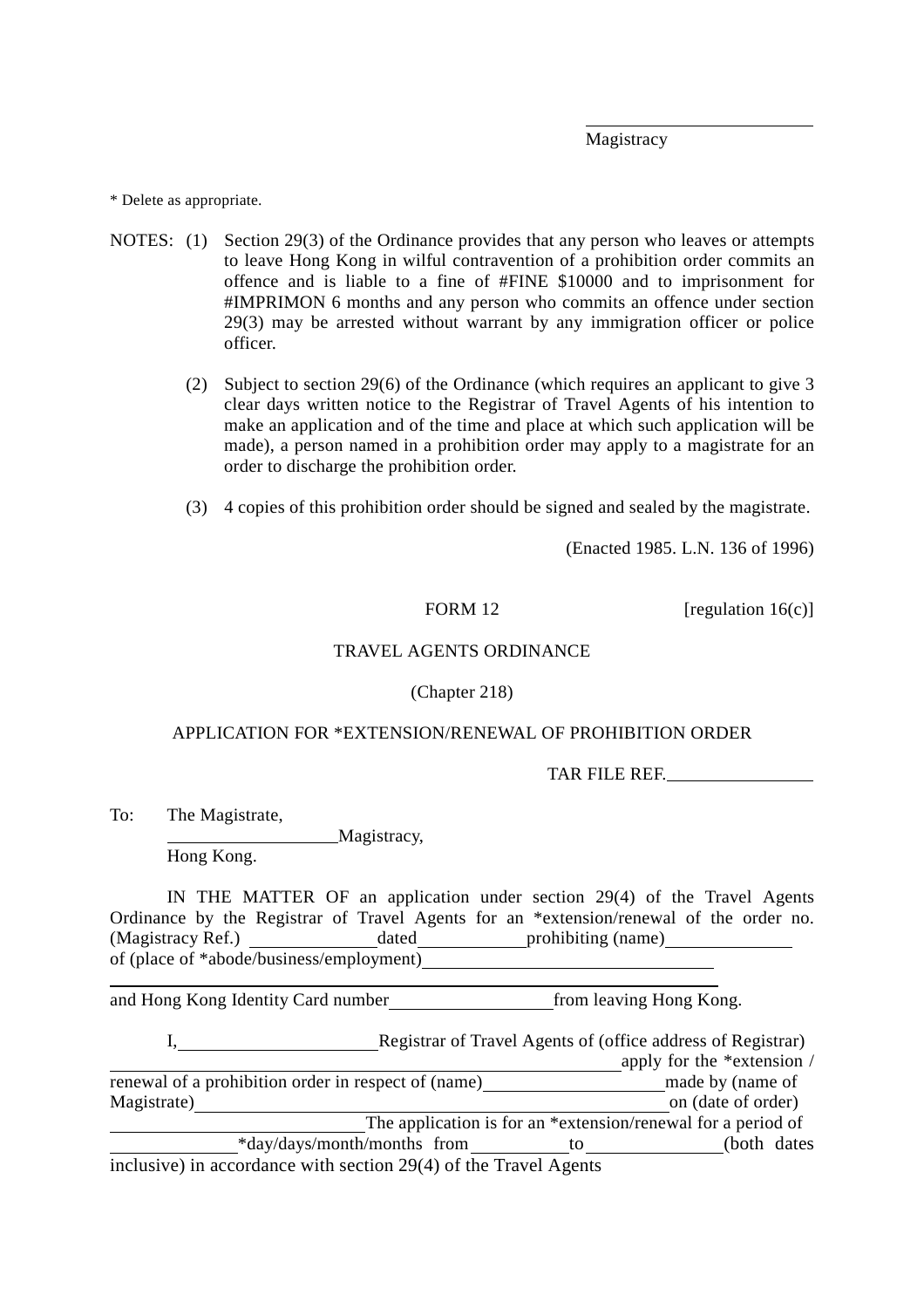Ordinance.

 $\overline{a}$ 

2. The grounds of this application are-

Dated this day of 19

Registrar of Travel Agents

 $\overline{a}$ 

l l

\* Delete as appropriate.

(Enacted 1985. L.N. 136 of 1996)

FORM 13 [regulation  $16(d)$ ]

#### TRAVEL AGENTS ORDINANCE

(Chapter 218)

MAGISTRACY REF. TAR FILE REF.

#### \*EXTENDED/RENEWED PROHIBITION ORDER

|                             | WHEREAS on hearing the application made on the                            |       |  |  | day of |  |              |  |
|-----------------------------|---------------------------------------------------------------------------|-------|--|--|--------|--|--------------|--|
|                             | by the Registrar of Travel Agents for *extension/renewal of the order no. |       |  |  |        |  |              |  |
| (Magistracy Ref.)           |                                                                           | dated |  |  |        |  | prohibiting  |  |
| (name)                      |                                                                           |       |  |  |        |  | of (place of |  |
| *abode/business/employment) |                                                                           |       |  |  |        |  |              |  |
|                             |                                                                           |       |  |  |        |  | from leaving |  |

Hong Kong I am satisfied that such order should be \*extended/renewed.

By virtue of section 29(4) of the Travel Agents Ordinance, it is ordered that the said (name) whose last known place of \*abode/business/employment is and whose Hong Kong Identity Card number is , is prohibited from leaving Hong Kong for a further period  $\overline{\text{of}}$  \*day/days/month/months until (inclusive).

Dated this day of 19

Magistrate

 $\overline{a}$ 

 $\overline{a}$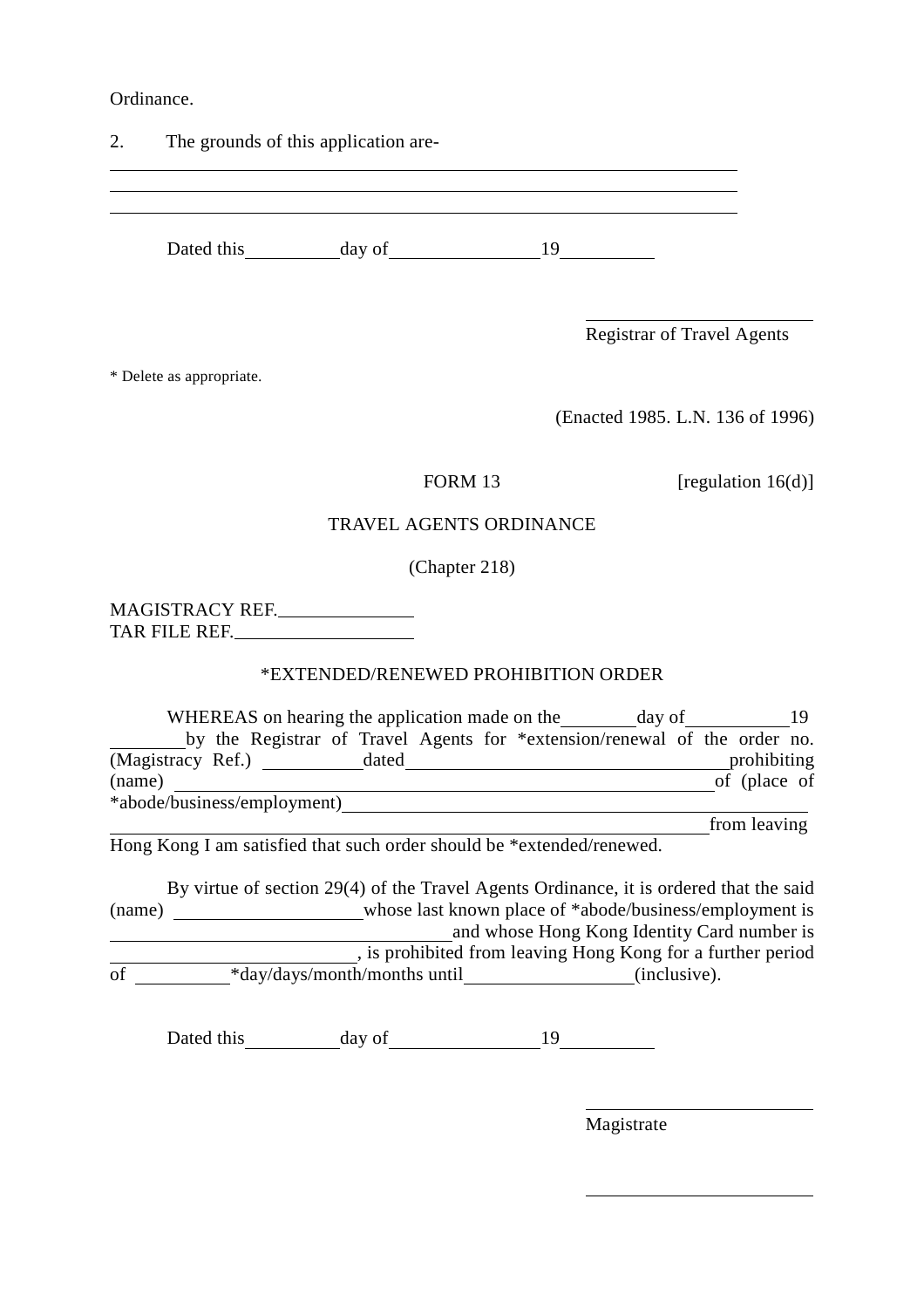#### **Magistracy**

\* Delete as appropriate.

- NOTES: (1) Section 29(3) of the Ordinance provides that any person who leaves or attempts to leave Hong Kong in wilful contravention of a prohibition order commits an offence and is liable to a fine of #FINE \$10000 and to imprisonment for #IMPRIMON 6 months and any person who commits an offence under section 29(3) may be arrested without warrant by any immigration officer or police officer.
	- (2) Subject to section 29(6) of the Ordinance (which requires an applicant to give 3 clear days written notice to the Registrar of Travel Agents of his intention to make an application and of the time and place at which such application will be made), a person named in a prohibition order may apply to a magistrate for an order to discharge the prohibition order.
	- (3) 4 copies of this prohibition order should be signed and sealed by the magistrate.

(Enacted 1985. L.N. 136 of 1996)

FORM 14 [regulation  $16(e)$ ]

#### TRAVEL AGENTS ORDINANCE

(Chapter 218)

#### APPLICATION FOR DISCHARGE OF PROHIBITION ORDER

IN THE MATTER of a prohibition order number issued under the Travel Agents Ordinance by (name of Magistracy) on (date)

#### AND

IN THE MATTER of an application under section 29(5) of the Travel Agents Ordinance for the discharge of a prohibition order.

#### AND

IN THE MATTER of (name of applicant)\_\_\_\_\_\_\_\_\_\_\_\_\_\_\_\_\_\_\_\_\_\_the person affected by the prohibition order.

I (name of applicant)  $\qquad \qquad$  of (address of applicant)

**apply** for

 $\overline{a}$ 

discharge of the order prohibiting me from leaving Hong Kong issued by (name of Magistrate) on (date)

The grounds for this application are-

.

 $\overline{a}$  $\overline{a}$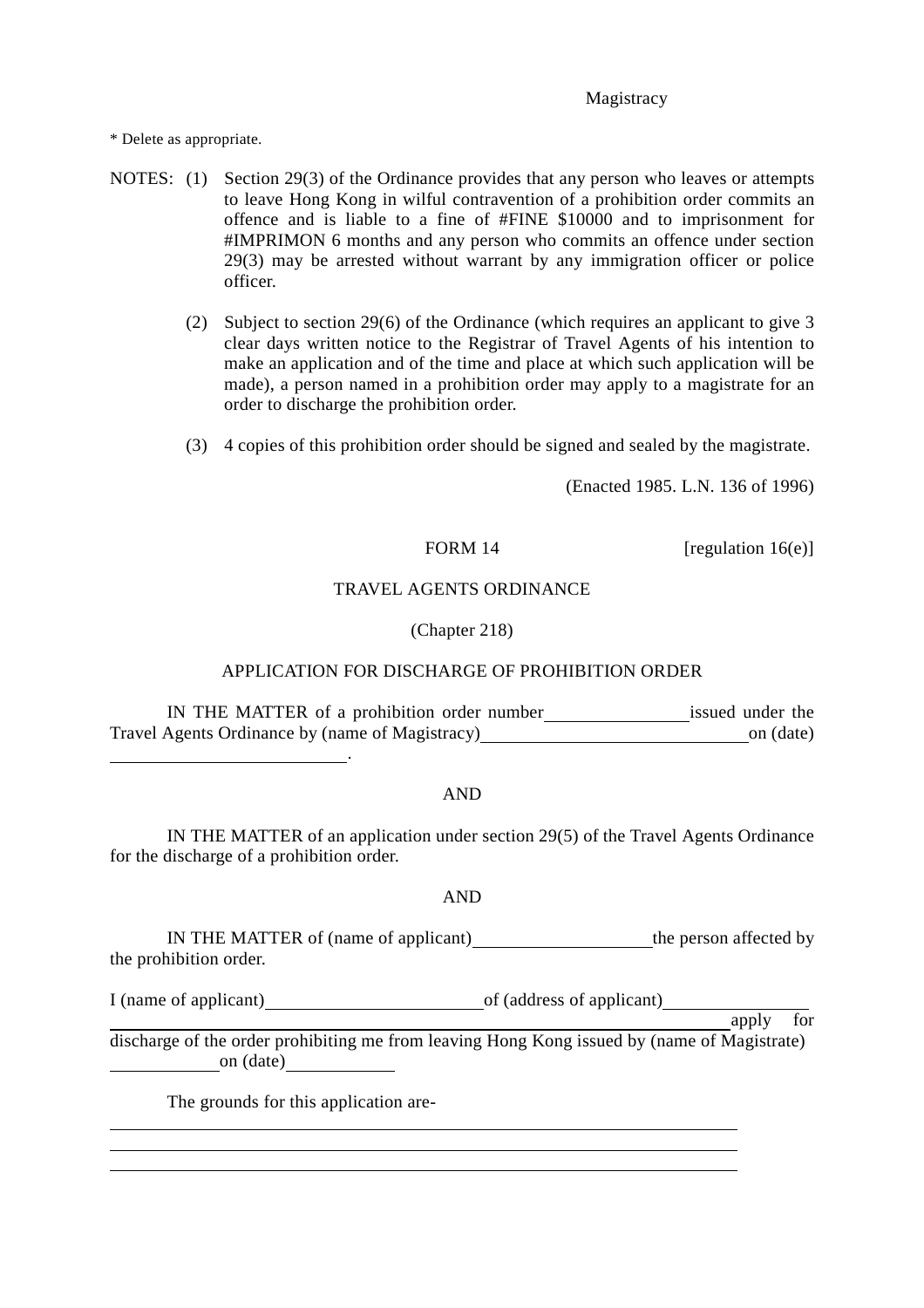A notice of intention to apply for discharge of prohibition Order was served by me on the Registrar of Travel Agents on (date).

Dated this  $\qquad \qquad$  day of  $\qquad \qquad$  19

Applicant

 $\overline{a}$ 

NOTE: Under section 29(6) of the Travel Agents Ordinance an applicant is required to give 3 clear days written notice (which is in prescribed Form 15) to the Registrar of Travel Agents of his intention to make an application to discharge a prohibition order and of the time and place at which such application will be made.

(Enacted 1985. L.N. 136 of 1996)

FORM 15 [regulation 16(f)]

#### TRAVEL AGENTS ORDINANCE

#### (Chapter 218)

#### NOTICE OF INTENTION TO APPLY FOR DISCHARGE OF PROHIBITION ORDER

To: The Registrar of Travel Agents

 $\overline{a}$ 

In accordance with section 29 $(6)$  of the Travel Agents Ordinance, I (name) of (address)

hereby notify you that I intend to make an application to (name of Magistracy) on (date) for the discharge of a prohibition order issued by (name of Magistrate) on (date)  $\qquad \qquad$  .

Signature

Date and the set of the set of the set of the set of the set of the set of the set of the set of the set of the set of the set of the set of the set of the set of the set of the set of the set of the set of the set of the

NOTE: This notice must be delivered to the Registrar not later than 3 clear days before an application is made to a magistrate to discharge the prohibition order.

(Enacted 1985. L.N. 136 of 1996)

FORM 16 [regulation  $16(g)$ ]

#### TRAVEL AGENTS ORDINANCE